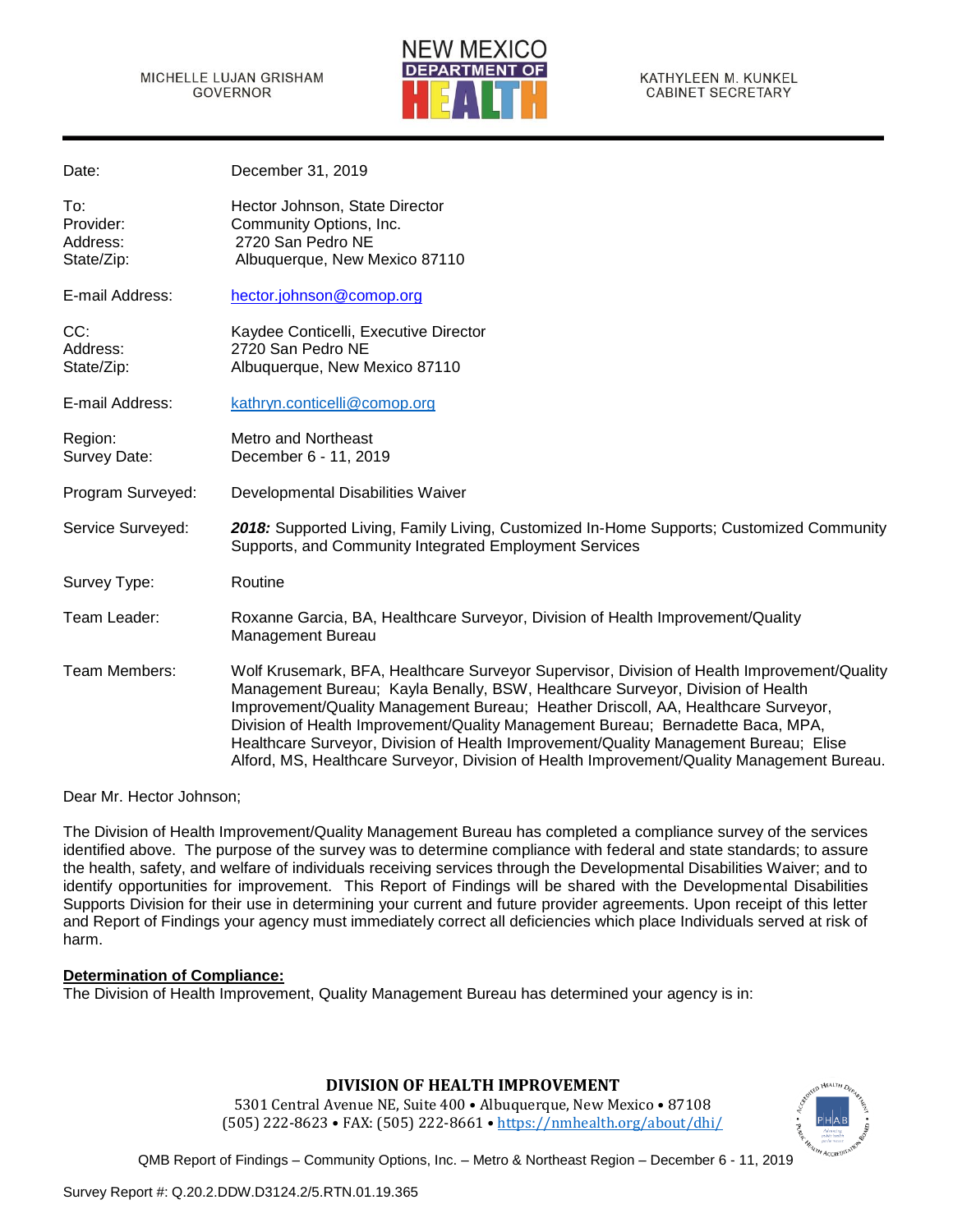*Partial Compliance with Standard Level Tags and Conditions of Participation Level Tags:* This determination is based on noncompliance with one to five (1 – 5) Condition of Participation Level Tags *(refer to Attachment D for details)*. The attached QMB Report of Findings indicates Standard Level and Condition of Participation Level deficiencies identified and requires completion and implementation of a Plan of Correction.

The following tags are identified as Condition of Participation Level:

- Tag # 1A22 Agency Personnel competency
- Tag # 1A08.2 Administrative Case File: Healthcare Requirements & Follow-up

The following tags are identified as Standard Level:

- Tag # 1A08.1 Administrative and Residential Case File: Progress Notes
- Tag # 1A32.2 Individual Service Plan Implementation (Residential Implementation)
- Tag # LS14 Residential Service Delivery Site Case File (ISP and Healthcare Requirements)
- Tag # LS14.1 Residential Service Delivery Site Case File (Other Required Documentation)
- Tag # 1A20 Direct Support Personnel Training
- Tag # 1A37 Individual Specific Training
- Tag # 1A09 Medication Delivery Routine Medication Administration
- Tag # 1A09.1 Medication Delivery PRN Medication Administration
- Tag # IS30 Customized Community Supports Reimbursement
- Tag # LS26 Supported Living Reimbursement
- Tag # IH32 Customized In-Home Supports Reimbursement

## **Plan of Correction:**

The attached Report of Findings identifies the deficiencies found during your agency's on-site compliance review. You are required to complete and implement a Plan of Correction. Your agency has a total of 45 business days (10 business days to submit your POC for approval and 35 days to implement your *approved* Plan of Correction) from the receipt of this letter.

You were provided information during the exit meeting portion of your on-site survey. Please refer to this information (Attachment A) for specific instruction on completing your Plan of Correction. At a minimum your Plan of Correction should address the following for each Tag cited:

## **Corrective Action for Current Citation**:

• How is the deficiency going to be corrected? (i.e. obtained documents, retrain staff, individuals and/or staff no longer in service, void/adjusts completed, etc.) This can be specific to each deficiency cited or if possible an overall correction, i.e. all documents will be requested and filed as appropriate.

## **On-going Quality Assurance/Quality Improvement Processes:**

- What is going to be done on an ongoing basis? (i.e. file reviews, etc.)
- How many individuals is this going to effect? (i.e. percentage of individuals reviewed, number of files reviewed, etc.)
- How often will this be completed? (i.e. weekly, monthly, quarterly, etc.)
- Who is responsible? (responsible position within your agency)
- What steps will be taken if issues are found? (i.e. retraining, requesting documents, filing RORA, etc.)
- How is this integrated in your agency's QIS, QI Committee reviews and annual report?

## **Submission of your Plan of Correction:**

Please submit your agency's Plan of Correction in the available space on the two right-hand columns of the Report of Findings. *(See attachment "A" for additional guidance in completing the Plan of Correction)*.

Within 10 business days of receipt of this letter your agency Plan of Correction must be submitted to the parties below:

## **1. Quality Management Bureau, Attention: Monica Valdez, Plan of Correction Coordinator 5301 Central Ave NE Suite 400, Albuquerque, New Mexico 87108**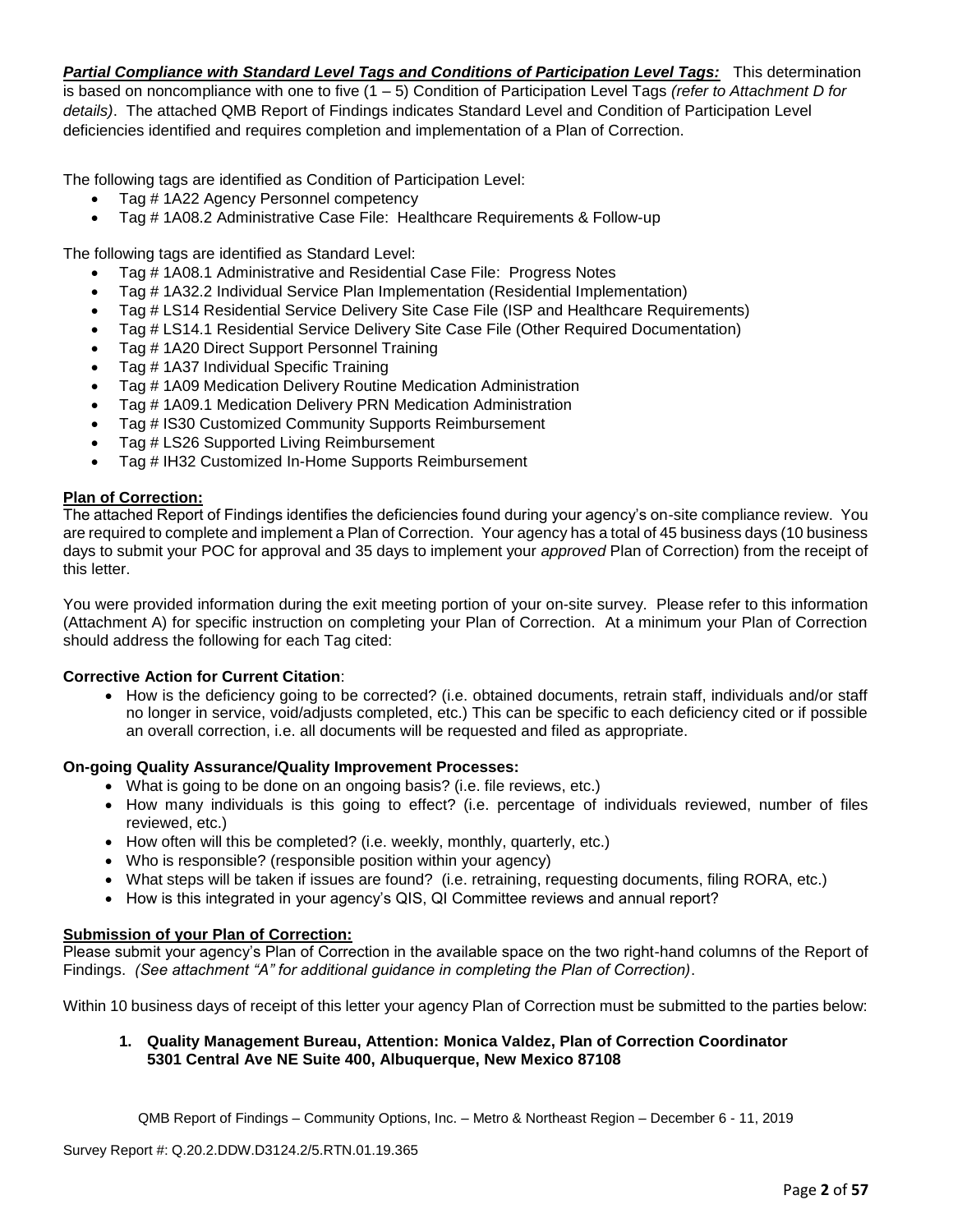## **2. Developmental Disabilities Supports Division Regional Office for region of service surveyed**

Upon notification from QMB that your *Plan of Correction has been approved*, you must implement all remedies and corrective actions to come into compliance. If your Plan of Correction is denied, you must resubmit a revised plan as soon as possible for approval, as your POC approval and all remedies must be completed within 45 business days of the receipt of this letter.

Failure to submit your POC within the allotted 10 business days or complete and implement your Plan of Correction within the total 45 business days allowed may result in the imposition of a \$200 per day Civil Monetary Penalty until it is received, completed and/or implemented.

#### **Billing Deficiencies:**

If you have deficiencies noted in this report of findings under the *Service Domain: Medicaid Billing/Reimbursement*, you must complete a "Void/Adjust" claim or remit the identified overpayment via a check within 30 calendar days of the date of this letter to HSD/OIG/PIU, *though this is not the preferred method of payment*. If you choose to pay via check, please include a copy of this letter with the payment. Make the check payable to the New Mexico Human Services Department and mail to:

> Attention: *Lisa Medina-Lujan* HSD/OIG/Program Integrity Unit 1474 Rodeo Road Santa Fe, New Mexico 87505

If you have questions and would like to speak with someone at HSD/OIG/PIU, please contact:

*Lisa Medina-Lujan [\(Lisa.medina-lujan@state.nm.us\)](mailto:Lisa.medina-lujan@state.nm.us) OR Jennifer Goble [\(Jennifer.goble2@state.nm.us\)](mailto:Jennifer.goble2@state.nm.us)*

Please be advised that there is a one-week lag period for applying payments received by check to Void/Adjust claims. During this lag period, your other claim payments may be applied to the amount you owe even though you have sent a refund, reducing your payment amount. For this reason, we recommend that you allow the system to recover the overpayment instead of sending in a check.

#### **Request for Informal Reconsideration of Findings (IRF):**

If you disagree with a finding of deficient practice, you have 10 business days upon receipt of this notice to request an IRF. Submit your request for an IRF in writing to:

> ATTN: QMB Bureau Chief Request for Informal Reconsideration of Findings 5301 Central Ave NE Suite #400 Albuquerque, NM 87108 Attention: IRF request/QMB

See Attachment "C" for additional guidance in completing the request for Informal Reconsideration of Findings. The request for an IRF will not delay the implementation of your Plan of Correction which must be completed within 45 total business days (10 business days to submit your POC for approval and 35 days to implement your *approved* Plan of Correction). Providers may not appeal the nature or interpretation of the standard or regulation, the team composition or sampling methodology. If the IRF approves the modification or removal of a finding, you will be advised of any changes.

Please call the Plan of Correction Coordinator, Monica Valdez at 505-273-1930 if you have questions about the Report of Findings or Plan of Correction. Thank you for your cooperation and for the work you perform.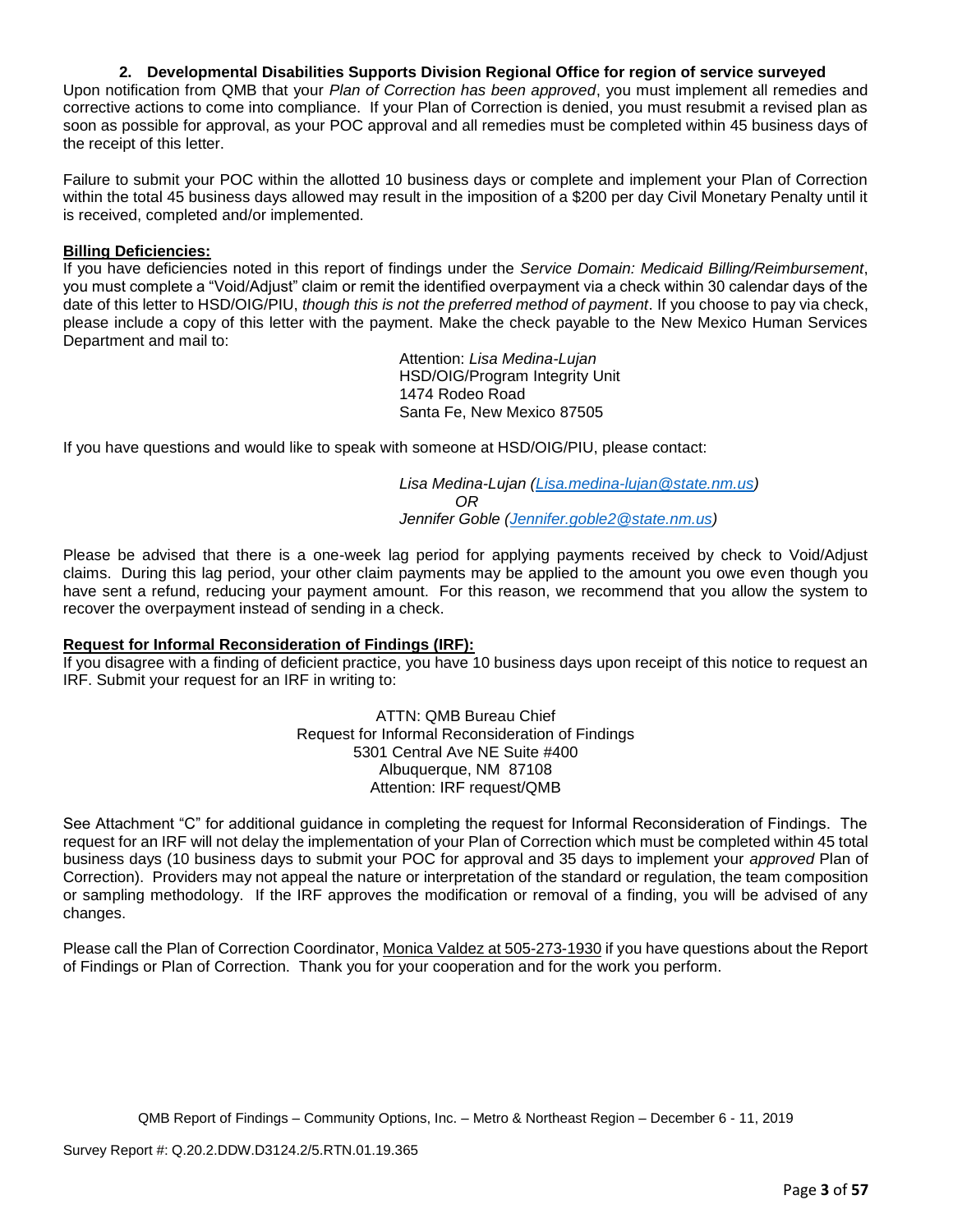Sincerely,

Roxanne Garcia, BA

Roxanne Garcia, BA Team Lead/Healthcare Surveyor Division of Health Improvement Quality Management Bureau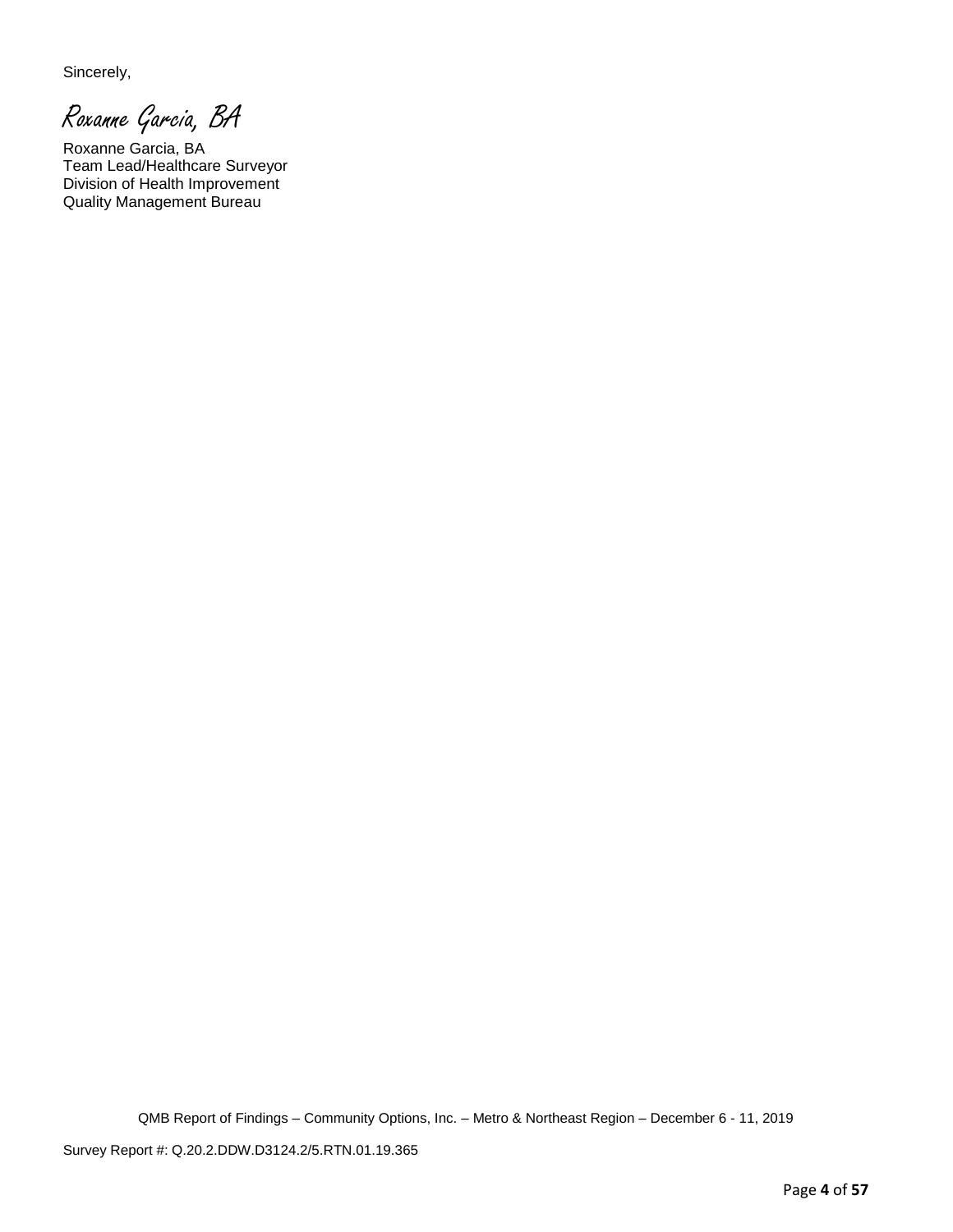#### **Survey Process Employed:**

Administrative Review Start Date: December 6, 2019

**DOH/DHI/QMB**

Contact: **Community Options, Inc.**  Hector Johnson, State Director

> Kaydee Conticelli, Executive Director Linda Price, State Quality Assurance

> Hector Johnson, State Director Kaydee Conticelli, Executive Director

Noemi Olivas, Director of Program Services Linda Price, State Quality Assurance

Kayla Benally, BSW, Healthcare Surveyor Heather Driscoll, AA, Healthcare Surveyor

**DDSD – Metro/Northeast Regional Office** 

Fleur Dahl, Service Coordinator Metro Region

2 - *Jackson* Class Members 6 - Non-*Jackson* Class Members

1 - Customized In-Home Supports 6 - Customized Community Supports 2 - Community Integrated Employment

4 - Supported Living 2 - Family Living

Kassy Kitchens, Nurse

**DOH/DHI/QMB**

**DOH/DHI/QMB** Roxanne Garcia, BA, Team Lead/Healthcare Surveyor

Roxanne Garcia, BA, Team Lead/Healthcare Surveyor Wolf Krusemark, BFA, Healthcare Surveyor Supervisor

Roxanne Garcia, BA, Team Lead/Healthcare Surveyor Wolf Krusemark, BFA, Healthcare Surveyor Supervisor

Angela Pacheco, Director Northeast Region (via phone)

and 4001 Office Ct Dr #408, Santa Fe, New Mexico 87507)

On-site Entrance Conference Date: December 9, 2019

Present: **Community Options, Inc.** 

Exit Conference Date: December 11, 2019

Present: **Community Options, Inc.**

Administrative Locations Visited: 2 – (2720 San Pedro Dr NE, Albuquerque New Mexico 87110

Total Sample Size: 8

Total Homes Visited 5

❖ Supported Living Homes Visited 3

*Note: The following Individuals share a SL residence:*

 $\geq$  #4, 8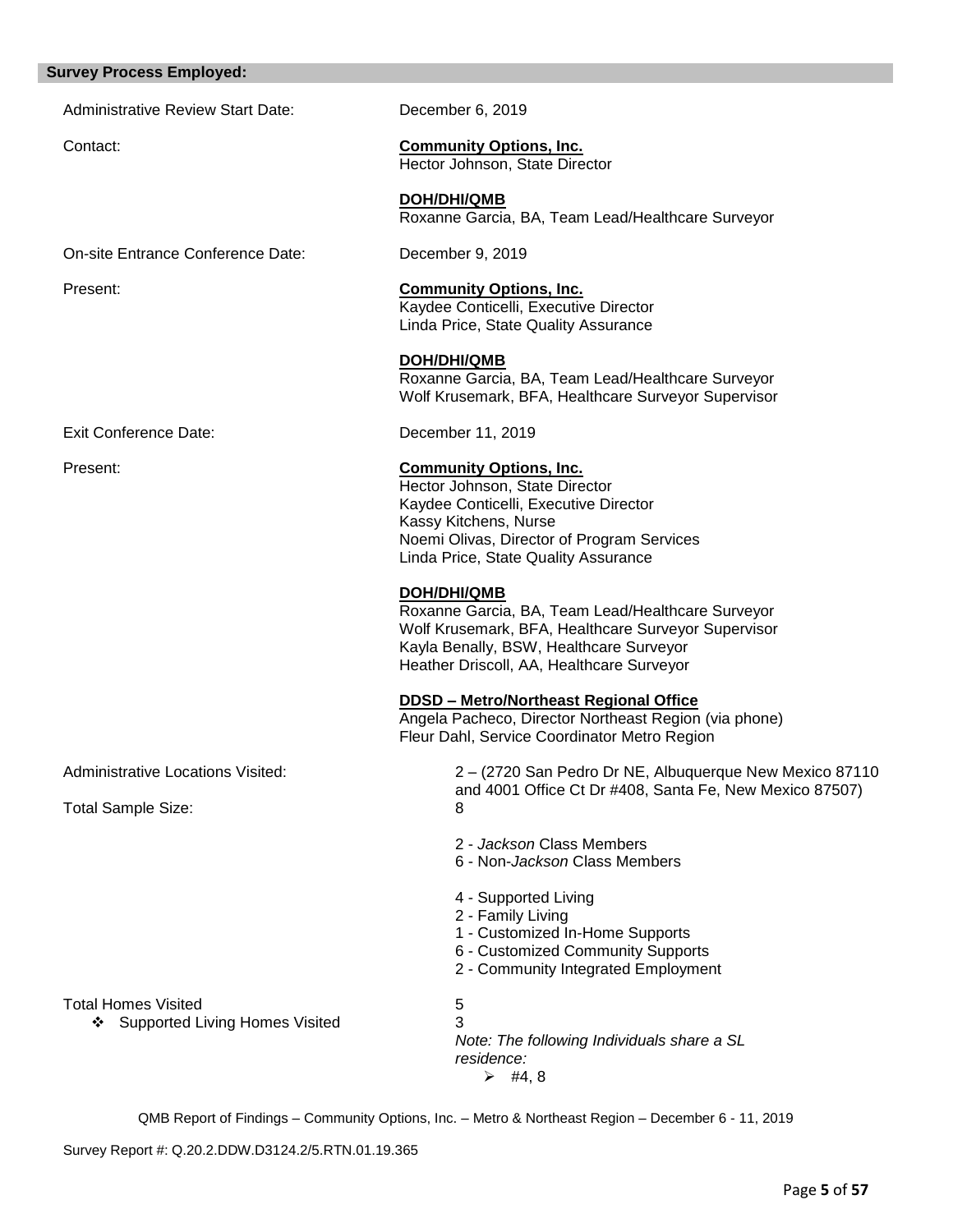| ❖ Family Living Homes Visited                         | 2                                                            |
|-------------------------------------------------------|--------------------------------------------------------------|
| Persons Served Records Reviewed                       | 8                                                            |
| Persons Served Interviewed                            | 7                                                            |
| Persons Served Not Seen and/or Not Available          |                                                              |
| Direct Support Personnel Records Reviewed             | 41 (One DSP also performs duties as a Substitute Care staff) |
| Direct Support Personnel Interviewed                  | 9                                                            |
| Substitute Care/Respite Personnel<br>Records Reviewed | 3 (One Substitute Care staff also performs duties as a DSP)  |
| Service Coordinator Records Reviewed                  | 1                                                            |
| Nurse Interview                                       | 1                                                            |

Administrative Processes and Records Reviewed:

- Medicaid Billing/Reimbursement Records for all Services Provided
- Accreditation Records
- Oversight of Individual Funds
- Individual Medical and Program Case Files, including, but not limited to:
	- <sup>o</sup>Individual Service Plans
	- **Progress on Identified Outcomes**
	- **<sup>o</sup>Healthcare Plans**
	- Medication Administration Records
	- Medical Emergency Response Plans
	- **Therapy Evaluations and Plans**
	- Healthcare Documentation Regarding Appointments and Required Follow-Up Other Required Health Information
- Internal Incident Management Reports and System Process / General Events Reports
- Personnel Files, including nursing and subcontracted staff
- Staff Training Records, Including Competency Interviews with Staff
- Agency Policy and Procedure Manual
- Caregiver Criminal History Screening Records
- Consolidated Online Registry/Employee Abuse Registry
- Human Rights Committee Notes and Meeting Minutes
- Evacuation Drills of Residences and Service Locations
- Quality Assurance / Improvement Plan

- CC: Distribution List: DOH Division of Health Improvement
	- DOH Developmental Disabilities Supports Division
	- DOH Office of Internal Audit
	- HSD Medical Assistance Division
	- NM Attorney General's Office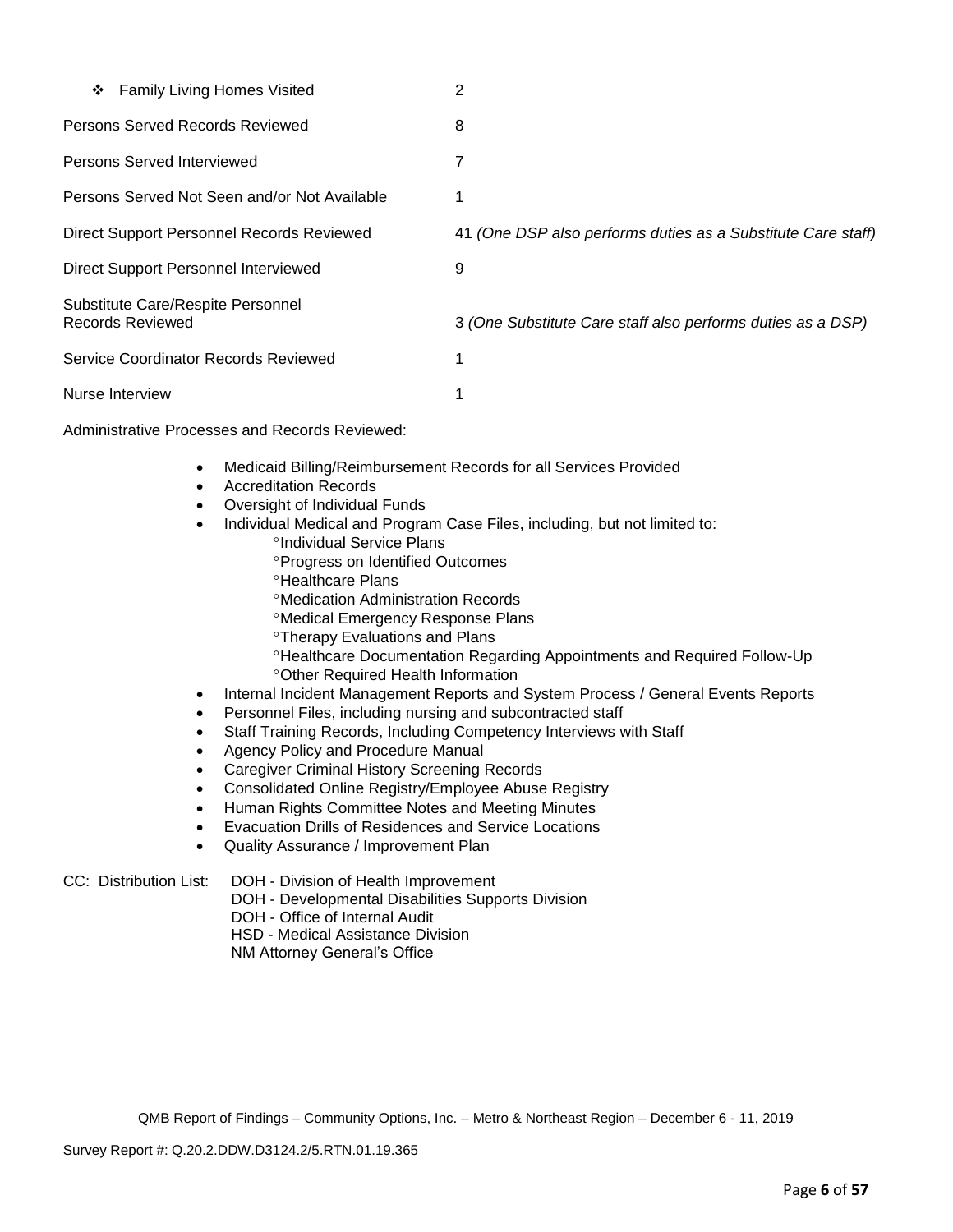## **Attachment A**

## **Provider Instructions for Completing the QMB Plan of Correction (POC) Process**

#### *Introduction:*

After a QMB Compliance Survey, your QMB Report of Findings will be sent to you via e-mail.

Each provider must develop and implement a Plan of Correction (POC) that identifies specific quality assurance and quality improvement activities the agency will implement to correct deficiencies and prevent continued deficiencies and non-compliance.

Agencies must submit their Plan of Correction within ten (10) business days from the date you receive the QMB Report of Findings. (Providers who do not submit a POC within 10 business days may be referred to the DDSD Regional Office for purposes of contract management or the Internal Review Committee [IRC] for possible actions or sanctions).

Agencies must fully implement their approved Plan of Correction within 45 business days (10 business days to submit your POC for approval and 35 days to implement your approved Plan of Correction) from the date they receive the QMB Report of Findings. Providers who fail to complete a POC within the 45-business days allowed will be referred to the IRC for possible actions or sanctions.

If you have questions about the Plan of Correction process, call the Plan of Correction Coordinator at 505-273-1930 or email at [MonicaE.Valdez@state.nm.us.](mailto:MonicaE.Valdez@state.nm.us) Requests for technical assistance must be requested through your Regional DDSD Office.

The POC process cannot resolve disputes regarding findings. If you wish to dispute a finding on the official Report of Findings, you must file an Informal Reconsideration of Findings (IRF) request within ten (10) business days of receiving your report. Please note that you must still submit a POC for findings that are in question (see Attachment C).

#### *Instructions for Completing Agency POC:*

#### *Required Content*

Your Plan of Correction should provide a step-by-step description of the methods to correct each deficient practice cited to prevent recurrence and information that ensures the regulation cited comes into and remains in compliance. The remedies noted in your POC are expected to be added to your Agency's required, annual Quality Assurance (QA) Plan.

If a deficiency has already been corrected since the on-site survey, the plan should state how it was corrected, the completion date (date the correction was accomplished), and how possible recurrence of the deficiency will be prevented.

*The following details should be considered when developing your Plan of Correction:*

#### *The Plan of Correction must address each deficiency cited in the Report of Findings unless otherwise noted with a "No Plan of Correction Required statement." The Plan of Correction must address the five (5) areas listed below:*

- 1. How the specific and realistic corrective action will be accomplished for individuals found to have been affected by the deficient practice.
- 2. How the agency will identify other individuals who have the potential to be affected by the same deficient practice, and how the agency will act to protect those individuals in similar situations.
- 3. What Quality Assurance measures will be put into place and what systemic changes made to ensure the deficient practice will not recur.
- 4. Indicate how the agency plans to monitor its performance to make certain solutions are sustained. The agency must develop a QA plan for ensuring correction is achieved and sustained. This QA plan must be implemented, and the corrective action is evaluated for its effectiveness. The plan of correction is integrated into the agency quality assurance system; and
- 5. Include dates when corrective actions will be completed. The corrective action completion dates must be acceptable to the State.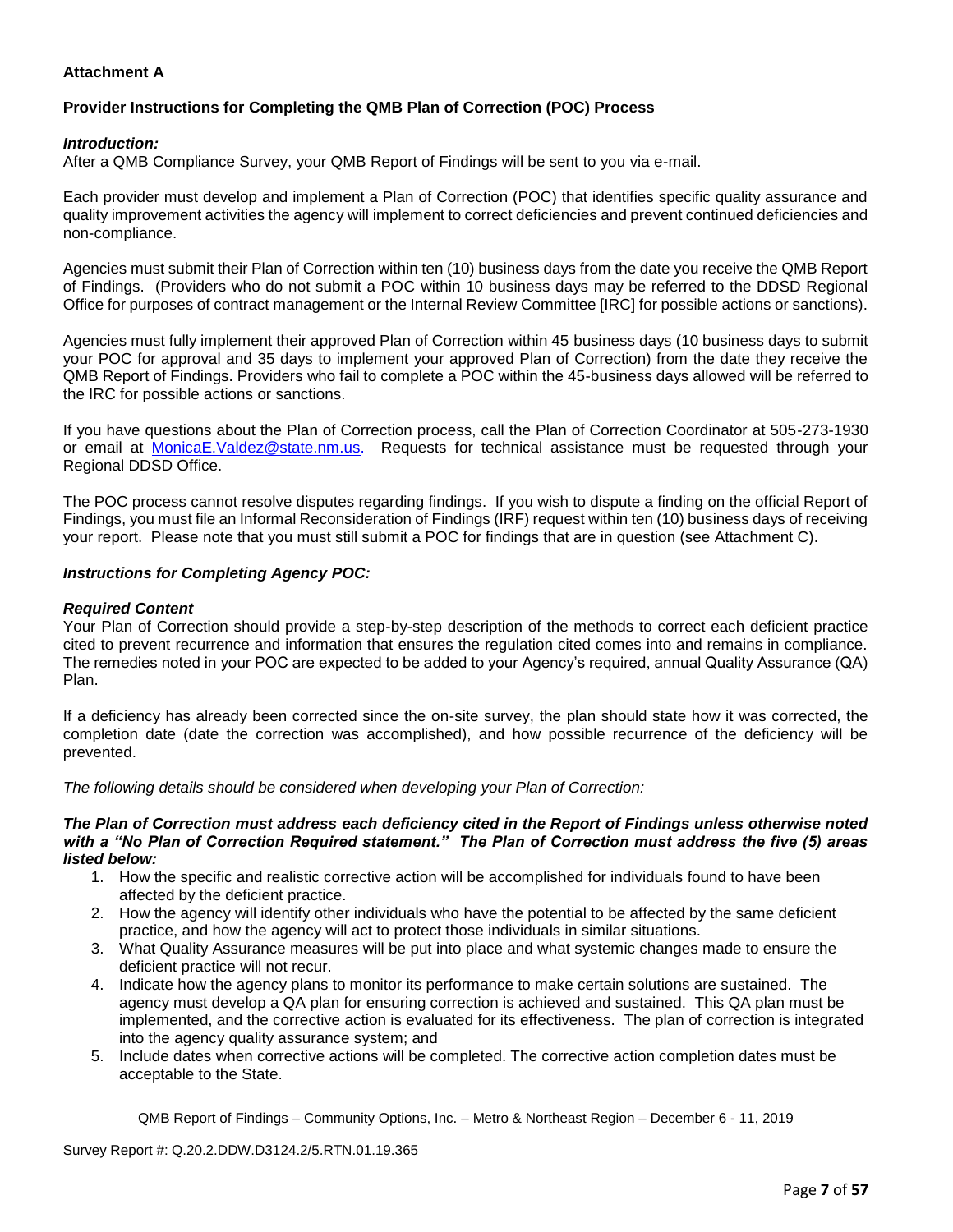*The following details should be considered when developing your Plan of Correction:*

- Details about how and when Individual Served, agency personnel and administrative and service delivery site files are audited by agency personnel to ensure they contain required documents;
- Information about how medication administration records are reviewed to verify they contain all required information before they are distributed to service sites, as they are being used, and after they are completed;
- Your processes for ensuring that all required agency personnel are trained on required DDSD required trainings;
- How accuracy in billing/reimbursement documentation is assured;
- How health, safety is assured;
- For Case Management providers, how Individual Service Plans are reviewed to verify they meet requirements, how the timeliness of level of care (LOC) packet submissions and consumer visits are tracked;
- Your process for gathering, analyzing and responding to quality data indicators; and,
- Details about Quality Targets in various areas, current status, analyses about why targets were not met, and remedies implemented.

*Note:* **Instruction or in-service of staff alone may not be a sufficient plan of correction.** This is a good first step toward correction, but additional steps must be taken to ensure the deficiency is corrected and will not recur.

#### *Completion Dates*

- The plan of correction must include a **completion date** (entered in the far right-hand column) for each finding. Be sure the date is **realistic** in the amount of time your Agency will need to correct the deficiency; not to exceed 45 total business days.
- Direct care issues should be corrected immediately and monitored appropriately.
- Some deficiencies may require a staged plan to accomplish total correction.
- Deficiencies requiring replacement of equipment, etc., may require more time to accomplish correction but should show reasonable time frames.

#### *Initial Submission of the Plan of Correction Requirements*

- 1. The Plan of Correction must be completed on the official QMB Survey Report of Findings/Plan of Correction Form and received by QMB within ten (10) business days from the date you received the report of findings.
- 2. For questions about the POC process, call the POC Coordinator, Monica Valdez at 505-273-1930 or email at [MonicaE.Valdez@state.nm.us](mailto:MonicaE.Valdez@state.nm.us) for assistance.
- 3. For Technical Assistance (TA) in developing or implementing your POC, contact your Regional DDSD Office.
- 4. Submit your POC to Monica Valdez, POC Coordinator in any of the following ways:
	- a. Electronically at [MonicaE.Valdez@state.nm.us](mailto:MonicaE.Valdez@state.nm.us) *(preferred method)*
	- b. Fax to 505-222-8661, or
	- c. Mail to POC Coordinator, 5301 Central Ave NE Suite 400, Albuquerque, New Mexico 87108
- 5. *Do not submit supporting documentation* (evidence of compliance) to QMB *until after* your POC has been approved by the QMB.
- 6. QMB will notify you when your POC has been "approved" or "denied."
	- a. During this time, whether your POC is "approved," or "denied," you will have a maximum of 45-business days from the date of receipt of your Report of Findings to correct all survey deficiencies.
	- b. If your POC is denied, it must be revised and resubmitted as soon as possible, as the 45-business day limit is in effect.
	- c. If your POC is denied a second time your agency may be referred to the Internal Review Committee.
	- d. You will receive written confirmation when your POC has been approved by QMB and a final deadline for completion of your POC.
	- e. Please note that all POC correspondence will be sent electronically unless otherwise requested.
- 7. Failure to submit your POC within 10 business days without prior approval of an extension by QMB will result in a referral to the Internal Review Committee and the possible implementation of monetary penalties and/or sanctions.

## *POC Document Submission Requirements*

QMB Report of Findings – Community Options, Inc. – Metro & Northeast Region – December 6 - 11, 2019

Survey Report #: Q.20.2.DDW.D3124.2/5.RTN.01.19.365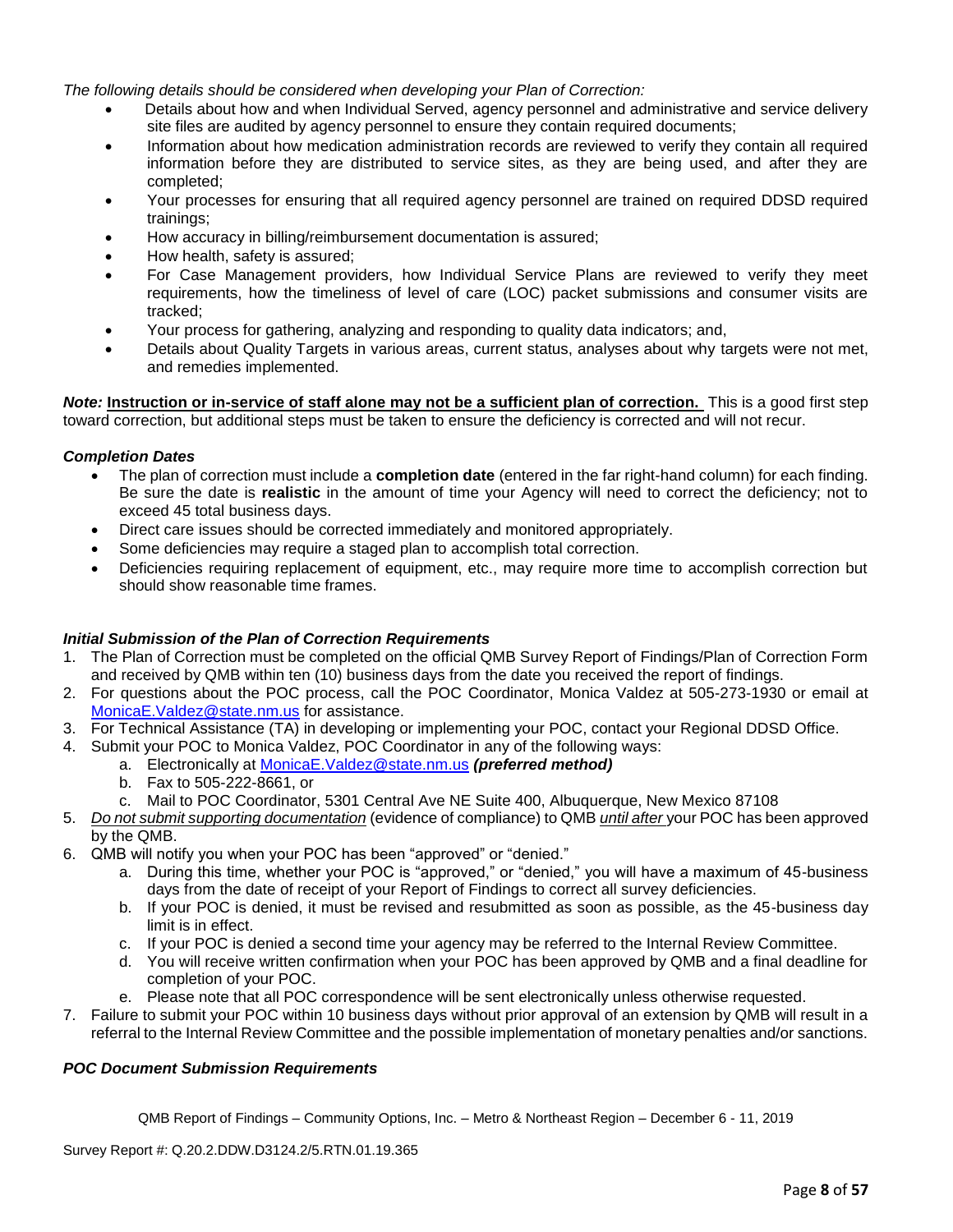Once your POC has been approved by the QMB Plan of Correction Coordinator you must submit copies of documents as evidence that all deficiencies have been corrected, as follows.

- 1. Your internal documents are due within a *maximum* of 45-business days of receipt of your Report of Findings.
- 2. It is preferred that you submit your documents via USPS or other carrier (scanned and saved to CD/DVD disc, flash drive, etc.). If documents containing HIPAA Protected Health Information (PHI) documents must be submitted through S-Comm (Therap), Fax or Postal System, do not send PHI directly to NMDOH email accounts. If the documents do not contain protected Health information (PHI) then you may submit your documents electronically scanned and attached to e-mails.
- 3. All submitted documents *must be annotated*; please be sure the tag numbers and Identification numbers are indicated on each document submitted. Documents which are not annotated with the Tag number and Identification number may not be accepted.
- 4. Do not submit original documents; Please provide copies or scanned electronic files for evidence. Originals must be maintained in the agency file(s) per DDSD Standards.
- 5. In lieu of some documents, you may submit copies of file or home audit forms that clearly indicate cited deficiencies have been corrected, other attestations of correction must be approved by the Plan of Correction Coordinator prior to their submission.
- 6. When billing deficiencies are cited, you must provide documentation to justify billing and/or void and adjust forms submitted to Xerox State Healthcare, LLC for the deficiencies cited in the Report of Findings.

**Revisions, Modifications or Extensions to your Plan of Correction (post QMB approval) must be made in writing and submitted to the Plan of Correction Coordinator, prior to the due date and are approved on a case-by-case basis. No changes may be made to your POC or the timeframes for implementation without written approval of the POC Coordinator.**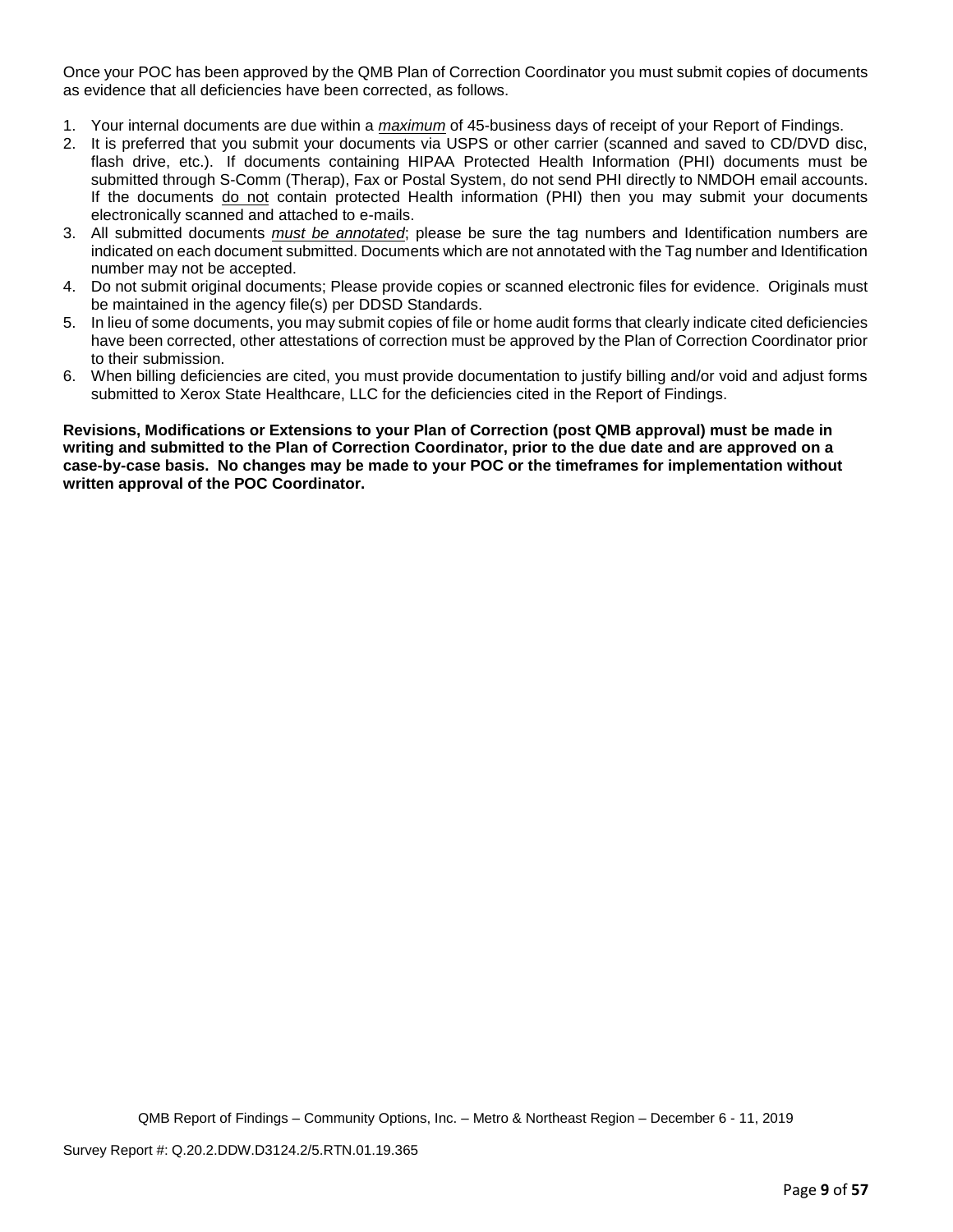## **Department of Health, Division of Health Improvement QMB Determination of Compliance Process**

The Division of Health Improvement, Quality Management Bureau (QMB) surveys compliance of the Developmental Disabilities Waiver (DDW) standards and other state and federal regulations. For the purpose of the LCA / CI survey the CMS waiver assurances have been grouped into four (4) Service Domains: Plan of Care (ISP Implementation); Qualified Providers; Health, Welfare and Safety; and Administrative Oversight (note that Administrative Oversight listed in this document is not the same as the CMS assurance of Administrative Authority. Used in this context it is related to the agency's operational policies and procedures, Quality Assurance system and Medicaid billing and reimbursement processes.)

The QMB Determination of Compliance process is based on provider compliance or non-compliance with standards and regulations identified during the on-site survey process and as reported in the QMB Report of Findings. All areas reviewed by QMB have been agreed to by DDSD and DHI/QMB and are reflective of CMS requirements. All deficiencies (non-compliance with standards and regulations) are identified and cited as either a Standard level deficiency or a Condition of Participation level deficiency in the QMB Reports of Findings. All deficiencies require corrective action when non-compliance is identified.

Each deficiency in your Report of Findings has been predetermined to be a Standard Level Deficiency, a Condition of Participation Level Deficiency, if below 85% compliance or a non-negotiable Condition of Participation Level Deficiency. Your Agency's overall Compliance Determination is based on a Scope and Severity Scale which takes into account the number of Standard and Condition Level Tags cited as well as the percentage of Individuals affected in the sample.

## **Conditions of Participation (CoPs)**

CoPs are based on the Centers for Medicare and Medicaid Services, Home and Community-Based Waiver required assurances, in addition to the New Mexico Developmental Disability Waiver (DDW) Service Standards. The Division of Health Improvement (DHI), in conjunction with the Developmental Disability Support Division (DDSD), has identified certain deficiencies that have the potential to be a Condition of Participation Level, if the tag falls below 85% compliance based on the number of people affected. Additionally, there are what are called nonnegotiable Conditions of Participation, regardless if one person or multiple people are affected. In this context, a CoP is defined as an essential / fundamental regulation or standard, which when out of compliance directly affects the health and welfare of the Individuals served. If no deficiencies within a Tag are at the level of a CoP, it is cited as a Standard Level Deficiency.

## *Service Domains and CoPs for Living Care Arrangements and Community Inclusion are as follows:*

**Service Domain: Service Plan: ISP Implementation -** *Services are delivered in accordance with the service plan, including type, scope, amount, duration and frequency specified in the service plan.*

#### **Potential Condition of Participation Level Tags, if compliance is below 85%:**

- **1A08.3 –** Administrative Case File: Individual Service Plan / ISP Components
- **1A32 –** Administrative Case File: Individual Service Plan Implementation
- **LS14 –** Residential Service Delivery Site Case File (ISP and Healthcare Requirements)
- **IS14 –** CCS / CIES Service Delivery Site Case File (ISP and Healthcare Requirements)

**Service Domain: Qualified Providers -** *The State monitors non-licensed/non-certified providers to assure adherence to waiver requirements. The State implements its policies and procedures for verifying that provider training is conducted in accordance with State requirements and the approved waiver.*

#### **Potential Condition of Participation Level Tags, if compliance is below 85%:**

- **IS -** Direct Support Personnel Training
- **1A22 -** Agency Personnel Competency

QMB Report of Findings – Community Options, Inc. – Metro & Northeast Region – December 6 - 11, 2019

Survey Report #: Q.20.2.DDW.D3124.2/5.RTN.01.19.365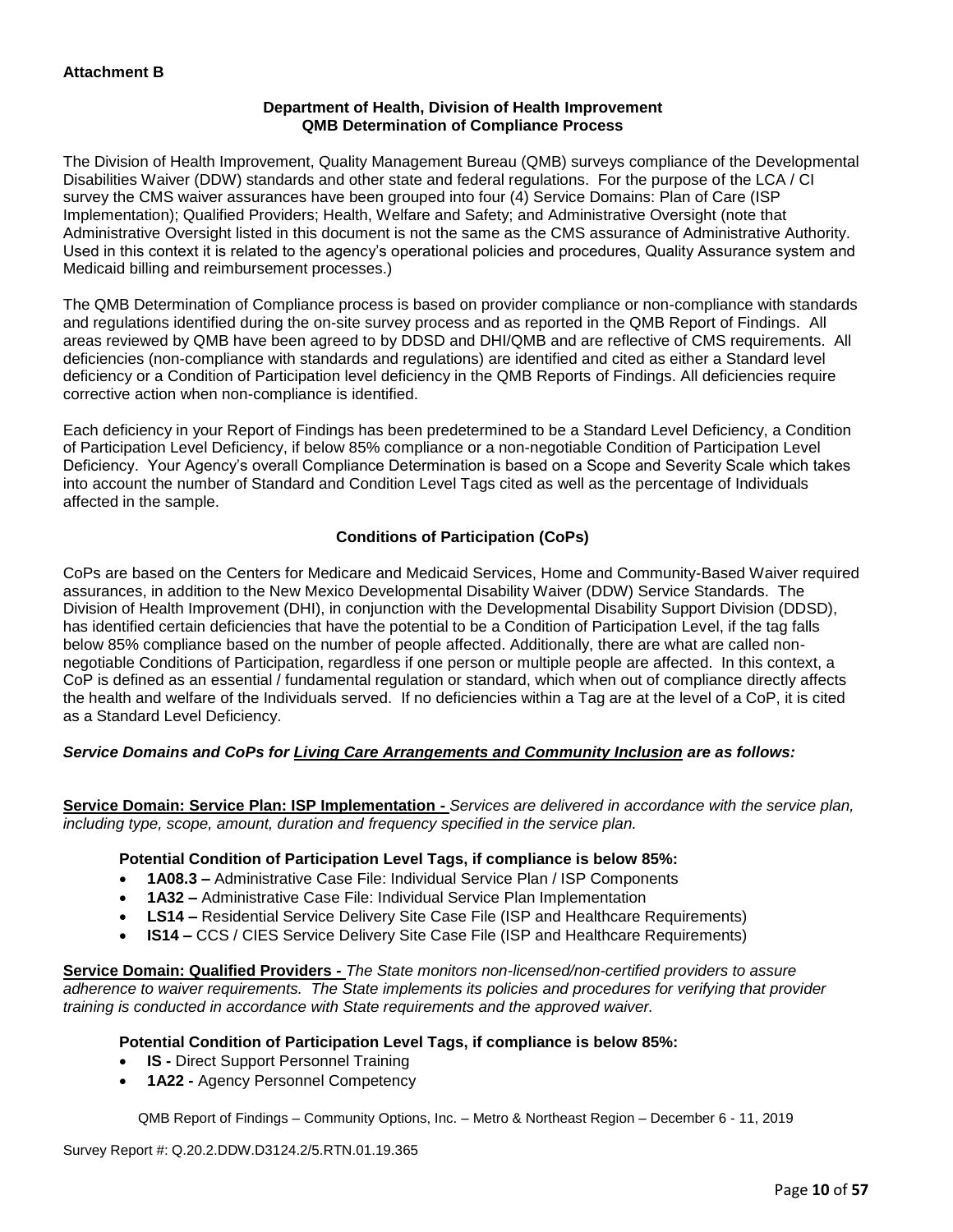• **1A37 –** Individual Specific Training

## **Non-Negotiable Condition of Participation Level Tags (one or more Individuals are cited):**

- **1A25.1 –** Caregiver Criminal History Screening
- **1A26.1 –** Consolidated On-line Registry Employee Abuse Registry

**Service Domain: Health, Welfare and Safety -** *The State, on an ongoing basis, identifies, addresses and seeks to prevent occurrences of abuse, neglect and exploitation. Individuals shall be afforded their basic human rights. The provider supports individuals to access needed healthcare services in a timely manner.*

## **Potential Condition of Participation Level Tags, if compliance is below 85%:**

- **1A08.2 –** Administrative Case File: Healthcare Requirements & Follow-up
- **1A09 –** Medication Delivery Routine Medication Administration
- **1A09.1 –** Medication Delivery PRN Medication Administration
- **1A15.2 –** Administrative Case File: Healthcare Documentation (Therap and Required Plans)

#### **Non-Negotiable Condition of Participation Level Tags (one or more Individuals are cited):**

- **1A05 –** General Requirements / Agency Policy and Procedure Requirements
- **1A07 –** Social Security Income (SSI) Payments
- **1A09.2 –** Medication Delivery Nurse Approval for PRN Medication
- **1A15 –** Healthcare Coordination Nurse Availability / Knowledge
- **1A31 –** Client Rights/Human Rights
- **LS25.1 –** Residential Reqts. (Physical Environment Supported Living / Family Living / Intensive Medical Living)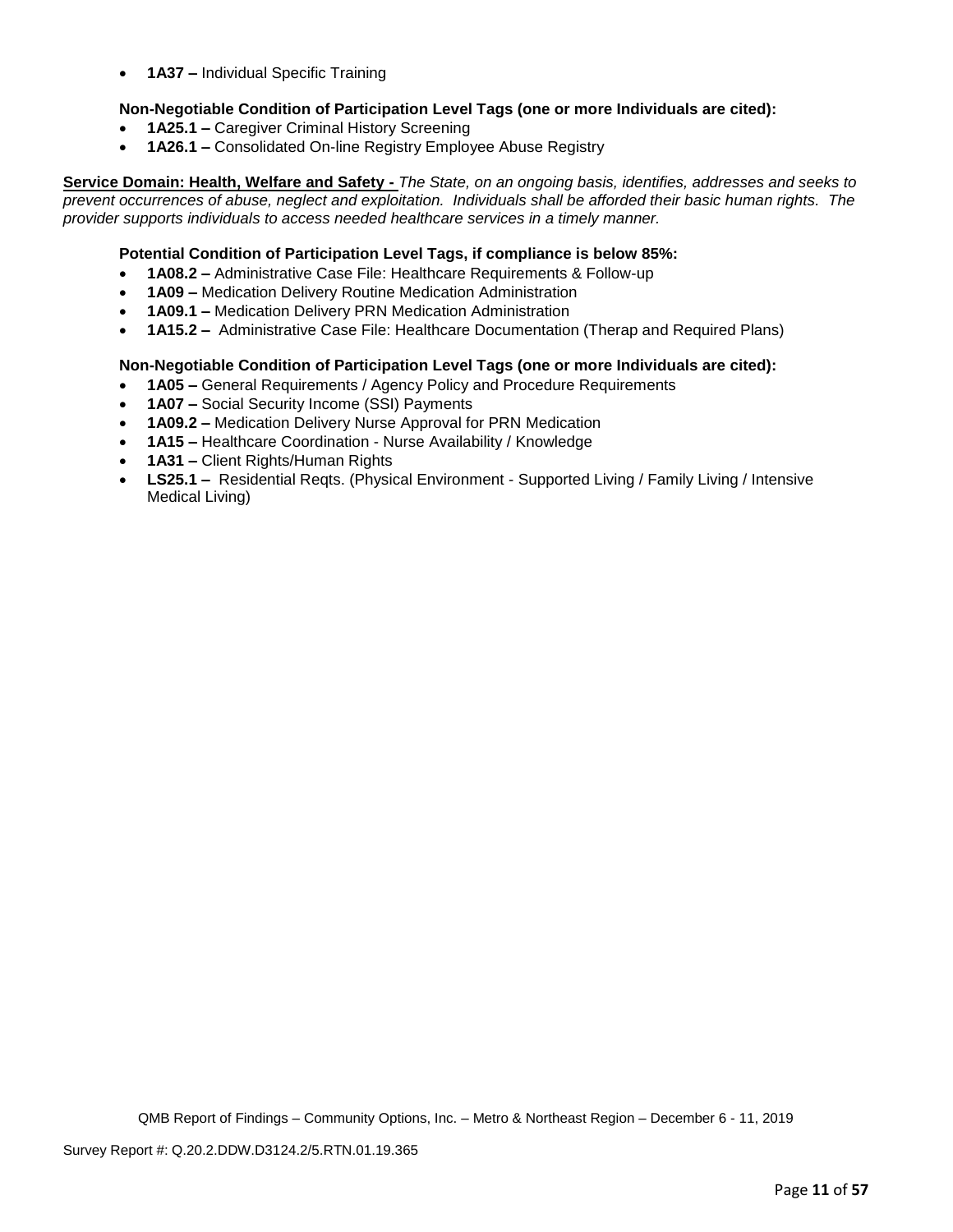## **Attachment C**

#### **Guidelines for the Provider Informal Reconsideration of Finding (IRF) Process**

## **Introduction:**

Throughout the QMB Survey process, surveyors are openly communicating with providers. Open communication means surveyors have clarified issues and/or requested missing information before completing the review through the use of the signed/dated "Document Request," or "Administrative Needs," etc. forms. Regardless, there may still be instances where the provider disagrees with a specific finding. Providers may use the following process to informally dispute a finding.

#### **Instructions:**

- 1. The Informal Reconsideration of the Finding (IRF) request must be received in writing to the QMB Bureau Chief **within 10 business days** of receipt of the final Report of Findings **(***Note: No extensions are granted for the IRF)***.**
- 2. The written request for an IRF *must* be completed on the QMB Request for Informal Reconsideration of Finding form available on the QMB website: <https://nmhealth.org/about/dhi/cbp/irf/>
- 3. The written request for an IRF must specify in detail the request for reconsideration and why the finding is inaccurate.
- 4. The IRF request must include all supporting documentation or evidence.
- 5. If you have questions about the IRF process, email the IRF Chairperson, Valerie V. Valdez at [valerie.valdez@state.nm.us](mailto:valerie.valdez@state.nm.us) for assistance.

## **The following limitations apply to the IRF process:**

- The written request for an IRF and all supporting evidence must be received within 10 business days.
- Findings based on evidence requested during the survey and not provided may not be subject to reconsideration.
- The supporting documentation must be new evidence not previously reviewed or requested by the survey team.
- Providers must continue to complete their Plan of Correction during the IRF process
- Providers may not request an IRF to challenge the sampling methodology.
- Providers may not request an IRF based on disagreement with the nature of the standard or regulation.
- Providers may not request an IRF to challenge the team composition.
- Providers may not request an IRF to challenge the DHI/QMB determination of compliance or the length of their DDSD provider contract.

A Provider forfeits the right to an IRF if the request is not received within 10 business days of receiving the report and/or does not include all supporting documentation or evidence to show compliance with the standards and regulations.

The IRF Committee will review the request; the Provider will be notified in writing of the ruling; no face-to-face meeting will be conducted.

When a Provider requests that a finding be reconsidered, it does not stop or delay the Plan of Correction process. **Providers must continue to complete the Plan of Correction, including the finding in dispute regardless of the IRF status.** If a finding is removed or modified, it will be noted and removed or modified from the Report of Findings. It should be noted that in some cases a Plan of Correction may be completed prior to the IRF process being completed. The provider will be notified in writing on the decisions of the IRF committee.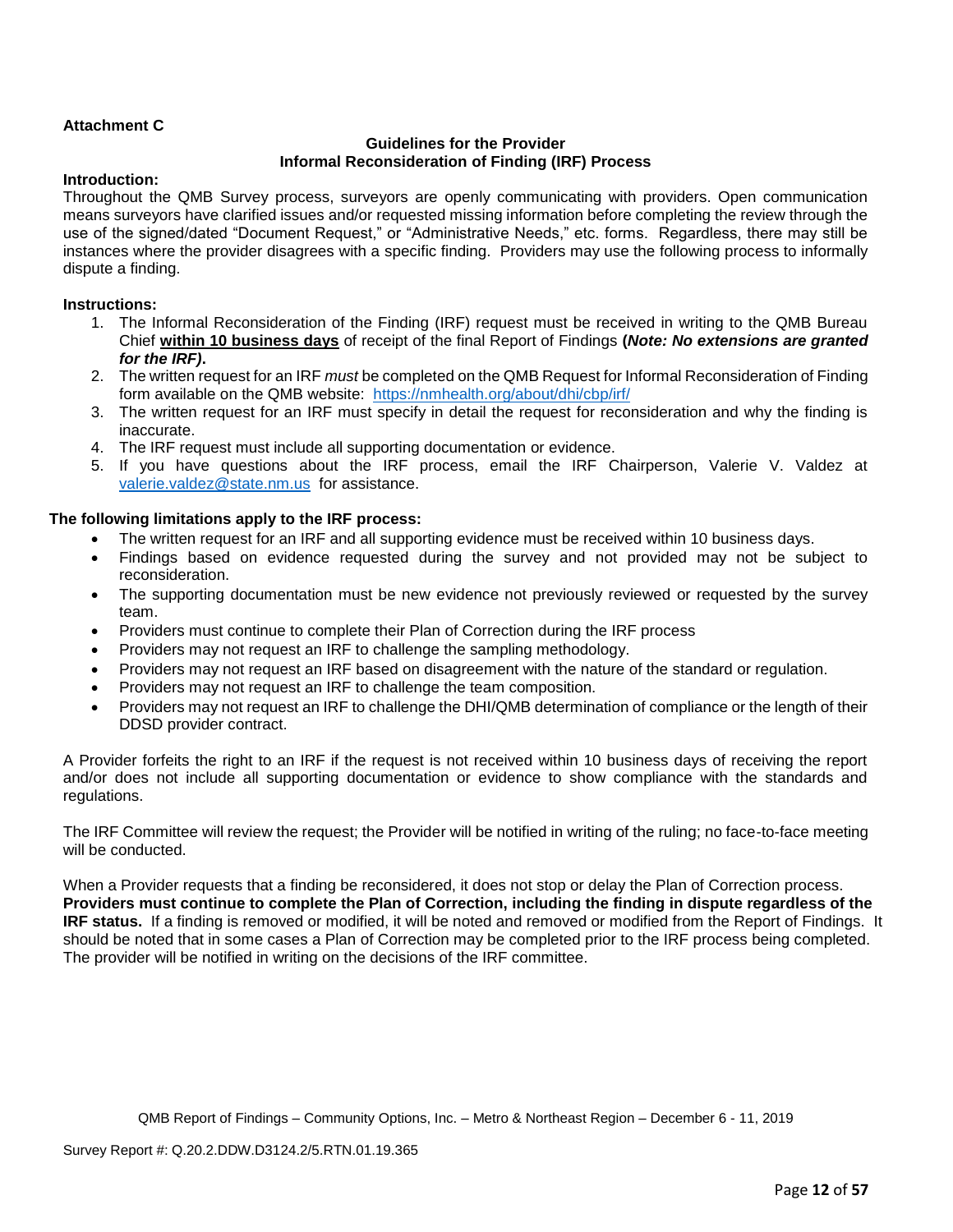## **QMB Determinations of Compliance**

## **Compliance:**

The QMB determination of *Compliance* indicates that a provider has either no deficiencies found during a survey or that no deficiencies at the Condition of Participation Level were found. The agency has obtained a level of compliance such that there is a minimal potential for harm to individuals' health and safety. To qualify for a determination of *Compliance*, the provider must have received no Conditions of Participation Level Deficiencies and have a minimal number of Individuals on the sample affected by the findings indicated in the Standards Level Tags.

## **Partial-Compliance with Standard Level Tags:**

The QMB determination of *Partial-Compliance with Standard Level Tags* indicates that a provider is in compliance with all Condition of Participation Level deficiencies but is out of compliance with a certain percentage of Standard Level deficiencies. This partial-compliance, if not corrected, may result in a negative outcome or the potential for more than minimal harm to individuals' health and safety. There are two ways to receive a determination of Partial Compliance with Standard Level Tags:

- 1. Your Report of Findings includes 16 or fewer Standards Level Tags with between 75% and 100% of the survey sample affected in any tag.
- 2. Your Report of Findings includes 17 or more Standard Level Tags with between 50% to 74% of the survey sample affected in any tag.

## **Partial-Compliance with Standard Level Tags and Condition of Participation Level Tags:**

The QMB determination of *Partial-Compliance with Standard Level Tags and Condition of Participation Level Tags*  indicates that a provider is out of compliance with one to five  $(1 - 5)$  Condition of Participation Level Tags. This partial-compliance, if not corrected, may result in a serious negative outcome or the potential for more than minimal harm to individuals' health and safety.

#### **Non-Compliance:**

The QMB determination of *Non-Compliance* indicates a provider is significantly out of compliance with both Standard Level deficiencies and Conditions of Participation level deficiencies. This non-compliance, if not corrected, may result in a serious negative outcome or the potential for more than minimal harm to individuals' health and safety. There are three ways an agency can receive a determination of Non-Compliance:

- 1. Your Report of Findings includes 17 or more total Tags with 0 to 5 Condition of Participation Level Tags with 75% to 100% of the survey sample affected in any Condition of Participation Level tag.
- 2. Your Report of Findings includes any amount of Standard Level Tags with 6 or more Condition of Participation Level Tags.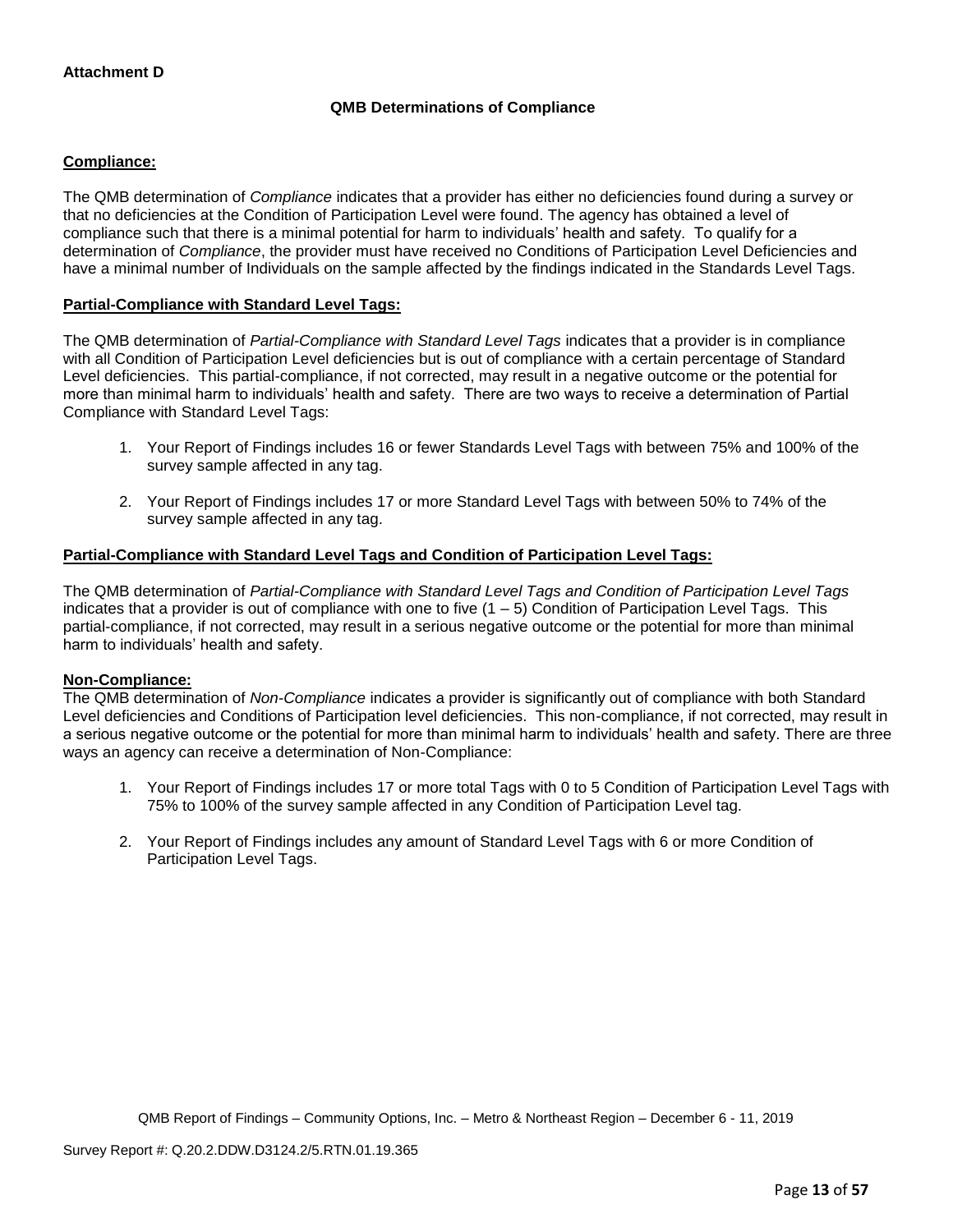| Compliance                                                                                          |                                                                                                                           |                                                                                                                             |                                                                                                                             | Weighting                                                                                                              |                                                                                                                  |                                                                                                                             |                                                                                                               |
|-----------------------------------------------------------------------------------------------------|---------------------------------------------------------------------------------------------------------------------------|-----------------------------------------------------------------------------------------------------------------------------|-----------------------------------------------------------------------------------------------------------------------------|------------------------------------------------------------------------------------------------------------------------|------------------------------------------------------------------------------------------------------------------|-----------------------------------------------------------------------------------------------------------------------------|---------------------------------------------------------------------------------------------------------------|
| <b>Determination</b>                                                                                |                                                                                                                           | LOW                                                                                                                         |                                                                                                                             | <b>MEDIUM</b>                                                                                                          |                                                                                                                  |                                                                                                                             | <b>HIGH</b>                                                                                                   |
| <b>Total Tags:</b>                                                                                  | up to 16                                                                                                                  | 17 or more                                                                                                                  | up to 16                                                                                                                    | 17 or more                                                                                                             | <b>Any Amount</b>                                                                                                | 17 or more                                                                                                                  | <b>Any Amount</b>                                                                                             |
|                                                                                                     | and                                                                                                                       | and                                                                                                                         | and                                                                                                                         | and                                                                                                                    | And/or                                                                                                           | and                                                                                                                         | And/or                                                                                                        |
| COP Level Tags:                                                                                     | 0 COP                                                                                                                     | 0 COP                                                                                                                       | 0 COP                                                                                                                       | 0 COP                                                                                                                  | 1 to 5 COP                                                                                                       | 0 to 5 CoPs                                                                                                                 | <b>6 or more COP</b>                                                                                          |
|                                                                                                     | and                                                                                                                       | and                                                                                                                         | and                                                                                                                         | and                                                                                                                    |                                                                                                                  | and                                                                                                                         |                                                                                                               |
| Sample Affected:                                                                                    | 0 to 74%                                                                                                                  | 0 to 49%                                                                                                                    | 75 to 100%                                                                                                                  | 50 to 74%                                                                                                              |                                                                                                                  | 75 to 100%                                                                                                                  |                                                                                                               |
| $"Non-$<br>Compliance"                                                                              |                                                                                                                           |                                                                                                                             |                                                                                                                             |                                                                                                                        |                                                                                                                  | 17 or more<br><b>Total Tags with</b><br>75 to 100% of<br>the Individuals<br>in the sample<br>cited in any<br>CoP Level tag. | Any Amount of<br><b>Standard Level</b><br>Tags and 6 or<br>more Conditions<br>of Participation<br>Level Tags. |
| "Partial Compliance<br>with Standard Level<br>tags and Condition<br>of Participation<br>Level Tags" |                                                                                                                           |                                                                                                                             |                                                                                                                             |                                                                                                                        | <b>Any Amount</b><br><b>Standard Level</b><br>Tags, plus 1 to 5<br>Conditions of<br>Participation<br>Level tags. |                                                                                                                             |                                                                                                               |
| "Partial<br><b>Compliance with</b><br><b>Standard Level</b><br>tags"                                |                                                                                                                           |                                                                                                                             | up to 16<br><b>Standard Level</b><br>Tags with 75<br>to 100% of the<br>individuals in<br>the sample<br>cited in any<br>tag. | 17 or more<br><b>Standard Level</b><br>Tags with 50<br>to 74% of the<br>individuals in<br>the sample<br>cited any tag. |                                                                                                                  |                                                                                                                             |                                                                                                               |
| "Compliance"                                                                                        | Up to 16<br><b>Standard Level</b><br>Tags with 0 to<br>74% of the<br>individuals in<br>the sample<br>cited in any<br>tag. | 17 or more<br><b>Standard Level</b><br>Tags with 0 to<br>49% of the<br>individuals in<br>the sample<br>cited in any<br>tag. |                                                                                                                             |                                                                                                                        |                                                                                                                  |                                                                                                                             |                                                                                                               |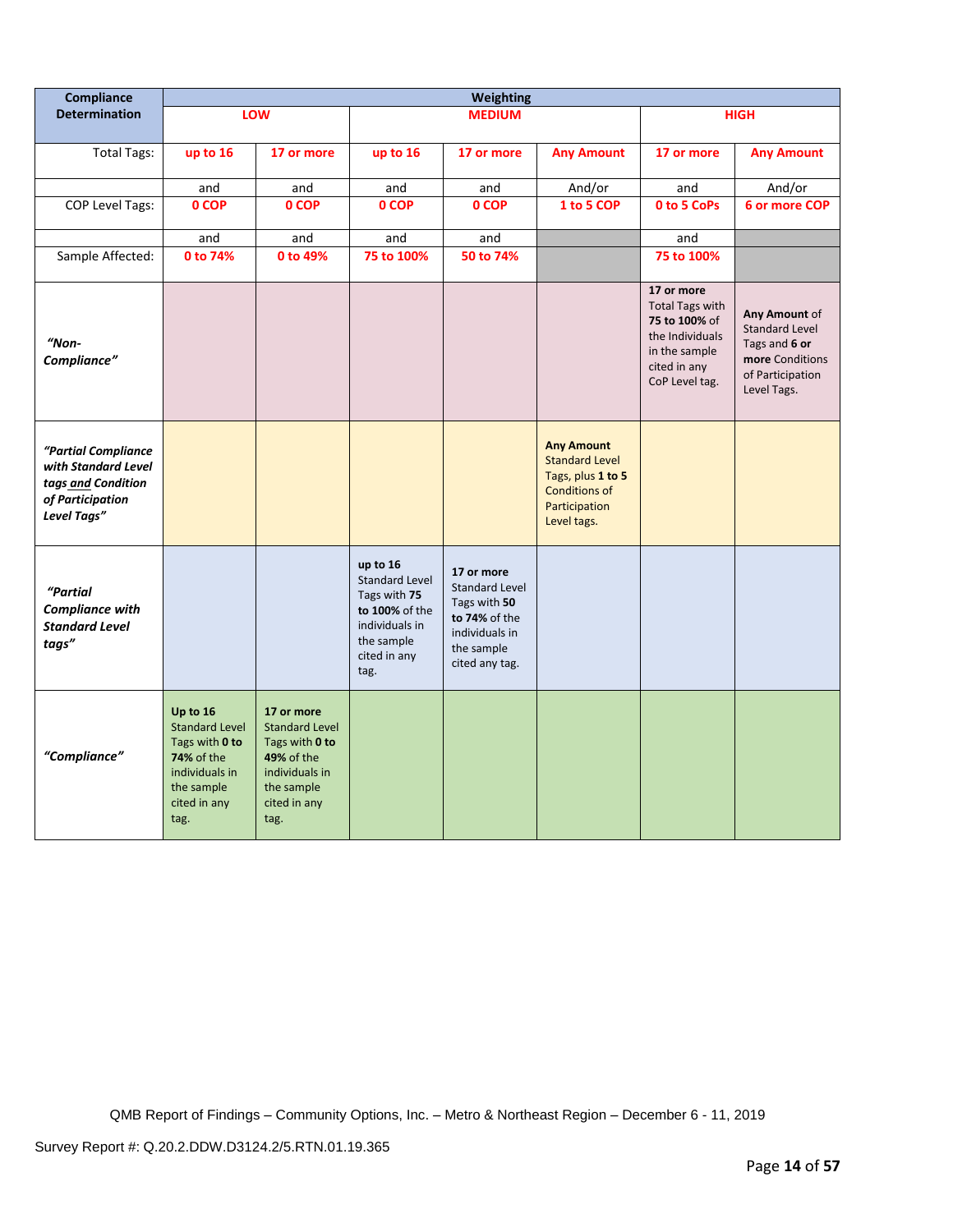**Agency: Community Options, Inc. – Metro and Northeast Region** Program: Developmental Disabilities Waiver<br>Service: 2018: Supported Living, Family Livi 2018: Supported Living, Family Living, Customized In-Home Supports, Customized Community Supports, and Community Integrated Employment Services Survey Type: **Survey Date: December 6 - 11, 2019**

| <b>Standard of Care</b>                           | <b>Deficiencies</b>                               | Agency Plan of Correction, On-going QA/QI<br>and Responsible Party                                                                                          | <b>Date</b><br><b>Due</b> |
|---------------------------------------------------|---------------------------------------------------|-------------------------------------------------------------------------------------------------------------------------------------------------------------|---------------------------|
|                                                   |                                                   | Service Domain: Service Plans: ISP Implementation - Services are delivered in accordance with the service plan, including type, scope, amount, duration and |                           |
| frequency specified in the service plan.          |                                                   |                                                                                                                                                             |                           |
| Tag #1A08.1 Administrative and Residential        | <b>Standard Level Deficiency</b>                  |                                                                                                                                                             |                           |
| <b>Case File: Progress Notes</b>                  |                                                   |                                                                                                                                                             |                           |
| Developmental Disabilities (DD) Waiver Service    | Based on record review, the Agency did not        | Provider:                                                                                                                                                   |                           |
| Standards 2/26/2018; Re-Issue: 12/28/2018; Eff    | maintain progress notes and other service         | <b>State your Plan of Correction for the</b>                                                                                                                |                           |
| 1/1/2019                                          | delivery documentation for 1 of 8 Individuals.    | deficiencies cited in this tag here (How is the                                                                                                             |                           |
| <b>Chapter 20: Provider Documentation and</b>     |                                                   | deficiency going to be corrected? This can be                                                                                                               |                           |
| <b>Client Records 20.2 Client Records</b>         | Review of the Agency individual case files        | specific to each deficiency cited or if possible an                                                                                                         |                           |
| Requirements: All DD Waiver Provider              | revealed the following items were not found:      | overall correction?): $\rightarrow$                                                                                                                         |                           |
| Agencies are required to create and maintain      |                                                   |                                                                                                                                                             |                           |
| individual client records. The contents of client | <b>Administrative Case File:</b>                  |                                                                                                                                                             |                           |
| records vary depending on the unique needs of     |                                                   |                                                                                                                                                             |                           |
| the person receiving services and the resultant   | <b>Supported Living Progress Notes/Daily</b>      |                                                                                                                                                             |                           |
| information produced. The extent of               | <b>Contact Logs:</b>                              |                                                                                                                                                             |                           |
| documentation required for individual client      | • Individual $#8$ - None found for $10/14 - 15$ , | <b>Provider:</b>                                                                                                                                            |                           |
| records per service type depends on the location  | 2019.                                             | <b>Enter your ongoing Quality</b>                                                                                                                           |                           |
| of the file, the type of service being provided,  |                                                   | <b>Assurance/Quality Improvement processes</b>                                                                                                              |                           |
| and the information necessary.                    | <b>Customized Community Services</b>              | as it related to this tag number here (What is                                                                                                              |                           |
| DD Waiver Provider Agencies are required to       | <b>Notes/Daily Contact Logs:</b>                  | going to be done? How many individuals is this                                                                                                              |                           |
| adhere to the following:                          | • Individual #8 - None found for 8/12 - 18,       | going to affect? How often will this be completed?                                                                                                          |                           |
| Client records must contain all documents         | 2019.                                             | Who is responsible? What steps will be taken if                                                                                                             |                           |
| essential to the service being provided and       |                                                   | issues are found?): $\rightarrow$                                                                                                                           |                           |
| essential to ensuring the health and safety of    |                                                   |                                                                                                                                                             |                           |
| the person during the provision of the service.   |                                                   |                                                                                                                                                             |                           |
| Provider Agencies must have readily<br>2.         |                                                   |                                                                                                                                                             |                           |
| accessible records in home and community          |                                                   |                                                                                                                                                             |                           |
| settings in paper or electronic form. Secure      |                                                   |                                                                                                                                                             |                           |
| access to electronic records through the Therap   |                                                   |                                                                                                                                                             |                           |
| web based system using computers or mobile        |                                                   |                                                                                                                                                             |                           |
| devices is acceptable.                            |                                                   |                                                                                                                                                             |                           |
| 3. Provider Agencies are responsible for          |                                                   |                                                                                                                                                             |                           |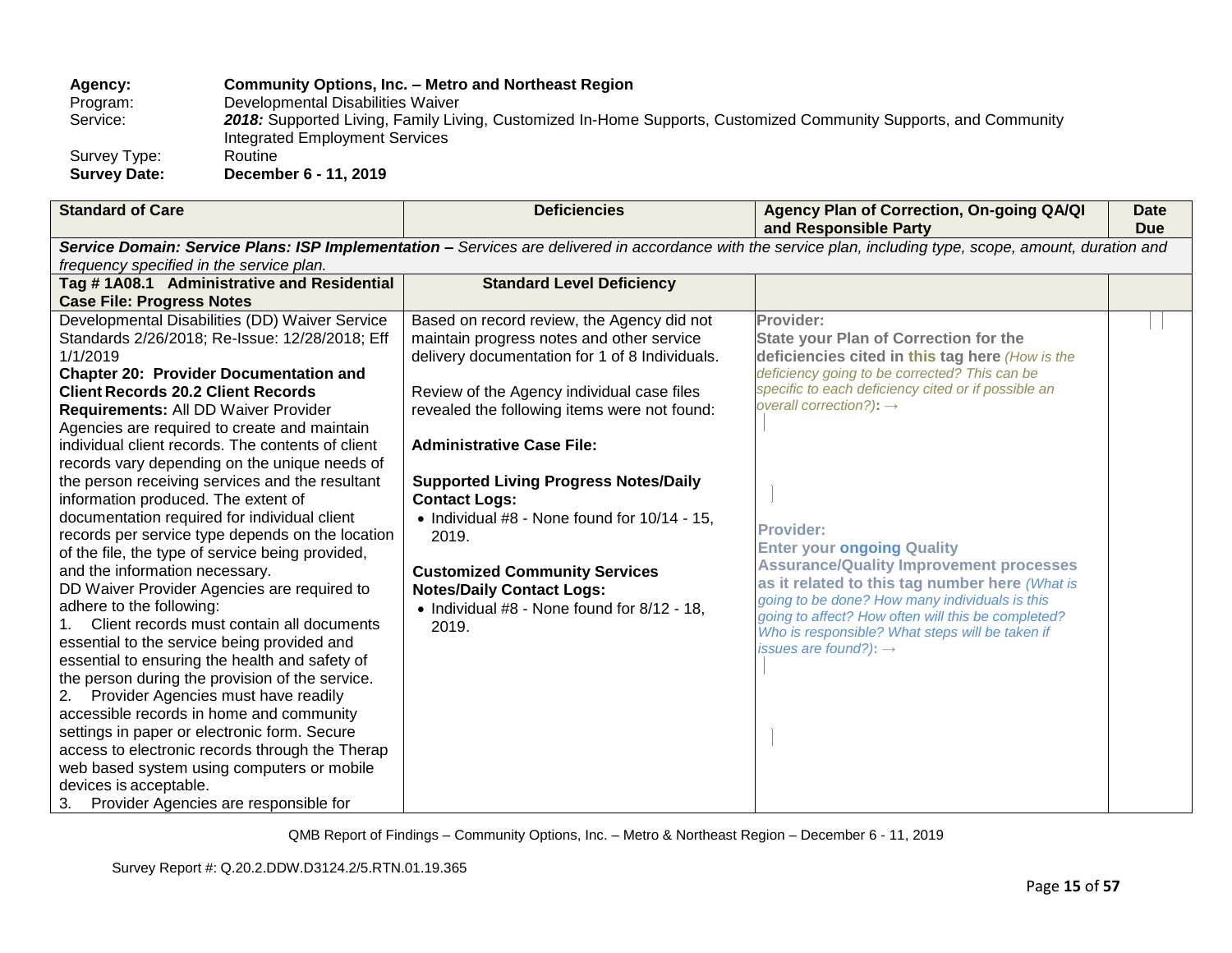| ensuring that all plans created by nurses, RDs,    |  |
|----------------------------------------------------|--|
| therapists or BSCs are present in all needed       |  |
| settings.                                          |  |
| 4. Provider Agencies must maintain records         |  |
| of all documents produced by agency personnel      |  |
| or contractors on behalf of each person,           |  |
| including any routine notes or data, annual        |  |
| assessments, semi-annual reports, evidence of      |  |
| training provided/received, progress notes, and    |  |
| any other interactions for which billing is        |  |
| generated.                                         |  |
| 5. Each Provider Agency is responsible for         |  |
| maintaining the daily or other contact notes       |  |
| documenting the nature and frequency of            |  |
| service delivery, as well as data tracking only    |  |
| for the services provided by their agency.         |  |
| 6. The current Client File Matrix found in         |  |
| Appendix A Client File Matrix details the          |  |
| minimum requirements for records to be stored      |  |
| in agency office files, the delivery site, or with |  |
| DSP while providing services in the community.     |  |
| All records pertaining to JCMs must be<br>7.       |  |
| retained permanently and must be made              |  |
| available to DDSD upon request, upon the           |  |
| termination or expiration of a provider            |  |
| agreement, or upon provider withdrawal from        |  |
| services.                                          |  |
|                                                    |  |
|                                                    |  |
|                                                    |  |
|                                                    |  |
|                                                    |  |
|                                                    |  |
|                                                    |  |
|                                                    |  |
|                                                    |  |
|                                                    |  |
|                                                    |  |
|                                                    |  |
|                                                    |  |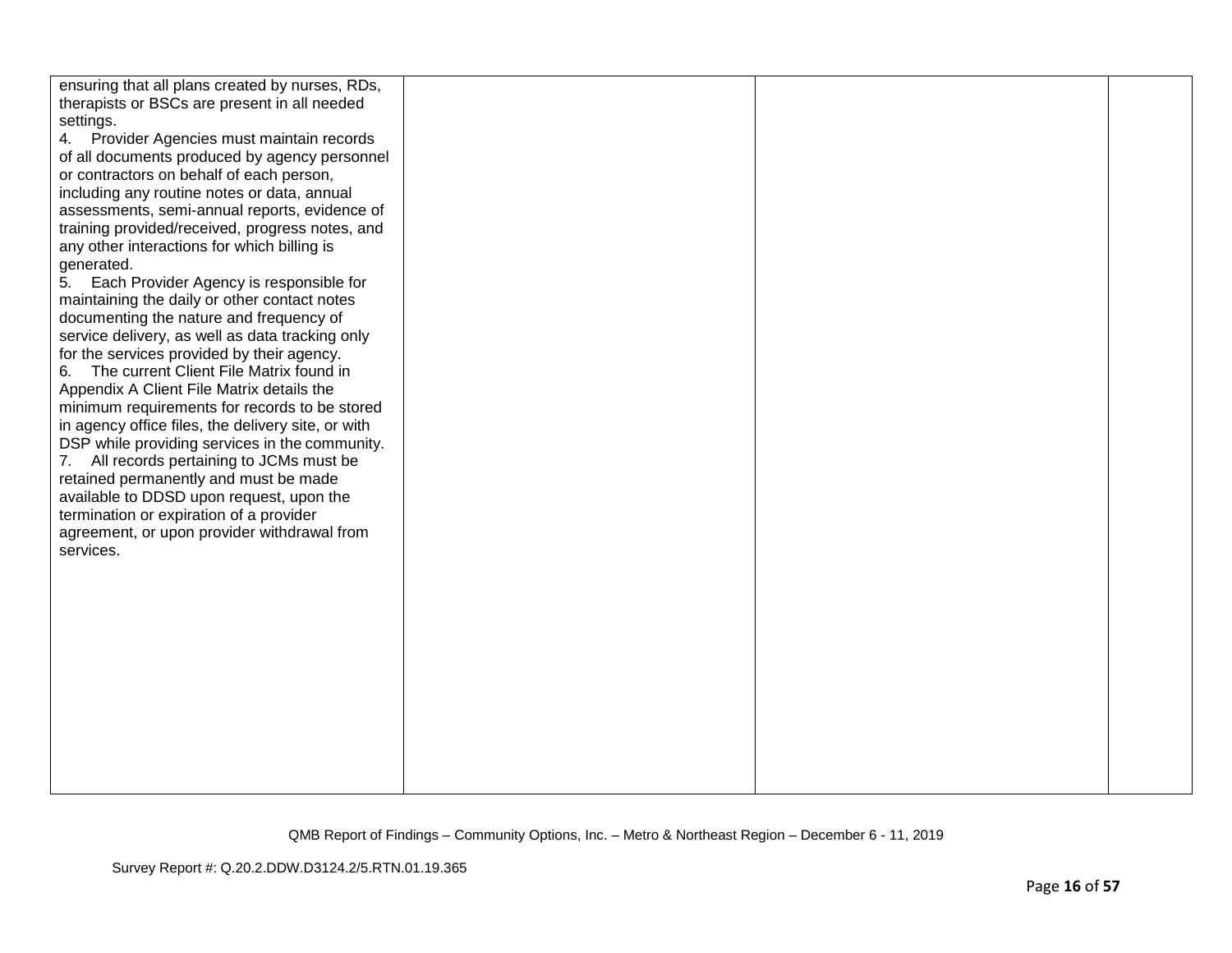| Tag #1A32.2 Individual Service Plan                 | <b>Standard Level Deficiency</b>                  |                                                     |  |
|-----------------------------------------------------|---------------------------------------------------|-----------------------------------------------------|--|
| <b>Implementation (Residential Implementation)</b>  |                                                   |                                                     |  |
| NMAC 7.26.5.16.C and D Development of the           | Based on residential record review, the Agency    | Provider:                                           |  |
| ISP. Implementation of the ISP. The ISP shall       | did not implement the ISP according to the        | <b>State your Plan of Correction for the</b>        |  |
| be implemented according to the timelines           | timelines determined by the IDT and as            | deficiencies cited in this tag here (How is the     |  |
| determined by the IDT and as specified in the       | specified in the ISP for each stated desired      | deficiency going to be corrected? This can be       |  |
| ISP for each stated desired outcomes and action     | outcomes and action plan for 1 of 8 individuals.  | specific to each deficiency cited or if possible an |  |
| plan.                                               |                                                   | overall correction?): $\rightarrow$                 |  |
|                                                     | As indicated by Individuals ISP the following was |                                                     |  |
| C. The IDT shall review and discuss information     | found with regards to the implementation of ISP   |                                                     |  |
| and recommendations with the individual, with       | Outcomes:                                         |                                                     |  |
| the goal of supporting the individual in attaining  |                                                   |                                                     |  |
| desired outcomes. The IDT develops an ISP           | <b>Supported Living Data Collection/Data</b>      |                                                     |  |
| based upon the individual's personal vision         | Tracking/Progress with regards to ISP             |                                                     |  |
| statement, strengths, needs, interests and          | Outcomes:                                         | <b>Provider:</b>                                    |  |
| preferences. The ISP is a dynamic document,         |                                                   | <b>Enter your ongoing Quality</b>                   |  |
| revised periodically, as needed, and amended to     | Individual #8                                     | <b>Assurance/Quality Improvement processes</b>      |  |
| reflect progress towards personal goals and         | • None found regarding: Live Outcome/Action       | as it related to this tag number here (What is      |  |
| achievements consistent with the individual's       | Step: "Put dirty clothes in hamper" for 12/1 -    | going to be done? How many individuals is this      |  |
| future vision. This regulation is consistent with   | 7, 2019. Action step is to be completed 2         | going to affect? How often will this be completed?  |  |
| standards established for individual plan           | times per week. Document maintained by the        | Who is responsible? What steps will be taken if     |  |
| development as set forth by the commission on       |                                                   | issues are found?): $\rightarrow$                   |  |
| the accreditation of rehabilitation facilities      | provider was blank. (Date of home visit:          |                                                     |  |
|                                                     | 12/9/2019)                                        |                                                     |  |
| (CARF) and/or other program accreditation           |                                                   |                                                     |  |
| approved and adopted by the developmental           | • None found regarding: Live Outcome/Action       |                                                     |  |
| disabilities division and the department of health. | Step: "Take dirty clothes to washer" for 12/1 -   |                                                     |  |
| It is the policy of the developmental disabilities  | 7, 2019. Action step is to be completed 2         |                                                     |  |
| division (DDD), that to the extent permitted by     | times per week. Document maintained by the        |                                                     |  |
| funding, each individual receive supports and       | provider was blank. (Date of home visit:          |                                                     |  |
| services that will assist and encourage             | 12/9/2019)                                        |                                                     |  |
| independence and productivity in the community      |                                                   |                                                     |  |
| and attempt to prevent regression or loss of        | • None found regarding: Live Outcome/Action       |                                                     |  |
| current capabilities. Services and supports         | Step: "Put clean clothes in drawer" for 12/1-     |                                                     |  |
| include specialized and/or generic services,        | 7, 2019. Action step is to be completed 2         |                                                     |  |
| training, education and/or treatment as             | times per week. Document maintained by the        |                                                     |  |
| determined by the IDT and documented in the         | provider was blank. (Date of home visit:          |                                                     |  |
| ISP.                                                | 12/9/2019)                                        |                                                     |  |
|                                                     |                                                   |                                                     |  |
| D. The intent is to provide choice and obtain       |                                                   |                                                     |  |
| opportunities for individuals to live, work and     |                                                   |                                                     |  |
| play with full participation in their communities.  |                                                   |                                                     |  |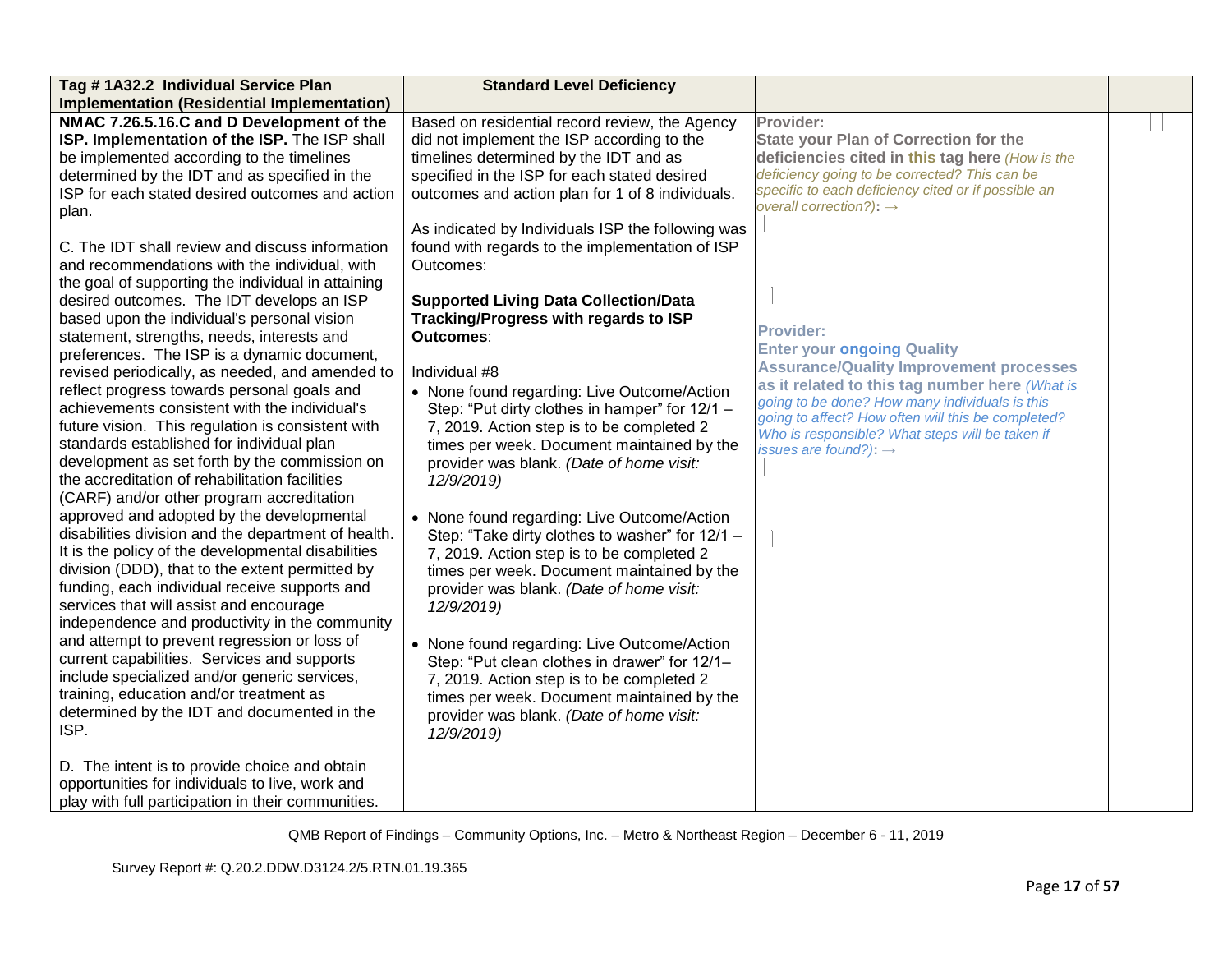| The following principles provide direction and    |  |  |
|---------------------------------------------------|--|--|
| purpose in planning for individuals with          |  |  |
| developmental disabilities. [05/03/94; 01/15/97;  |  |  |
| Recompiled 10/31/01]                              |  |  |
|                                                   |  |  |
| Developmental Disabilities (DD) Waiver Service    |  |  |
| Standards 2/26/2018; Re-Issue: 12/28/2018; Eff    |  |  |
| 1/1/2019                                          |  |  |
| Chapter 6: Individual Service Plan (ISP)          |  |  |
| 6.8 ISP Implementation and Monitoring: All        |  |  |
| DD Waiver Provider Agencies with a signed         |  |  |
| SFOC are required to provide services as          |  |  |
| detailed in the ISP. The ISP must be readily      |  |  |
| accessible to Provider Agencies on the            |  |  |
| approved budget. (See Chapter 20: Provider        |  |  |
| Documentation and Client Records.) CMs            |  |  |
| facilitate and maintain communication with the    |  |  |
| person, his/her representative, other IDT         |  |  |
| members, Provider Agencies, and relevant          |  |  |
| parties to ensure that the person receives the    |  |  |
| maximum benefit of his/her services and that      |  |  |
| revisions to the ISP are made as needed. All DD   |  |  |
|                                                   |  |  |
| Waiver Provider Agencies are required to          |  |  |
| cooperate with monitoring activities conducted    |  |  |
| by the CM and the DOH. Provider Agencies are      |  |  |
| required to respond to issues at the individual   |  |  |
| level and agency level as described in Chapter    |  |  |
| 16: Qualified Provider Agencies.                  |  |  |
|                                                   |  |  |
| <b>Chapter 20: Provider Documentation and</b>     |  |  |
| <b>Client Records 20.2 Client Records</b>         |  |  |
| Requirements: All DD Waiver Provider              |  |  |
| Agencies are required to create and maintain      |  |  |
| individual client records. The contents of client |  |  |
| records vary depending on the unique needs of     |  |  |
| the person receiving services and the resultant   |  |  |
| information produced. The extent of               |  |  |
| documentation required for individual client      |  |  |
| records per service type depends on the location  |  |  |
| of the file, the type of service being provided,  |  |  |
| and the information necessary.                    |  |  |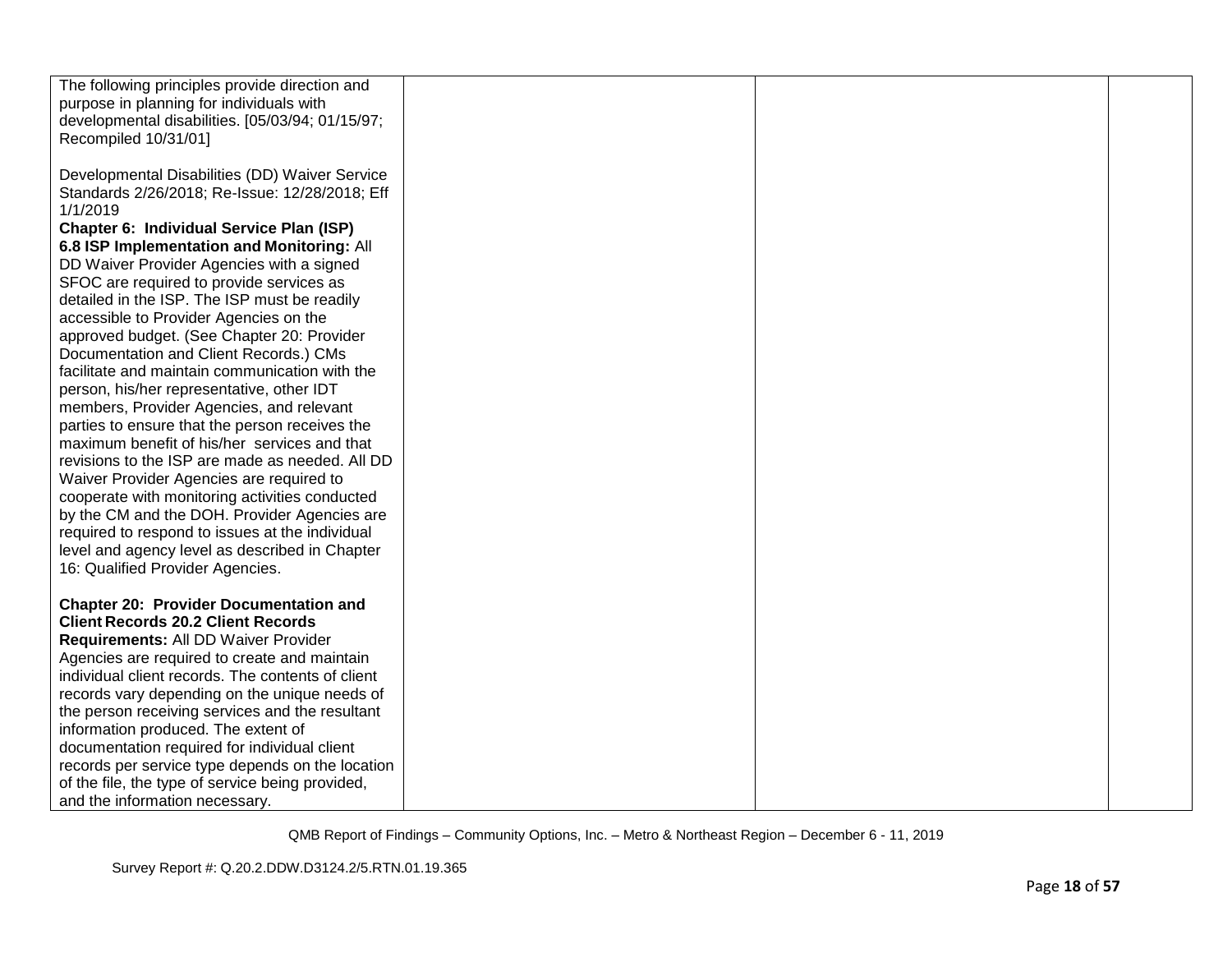| DD Waiver Provider Agencies are required to        |  |  |
|----------------------------------------------------|--|--|
| adhere to the following:                           |  |  |
| Client records must contain all documents          |  |  |
| essential to the service being provided and        |  |  |
| essential to ensuring the health and safety of     |  |  |
| the person during the provision of the service.    |  |  |
| Provider Agencies must have readily<br>2.          |  |  |
| accessible records in home and community           |  |  |
| settings in paper or electronic form. Secure       |  |  |
| access to electronic records through the Therap    |  |  |
| web based system using computers or mobile         |  |  |
| devices is acceptable.                             |  |  |
| 3. Provider Agencies are responsible for           |  |  |
| ensuring that all plans created by nurses, RDs,    |  |  |
| therapists or BSCs are present in all needed       |  |  |
| settings.                                          |  |  |
| 4. Provider Agencies must maintain records         |  |  |
| of all documents produced by agency personnel      |  |  |
| or contractors on behalf of each person,           |  |  |
| including any routine notes or data, annual        |  |  |
| assessments, semi-annual reports, evidence of      |  |  |
| training provided/received, progress notes, and    |  |  |
| any other interactions for which billing is        |  |  |
| generated.                                         |  |  |
| 5. Each Provider Agency is responsible for         |  |  |
| maintaining the daily or other contact notes       |  |  |
| documenting the nature and frequency of            |  |  |
| service delivery, as well as data tracking only    |  |  |
| for the services provided by their agency.         |  |  |
| The current Client File Matrix found in<br>6.      |  |  |
| Appendix A Client File Matrix details the          |  |  |
| minimum requirements for records to be stored      |  |  |
| in agency office files, the delivery site, or with |  |  |
| DSP while providing services in the community.     |  |  |
| All records pertaining to JCMs must be             |  |  |
| retained permanently and must be made              |  |  |
| available to DDSD upon request, upon the           |  |  |
| termination or expiration of a provider            |  |  |
| agreement, or upon provider withdrawal from        |  |  |
| services.                                          |  |  |
|                                                    |  |  |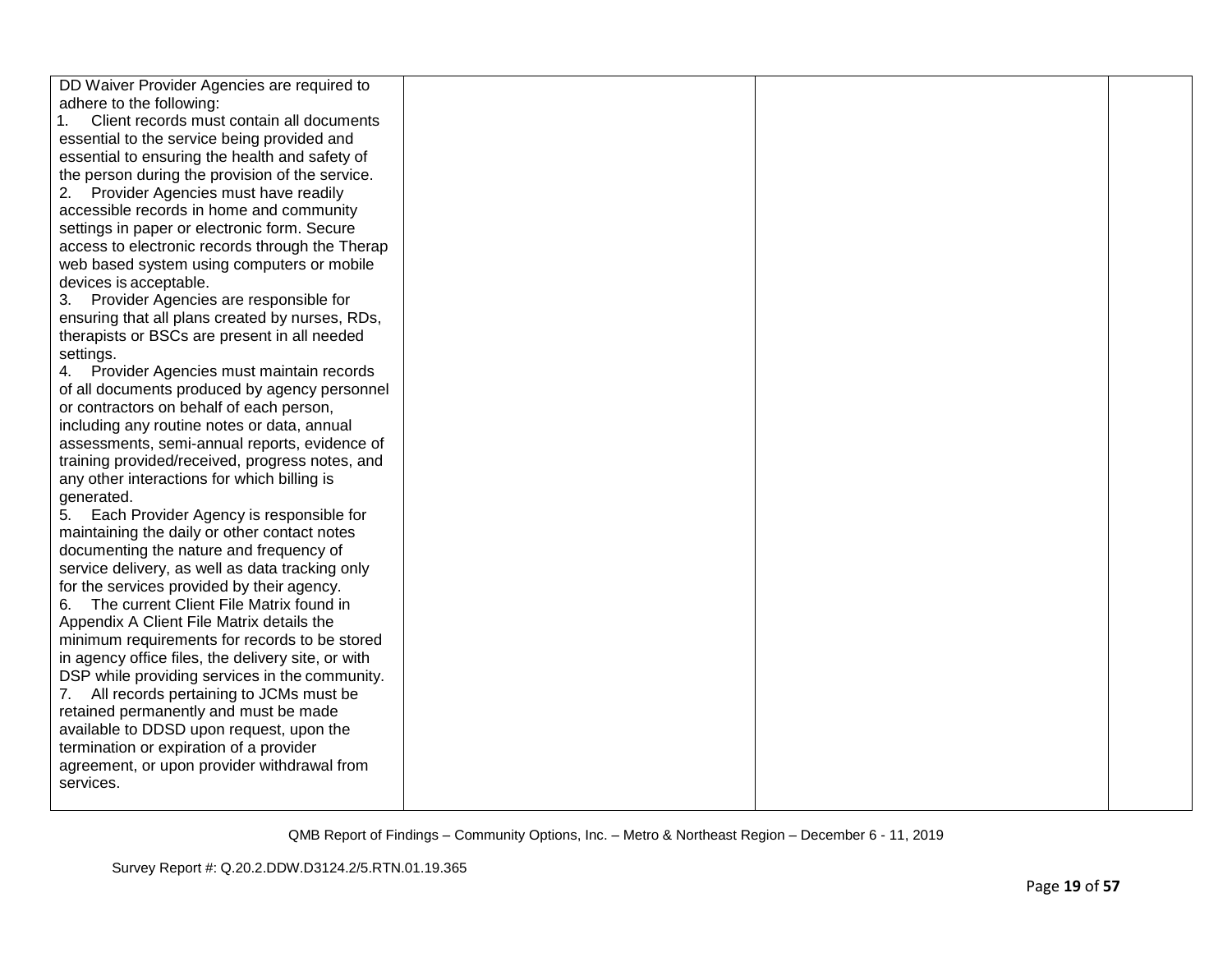| Tag # LS14 Residential Service Delivery Site       | <b>Standard Level Deficiency</b>                  |                                                     |  |
|----------------------------------------------------|---------------------------------------------------|-----------------------------------------------------|--|
| <b>Case File (ISP and Healthcare Requirements)</b> |                                                   |                                                     |  |
| Developmental Disabilities (DD) Waiver Service     | Based on record review, the Agency did not        | Provider:                                           |  |
| Standards 2/26/2018; Re-Issue: 12/28/2018; Eff     | maintain a complete and confidential case file in | <b>State your Plan of Correction for the</b>        |  |
| 1/1/2019                                           | the residence for 1 of 8 Individuals receiving    | deficiencies cited in this tag here (How is the     |  |
| <b>Chapter 20: Provider Documentation and</b>      | Living Care Arrangements.                         | deficiency going to be corrected? This can be       |  |
| <b>Client Records: 20.2 Client Records</b>         |                                                   | specific to each deficiency cited or if possible an |  |
| Requirements: All DD Waiver Provider               | Review of the residential individual case files   | overall correction?): $\rightarrow$                 |  |
| Agencies are required to create and maintain       | revealed the following items were not found,      |                                                     |  |
| individual client records. The contents of client  | incomplete, and/or not current:                   |                                                     |  |
| records vary depending on the unique needs of      |                                                   |                                                     |  |
| the person receiving services and the resultant    | ISP Teaching and Support Strategies:              |                                                     |  |
| information produced. The extent of                | Individual #3:                                    |                                                     |  |
| documentation required for individual client       |                                                   |                                                     |  |
| records per service type depends on the            | TSS not found for the following Live Outcome      | <b>Provider:</b>                                    |  |
| location of the file, the type of service being    | Statement / Action Steps:                         | <b>Enter your ongoing Quality</b>                   |  |
| provided, and the information necessary.           | • " will prepare meal with two verbal cues        | <b>Assurance/Quality Improvement processes</b>      |  |
| DD Waiver Provider Agencies are required to        | from staff."                                      | as it related to this tag number here (What is      |  |
| adhere to the following:                           |                                                   | going to be done? How many individuals is this      |  |
| Client records must contain all documents<br>1.    |                                                   | going to affect? How often will this be completed?  |  |
| essential to the service being provided and        |                                                   | Who is responsible? What steps will be taken if     |  |
| essential to ensuring the health and safety of     |                                                   | issues are found?): $\rightarrow$                   |  |
| the person during the provision of the service.    |                                                   |                                                     |  |
| 2. Provider Agencies must have readily             |                                                   |                                                     |  |
| accessible records in home and community           |                                                   |                                                     |  |
| settings in paper or electronic form. Secure       |                                                   |                                                     |  |
| access to electronic records through the Therap    |                                                   |                                                     |  |
| web based system using computers or mobile         |                                                   |                                                     |  |
| devices is acceptable.                             |                                                   |                                                     |  |
| 3. Provider Agencies are responsible for           |                                                   |                                                     |  |
| ensuring that all plans created by nurses, RDs,    |                                                   |                                                     |  |
| therapists or BSCs are present in all needed       |                                                   |                                                     |  |
| settings.                                          |                                                   |                                                     |  |
| 4. Provider Agencies must maintain records         |                                                   |                                                     |  |
| of all documents produced by agency personnel      |                                                   |                                                     |  |
| or contractors on behalf of each person,           |                                                   |                                                     |  |
| including any routine notes or data, annual        |                                                   |                                                     |  |
| assessments, semi-annual reports, evidence of      |                                                   |                                                     |  |
| training provided/received, progress notes, and    |                                                   |                                                     |  |
| any other interactions for which billing is        |                                                   |                                                     |  |
| generated.                                         |                                                   |                                                     |  |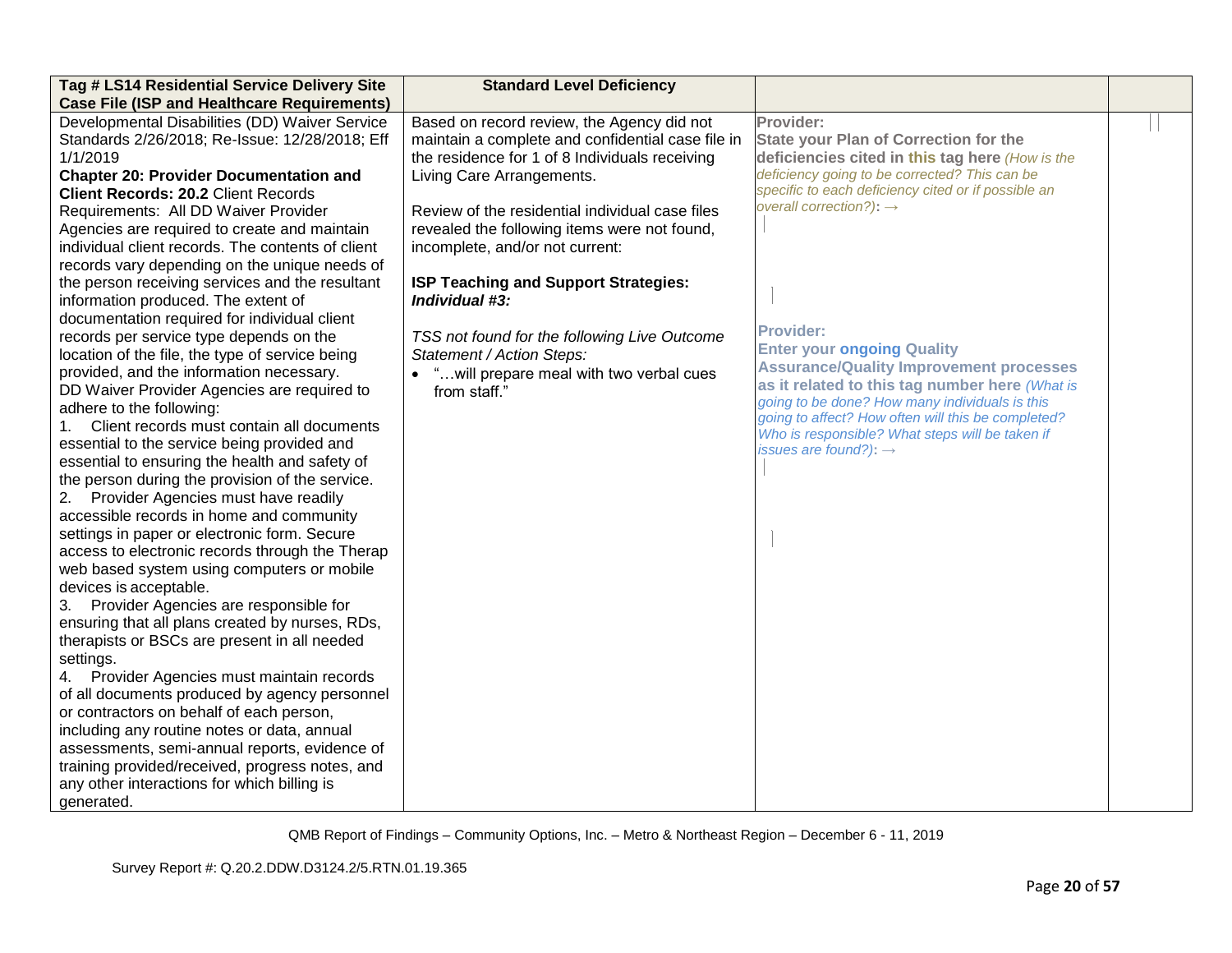| 5.<br>Each Provider Agency is responsible for      |  |  |
|----------------------------------------------------|--|--|
| maintaining the daily or other contact notes       |  |  |
| documenting the nature and frequency of            |  |  |
| service delivery, as well as data tracking only    |  |  |
| for the services provided by their agency.         |  |  |
| The current Client File Matrix found in<br>6.      |  |  |
| Appendix A Client File Matrix details the          |  |  |
| minimum requirements for records to be stored      |  |  |
| in agency office files, the delivery site, or with |  |  |
| DSP while providing services in the community.     |  |  |
| 7. All records pertaining to JCMs must be          |  |  |
| retained permanently and must be made              |  |  |
| available to DDSD upon request, upon the           |  |  |
| termination or expiration of a provider            |  |  |
| agreement, or upon provider withdrawal from        |  |  |
| services.                                          |  |  |
|                                                    |  |  |
| 20.5.3 Health Passport and Physician               |  |  |
| <b>Consultation Form: All Primary and</b>          |  |  |
| Secondary Provider Agencies must use the           |  |  |
| Health Passport and Physician Consultation         |  |  |
| form from the Therap system. This standardized     |  |  |
| document contains individual, physician and        |  |  |
| emergency contact information, a complete list     |  |  |
| of current medical diagnoses, health and safety    |  |  |
| risk factors, allergies, and information regarding |  |  |
| insurance, guardianship, and advance               |  |  |
| directives. The Health Passport also includes a    |  |  |
| standardized form to use at medical                |  |  |
| appointments called the Physician Consultation     |  |  |
| form. The Physician Consultation form contains     |  |  |
| a list of all current medications. Requirements    |  |  |
| for the Health Passport and Physician              |  |  |
| Consultation form are:                             |  |  |
| 2. The Primary and Secondary Provider              |  |  |
| Agencies must ensure that a current copy of        |  |  |
| the Health Passport and Physician                  |  |  |
| Consultation forms are printed and available at    |  |  |
| all service delivery sites. Both forms must be     |  |  |
| reprinted and placed at all service delivery       |  |  |
| sites each time the e-CHAT is updated for any      |  |  |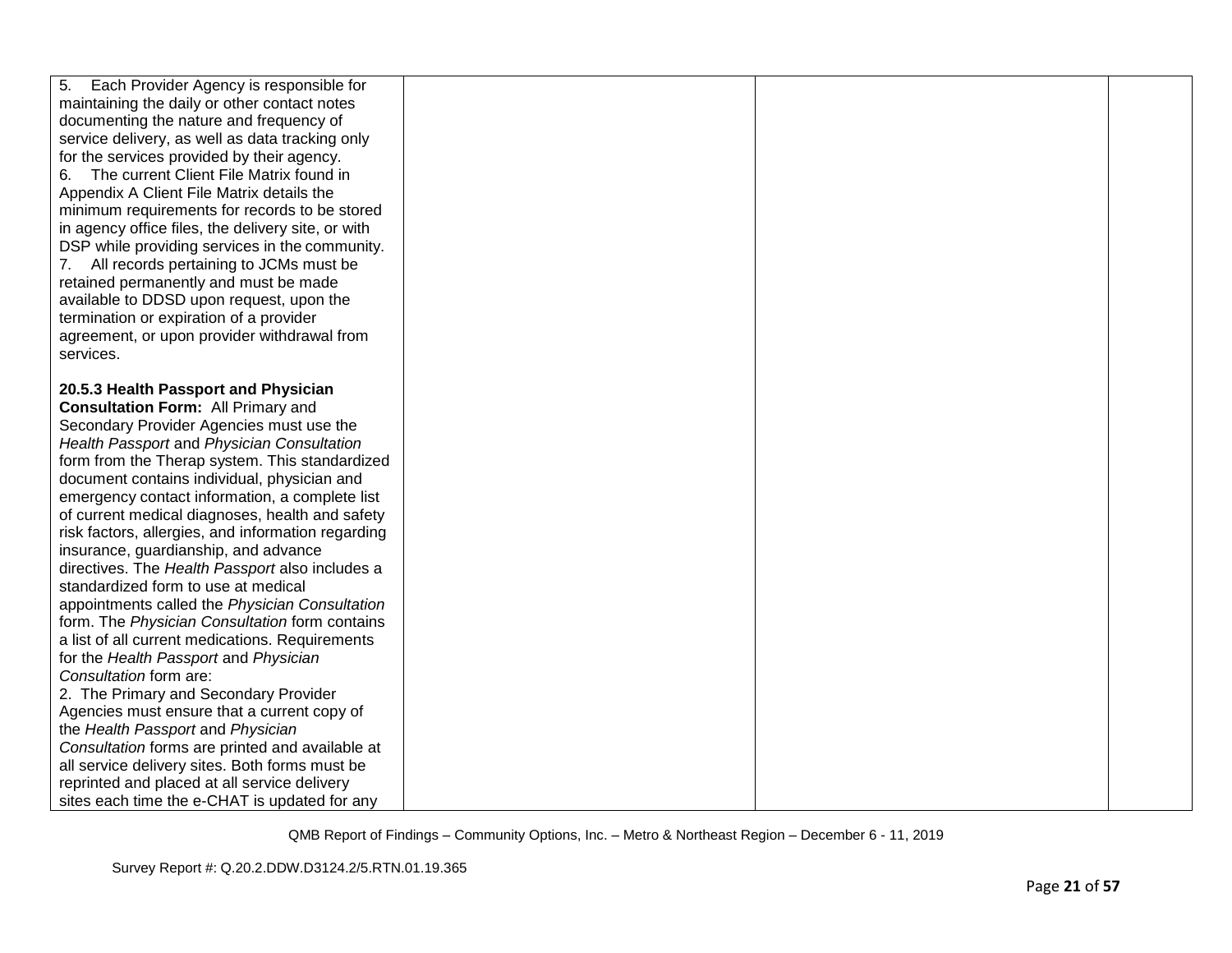| reason and whenever there is a change to<br>contact information contained in the IDF.                                                                                                                                                                                                                                                                                                                                                                                                                                                                                                                                                                                                                                                                                                                                                                                      |  |  |
|----------------------------------------------------------------------------------------------------------------------------------------------------------------------------------------------------------------------------------------------------------------------------------------------------------------------------------------------------------------------------------------------------------------------------------------------------------------------------------------------------------------------------------------------------------------------------------------------------------------------------------------------------------------------------------------------------------------------------------------------------------------------------------------------------------------------------------------------------------------------------|--|--|
| Chapter 13: Nursing Services: 13.2.9<br>Healthcare Plans (HCP):<br>At the nurse's discretion, based on<br>1.<br>prudent nursing practice, interim HCPs may be<br>developed to address issues that must be<br>implemented immediately after admission,<br>readmission or change of medical condition to<br>provide safe services prior to completion of the<br>e-CHAT and formal care planning process.<br>This includes interim ARM plans for those<br>persons newly identified at moderate or high<br>risk for aspiration. All interim plans must be<br>removed if the plan is no longer needed or<br>when final HCP including CARMPs are in<br>place to avoid duplication of plans.<br>In collaboration with the IDT, the<br>2.<br>agency nurse is required to create HCPs<br>that address all the areas identified as<br>required in the most current e-CHAT<br>summary |  |  |
| 13.2.10 Medical Emergency Response Plan<br>$(MERP)$ :<br>The agency nurse is required to develop a<br>1.<br>Medical Emergency Response Plan (MERP)<br>for all conditions marked with an "R" in the e-<br>CHAT summary report. The agency nurse<br>should use her/his clinical judgment and input<br>from the Interdisciplinary Team (IDT) to<br>determine whether shown as "C" in the e-<br>CHAT summary report or other conditions also<br>warrant a MERP.<br>2.<br>MERPs are required for persons who have<br>one or more conditions or illnesses that<br>present a likely potential to become a life-<br>threatening situation.                                                                                                                                                                                                                                         |  |  |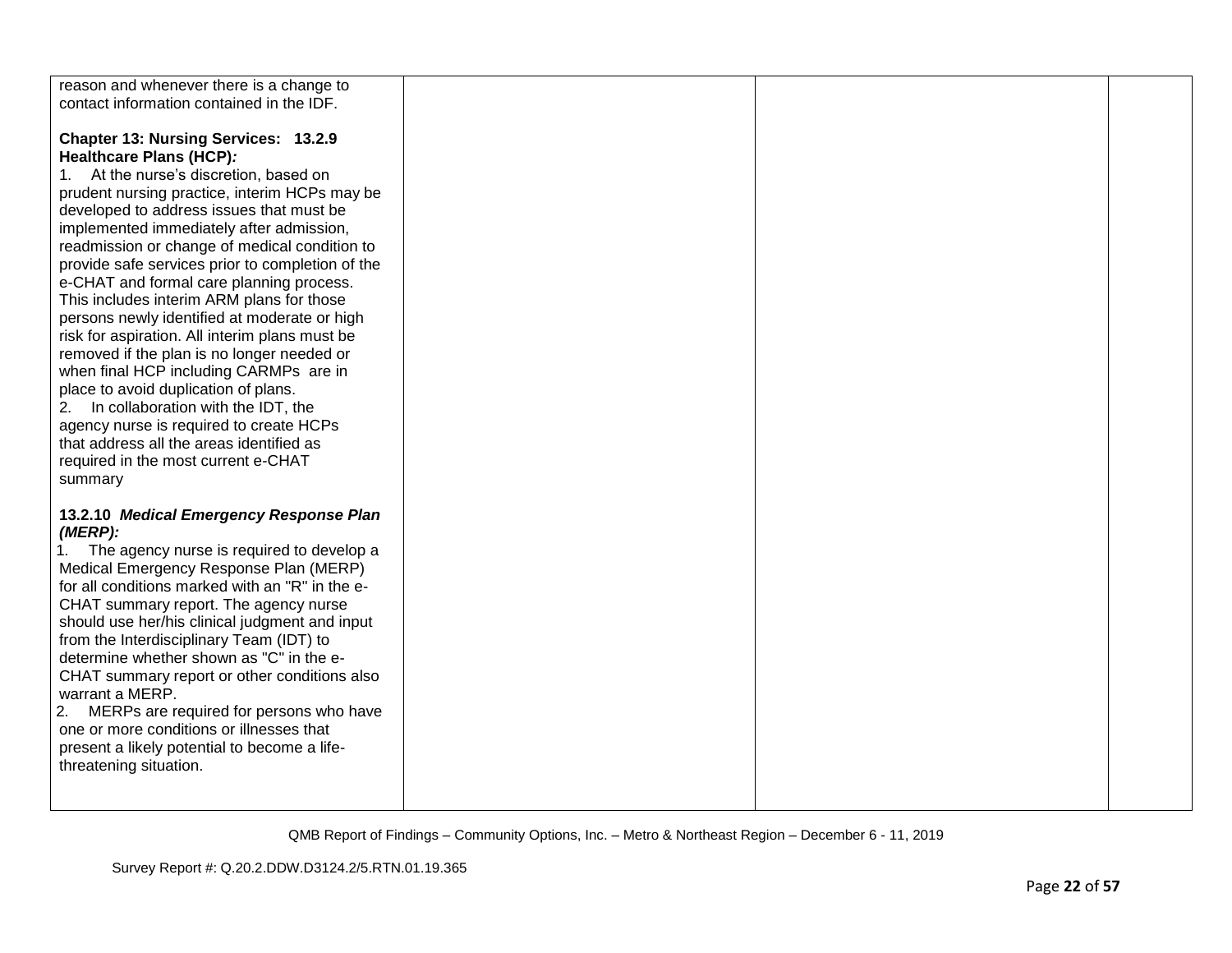| Tag # LS14.1 Residential Service Delivery                                                                                                                                                                                                                                                                                                                                                                                                                                                                                                                                                                                                                                                                                                                                                                                                                                                                                                                                                                                                                                                                                                                                                                                                                                                                                                                                                                                                                                                                                                                                                                                                                                                                                                                                                           | <b>Standard Level Deficiency</b>                                                                                                                                                                                                                                                                                                                                                                                                                               |                                                                                                                                                                                                                                                                                                                                                                                                                                                                                                                                                                                                                          |  |
|-----------------------------------------------------------------------------------------------------------------------------------------------------------------------------------------------------------------------------------------------------------------------------------------------------------------------------------------------------------------------------------------------------------------------------------------------------------------------------------------------------------------------------------------------------------------------------------------------------------------------------------------------------------------------------------------------------------------------------------------------------------------------------------------------------------------------------------------------------------------------------------------------------------------------------------------------------------------------------------------------------------------------------------------------------------------------------------------------------------------------------------------------------------------------------------------------------------------------------------------------------------------------------------------------------------------------------------------------------------------------------------------------------------------------------------------------------------------------------------------------------------------------------------------------------------------------------------------------------------------------------------------------------------------------------------------------------------------------------------------------------------------------------------------------------|----------------------------------------------------------------------------------------------------------------------------------------------------------------------------------------------------------------------------------------------------------------------------------------------------------------------------------------------------------------------------------------------------------------------------------------------------------------|--------------------------------------------------------------------------------------------------------------------------------------------------------------------------------------------------------------------------------------------------------------------------------------------------------------------------------------------------------------------------------------------------------------------------------------------------------------------------------------------------------------------------------------------------------------------------------------------------------------------------|--|
| Site Case File (Other Req. Documentation)<br>Developmental Disabilities (DD) Waiver Service<br>Standards 2/26/2018; Re-Issue: 12/28/2018; Eff<br>1/1/2019<br><b>Chapter 20: Provider Documentation and</b><br><b>Client Records: 20.2 Client Records</b><br>Requirements: All DD Waiver Provider<br>Agencies are required to create and maintain<br>individual client records. The contents of client<br>records vary depending on the unique needs of<br>the person receiving services and the resultant<br>information produced. The extent of<br>documentation required for individual client<br>records per service type depends on the<br>location of the file, the type of service being<br>provided, and the information necessary.<br>DD Waiver Provider Agencies are required to<br>adhere to the following:<br>Client records must contain all documents<br>essential to the service being provided and<br>essential to ensuring the health and safety of the<br>person during the provision of the service.<br>2. Provider Agencies must have readily<br>accessible records in home and community<br>settings in paper or electronic form. Secure<br>access to electronic records through the Therap<br>web based system using computers or mobile<br>devices is acceptable.<br>Provider Agencies are responsible for<br>3.<br>ensuring that all plans created by nurses, RDs,<br>therapists or BSCs are present in all needed<br>settings.<br>4. Provider Agencies must maintain records<br>of all documents produced by agency personnel<br>or contractors on behalf of each person,<br>including any routine notes or data, annual<br>assessments, semi-annual reports, evidence of<br>training provided/received, progress notes, and<br>any other interactions for which billing is | Based on record review, the Agency did not<br>maintain a complete and confidential case file in<br>the residence for 1 of 8 Individuals receiving<br>Living Care Arrangements.<br>Review of the residential individual case files<br>revealed the following items were not found,<br>incomplete, and/or not current:<br><b>Positive Behavioral Supports Plan:</b><br>• Not Current $(#1)$<br><b>Behavior Crisis Intervention Plan:</b><br>• Not Current $(#1)$ | Provider:<br><b>State your Plan of Correction for the</b><br>deficiencies cited in this tag here (How is the<br>deficiency going to be corrected? This can be<br>specific to each deficiency cited or if possible an<br>overall correction?): $\rightarrow$<br><b>Provider:</b><br><b>Enter your ongoing Quality</b><br><b>Assurance/Quality Improvement processes</b><br>as it related to this tag number here (What is<br>going to be done? How many individuals is this<br>going to affect? How often will this be completed?<br>Who is responsible? What steps will be taken if<br>issues are found?): $\rightarrow$ |  |
| generated.                                                                                                                                                                                                                                                                                                                                                                                                                                                                                                                                                                                                                                                                                                                                                                                                                                                                                                                                                                                                                                                                                                                                                                                                                                                                                                                                                                                                                                                                                                                                                                                                                                                                                                                                                                                          |                                                                                                                                                                                                                                                                                                                                                                                                                                                                |                                                                                                                                                                                                                                                                                                                                                                                                                                                                                                                                                                                                                          |  |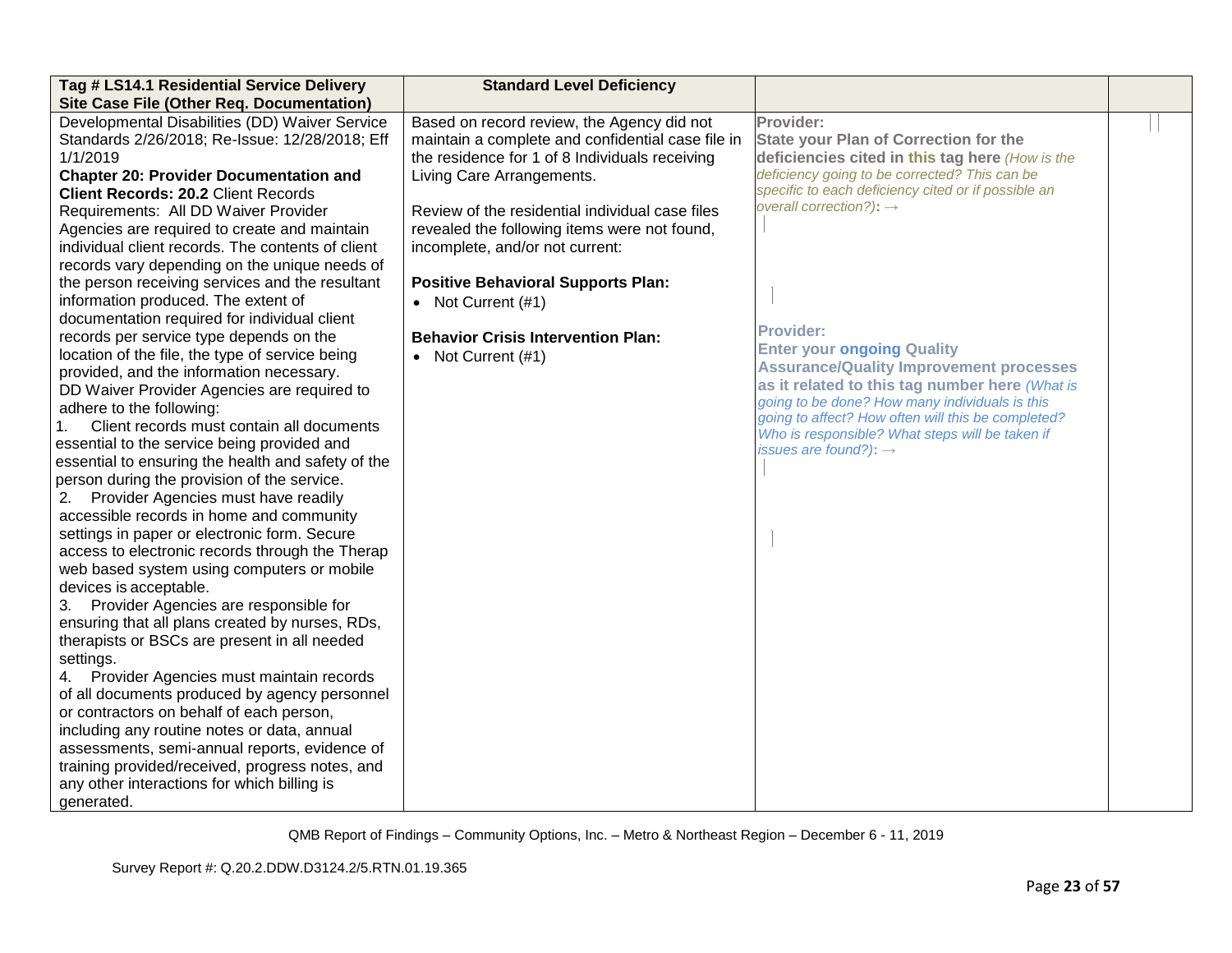| 5. Each Provider Agency is responsible for<br>maintaining the daily or other contact notes<br>documenting the nature and frequency of<br>service delivery, as well as data tracking only<br>for the services provided by their agency.<br>6. The current Client File Matrix found in<br>Appendix A Client File Matrix details the<br>minimum requirements for records to be stored<br>in agency office files, the delivery site, or with<br>DSP while providing services in the community.<br>7. All records pertaining to JCMs must be<br>retained permanently and must be made<br>available to DDSD upon request, upon the<br>termination or expiration of a provider<br>agreement, or upon provider withdrawal from<br>services. |  |  |
|-------------------------------------------------------------------------------------------------------------------------------------------------------------------------------------------------------------------------------------------------------------------------------------------------------------------------------------------------------------------------------------------------------------------------------------------------------------------------------------------------------------------------------------------------------------------------------------------------------------------------------------------------------------------------------------------------------------------------------------|--|--|
|                                                                                                                                                                                                                                                                                                                                                                                                                                                                                                                                                                                                                                                                                                                                     |  |  |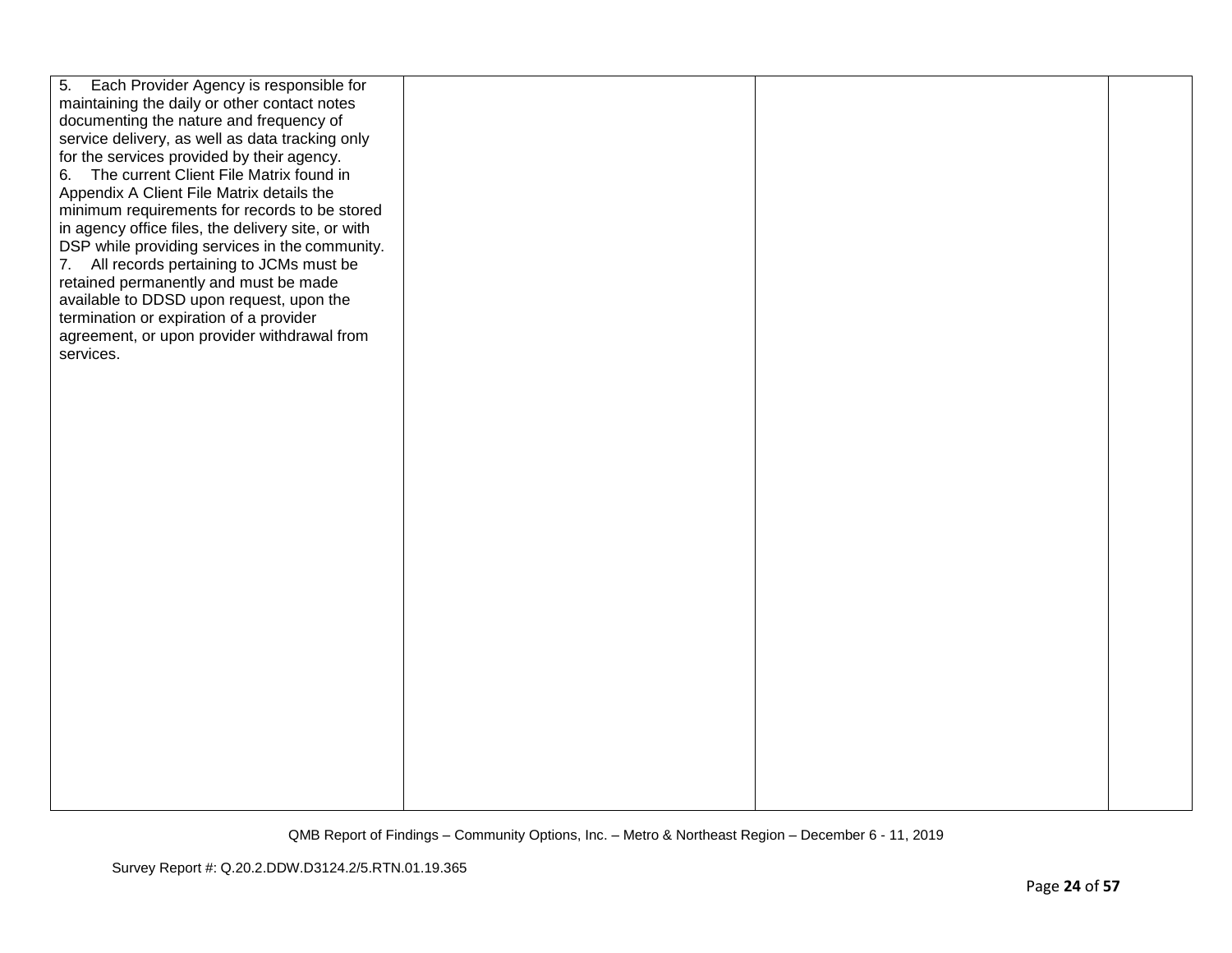| <b>Standard of Care</b>                                                                       | <b>Deficiencies</b>                                                                                                                                                                                                                                                                                            | Agency Plan of Correction, On-going QA/QI<br>and Responsible Party                                   | <b>Date</b><br><b>Due</b> |  |  |
|-----------------------------------------------------------------------------------------------|----------------------------------------------------------------------------------------------------------------------------------------------------------------------------------------------------------------------------------------------------------------------------------------------------------------|------------------------------------------------------------------------------------------------------|---------------------------|--|--|
|                                                                                               | Service Domain: Qualified Providers - The State monitors non-licensed/non-certified providers to assure adherence to waiver requirements. The State<br>implements its policies and procedures for verifying that provider training is conducted in accordance with State requirements and the approved waiver. |                                                                                                      |                           |  |  |
| Tag #1A20 Direct Support Personnel                                                            | <b>Standard Level Deficiency</b>                                                                                                                                                                                                                                                                               |                                                                                                      |                           |  |  |
| <b>Training</b>                                                                               |                                                                                                                                                                                                                                                                                                                |                                                                                                      |                           |  |  |
| Developmental Disabilities (DD) Waiver Service                                                | Based on record review, the Agency did not                                                                                                                                                                                                                                                                     | Provider:                                                                                            |                           |  |  |
| Standards 2/26/2018; Re-Issue: 12/28/2018; Eff                                                | ensure Orientation and Training requirements                                                                                                                                                                                                                                                                   | <b>State your Plan of Correction for the</b>                                                         |                           |  |  |
| 1/1/2019                                                                                      | were met for 2 of 41 Direct Support Personnel.                                                                                                                                                                                                                                                                 | deficiencies cited in this tag here (How is the                                                      |                           |  |  |
| <b>Chapter 17: Training Requirements: The</b><br>purpose of this chapter is to outline        |                                                                                                                                                                                                                                                                                                                | deficiency going to be corrected? This can be<br>specific to each deficiency cited or if possible an |                           |  |  |
| requirements for completing, reporting and                                                    | Review of Direct Support Personnel training<br>records found no evidence of the following                                                                                                                                                                                                                      | overall correction?): $\rightarrow$                                                                  |                           |  |  |
| documenting DDSD training requirements for                                                    | required DOH/DDSD trainings and certification                                                                                                                                                                                                                                                                  |                                                                                                      |                           |  |  |
| DD Waiver Provider Agencies as well as                                                        | being completed:                                                                                                                                                                                                                                                                                               |                                                                                                      |                           |  |  |
| requirements for certified trainers or mentors of                                             |                                                                                                                                                                                                                                                                                                                |                                                                                                      |                           |  |  |
| DDSD Core curriculum training.                                                                | <b>First Aid:</b>                                                                                                                                                                                                                                                                                              |                                                                                                      |                           |  |  |
|                                                                                               | • Not Found (#540, 542)                                                                                                                                                                                                                                                                                        |                                                                                                      |                           |  |  |
| 17.1 Training Requirements for Direct                                                         |                                                                                                                                                                                                                                                                                                                | <b>Provider:</b>                                                                                     |                           |  |  |
| <b>Support Personnel and Direct Support</b>                                                   | CPR:                                                                                                                                                                                                                                                                                                           | <b>Enter your ongoing Quality</b>                                                                    |                           |  |  |
| Supervisors: Direct Support Personnel (DSP)                                                   | • Not Found (#540, 542)                                                                                                                                                                                                                                                                                        | <b>Assurance/Quality Improvement processes</b>                                                       |                           |  |  |
| and Direct Support Supervisors (DSS) include<br>staff and contractors from agencies providing |                                                                                                                                                                                                                                                                                                                | as it related to this tag number here (What is                                                       |                           |  |  |
| the following services: Supported Living, Family                                              | <b>Assisting with Medication Delivery:</b>                                                                                                                                                                                                                                                                     | going to be done? How many individuals is this                                                       |                           |  |  |
| Living, CIHS, IMLS, CCS, CIE and Crisis                                                       | • Not Found (#540)                                                                                                                                                                                                                                                                                             | going to affect? How often will this be completed?                                                   |                           |  |  |
| Supports.                                                                                     |                                                                                                                                                                                                                                                                                                                | Who is responsible? What steps will be taken if<br>issues are found?): $\rightarrow$                 |                           |  |  |
| 1. DSP/DSS must successfully:                                                                 |                                                                                                                                                                                                                                                                                                                |                                                                                                      |                           |  |  |
| a. Complete IST requirements in                                                               |                                                                                                                                                                                                                                                                                                                |                                                                                                      |                           |  |  |
| accordance with the specifications                                                            |                                                                                                                                                                                                                                                                                                                |                                                                                                      |                           |  |  |
| described in the ISP of each person                                                           |                                                                                                                                                                                                                                                                                                                |                                                                                                      |                           |  |  |
| supported and as outlined in 17.10                                                            |                                                                                                                                                                                                                                                                                                                |                                                                                                      |                           |  |  |
| Individual-Specific Training below.                                                           |                                                                                                                                                                                                                                                                                                                |                                                                                                      |                           |  |  |
| Complete training on DOH-approved<br>b.<br>ANE reporting procedures in accordance             |                                                                                                                                                                                                                                                                                                                |                                                                                                      |                           |  |  |
| with NMAC 7.1.14                                                                              |                                                                                                                                                                                                                                                                                                                |                                                                                                      |                           |  |  |
| Complete training in universal<br>C.                                                          |                                                                                                                                                                                                                                                                                                                |                                                                                                      |                           |  |  |
| precautions. The training materials shall                                                     |                                                                                                                                                                                                                                                                                                                |                                                                                                      |                           |  |  |
| meet Occupational Safety and Health                                                           |                                                                                                                                                                                                                                                                                                                |                                                                                                      |                           |  |  |
| Administration (OSHA) requirements                                                            |                                                                                                                                                                                                                                                                                                                |                                                                                                      |                           |  |  |
| d. Complete and maintain certification in                                                     |                                                                                                                                                                                                                                                                                                                |                                                                                                      |                           |  |  |
| First Aid and CPR. The training                                                               |                                                                                                                                                                                                                                                                                                                |                                                                                                      |                           |  |  |
| materials shall meet OSHA                                                                     |                                                                                                                                                                                                                                                                                                                |                                                                                                      |                           |  |  |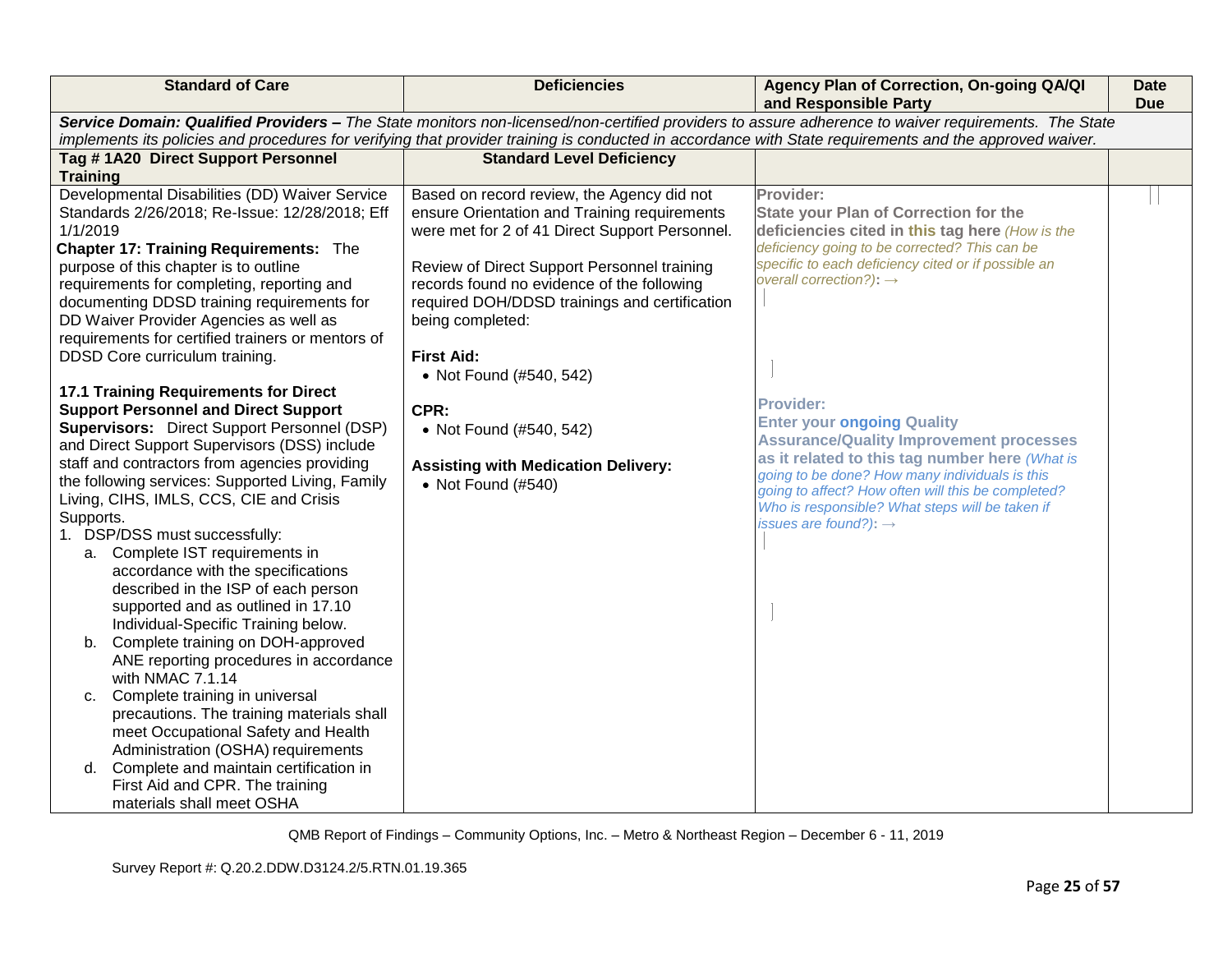|    | requirements/guidelines.                               |  |  |
|----|--------------------------------------------------------|--|--|
| е. | Complete relevant training in                          |  |  |
|    | accordance with OSHA requirements (if                  |  |  |
|    | job involves exposure to hazardous                     |  |  |
|    | chemicals).                                            |  |  |
| f. | Become certified in a DDSD-approved                    |  |  |
|    | system of crisis prevention and                        |  |  |
|    | intervention (e.g., MANDT, Handle with                 |  |  |
|    | Care, CPI) before using EPR. Agency                    |  |  |
|    | DSP and DSS shall maintain certification               |  |  |
|    | in a DDSD-approved system if any                       |  |  |
|    | person they support has a BCIP that                    |  |  |
|    | includes the use of EPR.                               |  |  |
| a. | Complete and maintain certification in a               |  |  |
|    | DDSD-approved medication course if                     |  |  |
|    | required to assist with medication                     |  |  |
|    | delivery.<br>h. Complete training regarding the HIPAA. |  |  |
| 2. | Any staff being used in an emergency to fill           |  |  |
|    | in or cover a shift must have at a minimum the         |  |  |
|    | DDSD required core trainings and be on shift           |  |  |
|    | with a DSP who has completed the relevant IST.         |  |  |
|    |                                                        |  |  |
|    | 17.1.2 Training Requirements for Service               |  |  |
|    | <b>Coordinators (SC): Service Coordinators (SCs)</b>   |  |  |
|    | refer to staff at agencies providing the following     |  |  |
|    | services: Supported Living, Family Living,             |  |  |
|    | Customized In-home Supports, Intensive                 |  |  |
|    | Medical Living, Customized Community                   |  |  |
|    | Supports, Community Integrated Employment,             |  |  |
|    | and Crisis Supports.                                   |  |  |
|    | 1. A SC must successfully:                             |  |  |
|    | a. Complete IST requirements in                        |  |  |
|    | accordance with the specifications                     |  |  |
|    | described in the ISP of each person                    |  |  |
|    | supported, and as outlined in the 17.10                |  |  |
|    | Individual-Specific Training below.                    |  |  |
|    | b. Complete training on DOH-approved ANE               |  |  |
|    | reporting procedures in accordance with                |  |  |
|    | NMAC 7.1.14.                                           |  |  |
|    | c. Complete training in universal                      |  |  |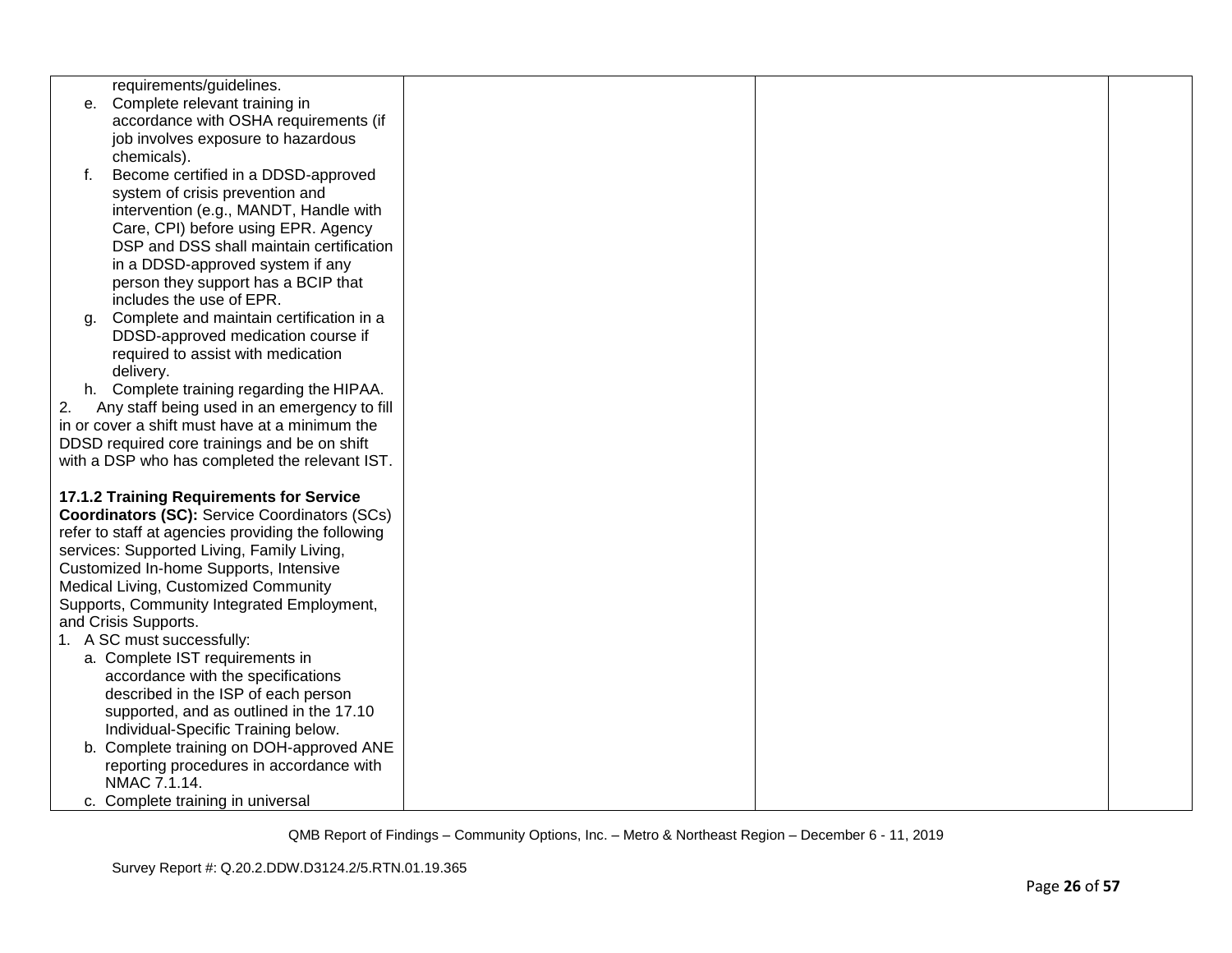|    | precautions. The training materials shall       |  |  |
|----|-------------------------------------------------|--|--|
|    | meet Occupational Safety and Health             |  |  |
|    | Administration (OSHA) requirements.             |  |  |
|    | d. Complete and maintain certification in       |  |  |
|    | First Aid and CPR. The training materials       |  |  |
|    | shall meet OSHA                                 |  |  |
|    | requirements/guidelines.                        |  |  |
|    | e. Complete relevant training in accordance     |  |  |
|    | with OSHA requirements (if job involves         |  |  |
|    | exposure to hazardous chemicals).               |  |  |
|    | f. Become certified in a DDSD-approved          |  |  |
|    | system of crisis prevention and                 |  |  |
|    | intervention (e.g., MANDT, Handle with          |  |  |
|    | Care, CPI) before using emergency               |  |  |
|    | physical restraint. Agency SC shall             |  |  |
|    | maintain certification in a DDSD-               |  |  |
|    | approved system if a person they support        |  |  |
|    | has a Behavioral Crisis Intervention Plan       |  |  |
|    | that includes the use of emergency              |  |  |
|    | physical restraint.                             |  |  |
|    | g. Complete and maintain certification in       |  |  |
|    | AWMD if required to assist with                 |  |  |
|    | medications.                                    |  |  |
|    | h. Complete training regarding the HIPAA.       |  |  |
| 2. | Any staff being used in an emergency to         |  |  |
|    | fill in or cover a shift must have at a minimum |  |  |
|    | the DDSD required core trainings.               |  |  |
|    |                                                 |  |  |
|    |                                                 |  |  |
|    |                                                 |  |  |
|    |                                                 |  |  |
|    |                                                 |  |  |
|    |                                                 |  |  |
|    |                                                 |  |  |
|    |                                                 |  |  |
|    |                                                 |  |  |
|    |                                                 |  |  |
|    |                                                 |  |  |
|    |                                                 |  |  |
|    |                                                 |  |  |
|    |                                                 |  |  |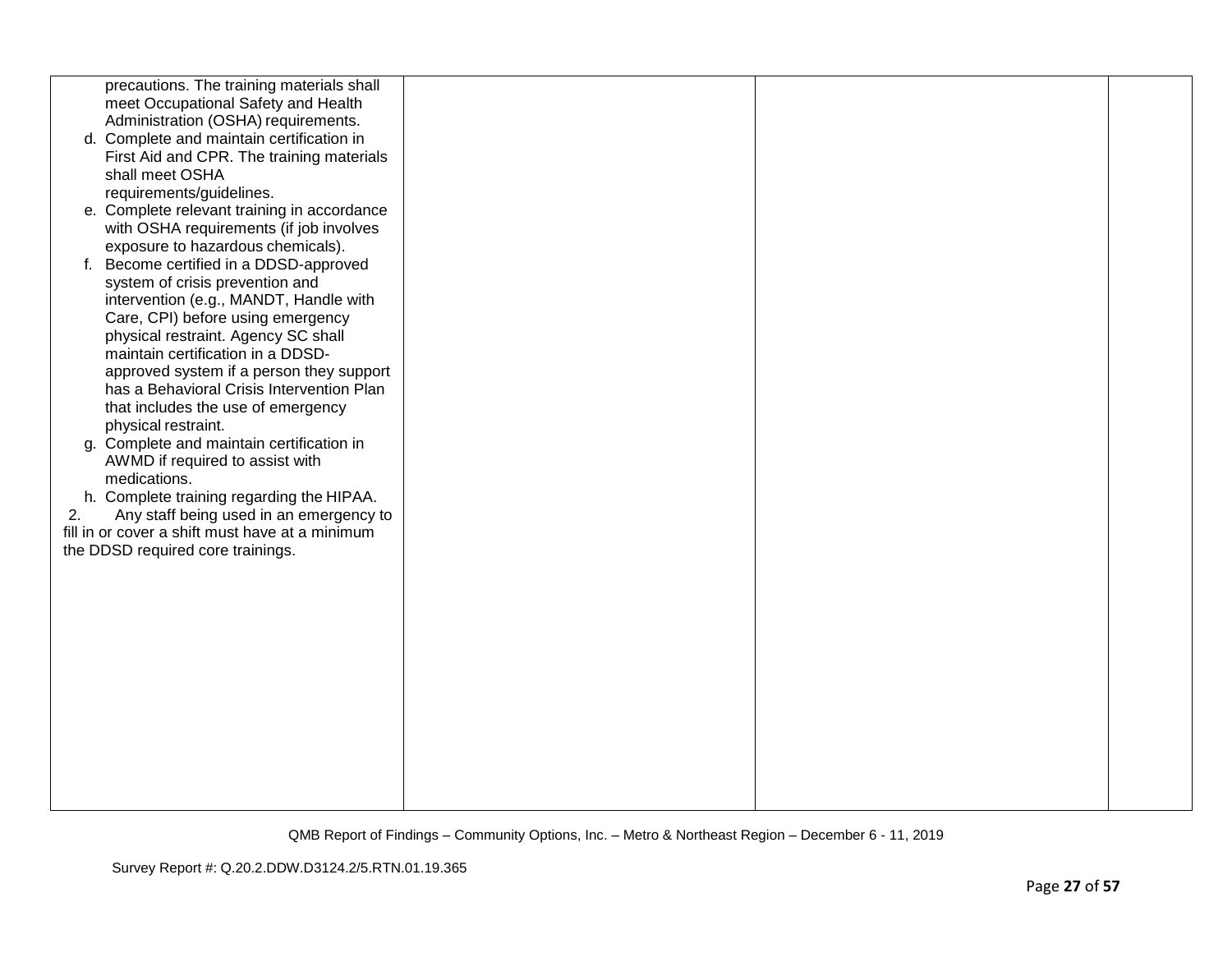| Tag #1A22 Agency Personnel Competency            | <b>Condition of Participation Level Deficiency</b> |                                                                                                  |  |
|--------------------------------------------------|----------------------------------------------------|--------------------------------------------------------------------------------------------------|--|
| Developmental Disabilities (DD) Waiver Service   | After an analysis of the evidence it has been      | Provider:                                                                                        |  |
| Standards 2/26/2018; Re-Issue: 12/28/2018; Eff   | determined there is a significant potential for a  | <b>State your Plan of Correction for the</b>                                                     |  |
| 1/1/2019                                         | negative outcome to occur.                         | deficiencies cited in this tag here (How is the                                                  |  |
| Chapter 13: Nursing Services 13.2.11             |                                                    | deficiency going to be corrected? This can be                                                    |  |
| <b>Training and Implementation of Plans:</b>     | Based on interview, the Agency did not ensure      | specific to each deficiency cited or if possible an                                              |  |
| 1. RNs and LPNs are required to provide          | training competencies were met for 4 of 9 Direct   | overall correction?): $\rightarrow$                                                              |  |
| Individual Specific Training (IST) regarding     | Support Personnel.                                 |                                                                                                  |  |
| <b>HCPs and MERPs.</b>                           |                                                    |                                                                                                  |  |
| 2. The agency nurse is required to deliver and   | When DSP were asked, if the Individual had a       |                                                                                                  |  |
| document training for DSP/DSS regarding the      | Positive Behavioral Supports Plan (PBSP),          |                                                                                                  |  |
| healthcare interventions/strategies and MERPs    | have you been trained on the PBSP and what         |                                                                                                  |  |
| that the DSP are responsible to implement,       | does the plan cover, the following was             |                                                                                                  |  |
| clearly indicating level of competency achieved  | reported:                                          | <b>Provider:</b>                                                                                 |  |
| by each trainee as described in Chapter 17.10    |                                                    | <b>Enter your ongoing Quality</b>                                                                |  |
| Individual-Specific Training.                    | • DSP #520 stated, "No." According to the          | <b>Assurance/Quality Improvement processes</b>                                                   |  |
|                                                  | Individual Specific Training Section of the        | as it related to this tag number here (What is<br>going to be done? How many individuals is this |  |
| <b>Chapter 17: Training Requirement</b>          | ISP, the Individual requires a Positive            | going to affect? How often will this be completed?                                               |  |
| 17.10 Individual-Specific Training: The          | Behavioral Supports Plan. (Individual #7)          | Who is responsible? What steps will be taken if                                                  |  |
| following are elements of IST: defined standards |                                                    | issues are found?): $\rightarrow$                                                                |  |
| of performance, curriculum tailored to teach     | When DSP were asked, if they received              |                                                                                                  |  |
| skills and knowledge necessary to meet those     | training on the Individual's Behavioral Crisis     |                                                                                                  |  |
| standards of performance, and formal             | Intervention Plan (BCIP) and if so, what the       |                                                                                                  |  |
| examination or demonstration to verify           | plan covered, the following was reported:          |                                                                                                  |  |
| standards of performance, using the established  |                                                    |                                                                                                  |  |
| DDSD training levels of awareness, knowledge,    | • DSP #520 stated, "No." According to the          |                                                                                                  |  |
| and skill.                                       | Individual Specific Training Section of the        |                                                                                                  |  |
| Reaching an awareness level may be               | ISP, the individual has Behavioral Crisis          |                                                                                                  |  |
| accomplished by reading plans or other           | Intervention Plan. (Individual #7)                 |                                                                                                  |  |
| information. The trainee is cognizant of         |                                                    |                                                                                                  |  |
| information related to a person's specific       | When DSP were asked, if the Individual's had       |                                                                                                  |  |
| condition. Verbal or written recall of basic     | Health Care Plans, where could they be             |                                                                                                  |  |
| information or knowing where to access the       | located and if they had been trained, the          |                                                                                                  |  |
| information can verify awareness.                | following was reported:                            |                                                                                                  |  |
| Reaching a knowledge level may take the form     |                                                    |                                                                                                  |  |
| of observing a plan in action, reading a plan    | • DSP #540 stated, "Only BMI." As indicated by     |                                                                                                  |  |
| more thoroughly, or having a plan described by   | the Electronic Comprehensive Health                |                                                                                                  |  |
| the author or their designee. Verbal or written  | Assessment Tool, the Individual requires           |                                                                                                  |  |
| recall or demonstration may verify this level of | Health Care Plans for Constipation.                |                                                                                                  |  |
| competence.                                      | (Individual #5)                                    |                                                                                                  |  |
|                                                  |                                                    |                                                                                                  |  |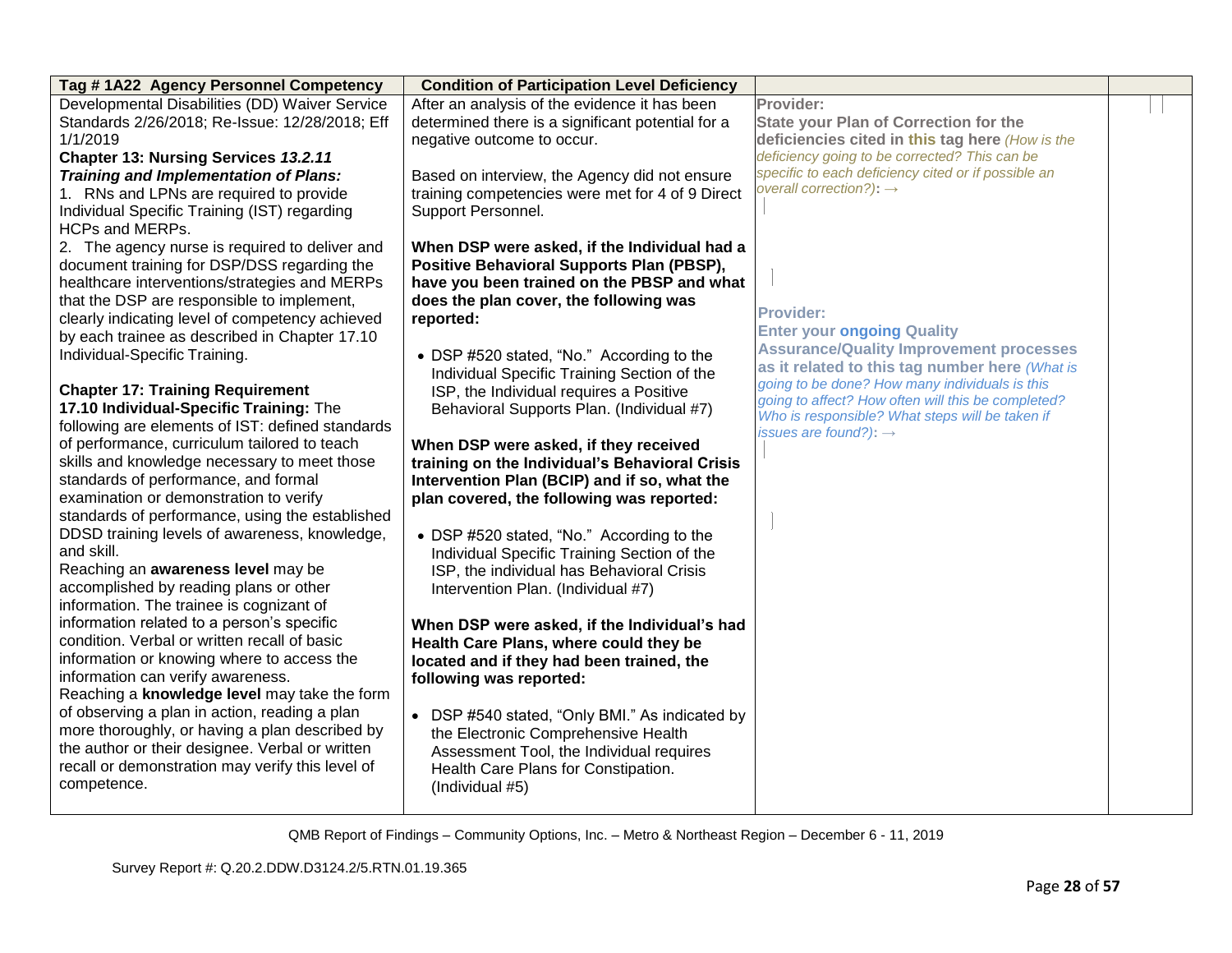| Reaching a skill level involves being trained by  | • DSP #541 stated, "No." As indicated by the   |  |
|---------------------------------------------------|------------------------------------------------|--|
| a therapist, nurse, designated or experienced     | Electronic Comprehensive Health                |  |
| designated trainer. The trainer shall demonstrate | Assessment Tool, the Individual requires       |  |
| the techniques according to the plan. Then they   | Health Care Plans for Status of Care,          |  |
| observe and provide feedback to the trainee as    | Neurological, Seizure disorder, Endocrine,     |  |
| they implement the techniques. This should be     | Self-Administration of insulin, A1c, and Bowel |  |
| repeated until competence is demonstrated.        | and bladder. (Individual #7)                   |  |
| Demonstration of skill or observed                |                                                |  |
| implementation of the techniques or strategies    | When DSP were asked, if the Individual's had   |  |
| verifies skill level competence. Trainees should  | <b>Medical Emergency Response Plans and</b>    |  |
| be observed on more than one occasion to          | where could they be located, the following     |  |
| ensure appropriate techniques are maintained      | was reported, the following was reported:      |  |
| and to provide additional coaching/feedback.      |                                                |  |
| Individuals shall receive services from           | • DSP #513 stated, "No." As indicated by the   |  |
| competent and qualified Provider Agency           | Electronic Comprehensive Health                |  |
| personnel who must successfully complete IST      | Assessment Tool, the Individual requires       |  |
| requirements in accordance with the               | Medical Emergency Response Plans for           |  |
| specifications described in the ISP of each       | Aspiration (Individual #1)                     |  |
| person supported.                                 |                                                |  |
| IST must be arranged and conducted at             | • DSP #541 stated, "No." As indicated by the   |  |
| least annually. IST includes training on the ISP  | Electronic Comprehensive Health                |  |
| Desired Outcomes, Action Plans, strategies, and   | Assessment Tool, the Individual requires       |  |
| information about the person's preferences        | Medical Emergency Response Plans for           |  |
| regarding privacy, communication style, and       | Neurological, Seizure disorder, Endocrine,     |  |
| routines. More frequent training may be           | Self-Administration of insulin, and A1c.       |  |
| necessary if the annual ISP changes before the    | (Individual #7)                                |  |
| year ends.                                        |                                                |  |
| IST for therapy-related WDSI, HCPs,<br>2.         | When DSP were asked, if they assisted the      |  |
| MERPs, CARMPs, PBSA, PBSP, and BCIP,              | individual with medications and had received   |  |
| must occur at least annually and more often if    | the Assisting with Medications (AWMD)          |  |
| plans change, or if monitoring by the plan author | training, the following was reported:          |  |
| or agency finds incorrect implementation, when    |                                                |  |
| new DSP or CM are assigned to work with a         | • DSP #540 stated, "No, he wasn't taking that  |  |
| person, or when an existing DSP or CM requires    | many meds when he started the program. He      |  |
| a refresher.                                      | only has acne meds." (Individual #5)           |  |
| 3. The competency level of the training is        |                                                |  |
| based on the IST section of the ISP.              |                                                |  |
| 4. The person should be present for and           |                                                |  |
| involved in IST whenever possible.                |                                                |  |
| 5. Provider Agencies are responsible for          |                                                |  |
| tracking of IST requirements.                     |                                                |  |
|                                                   |                                                |  |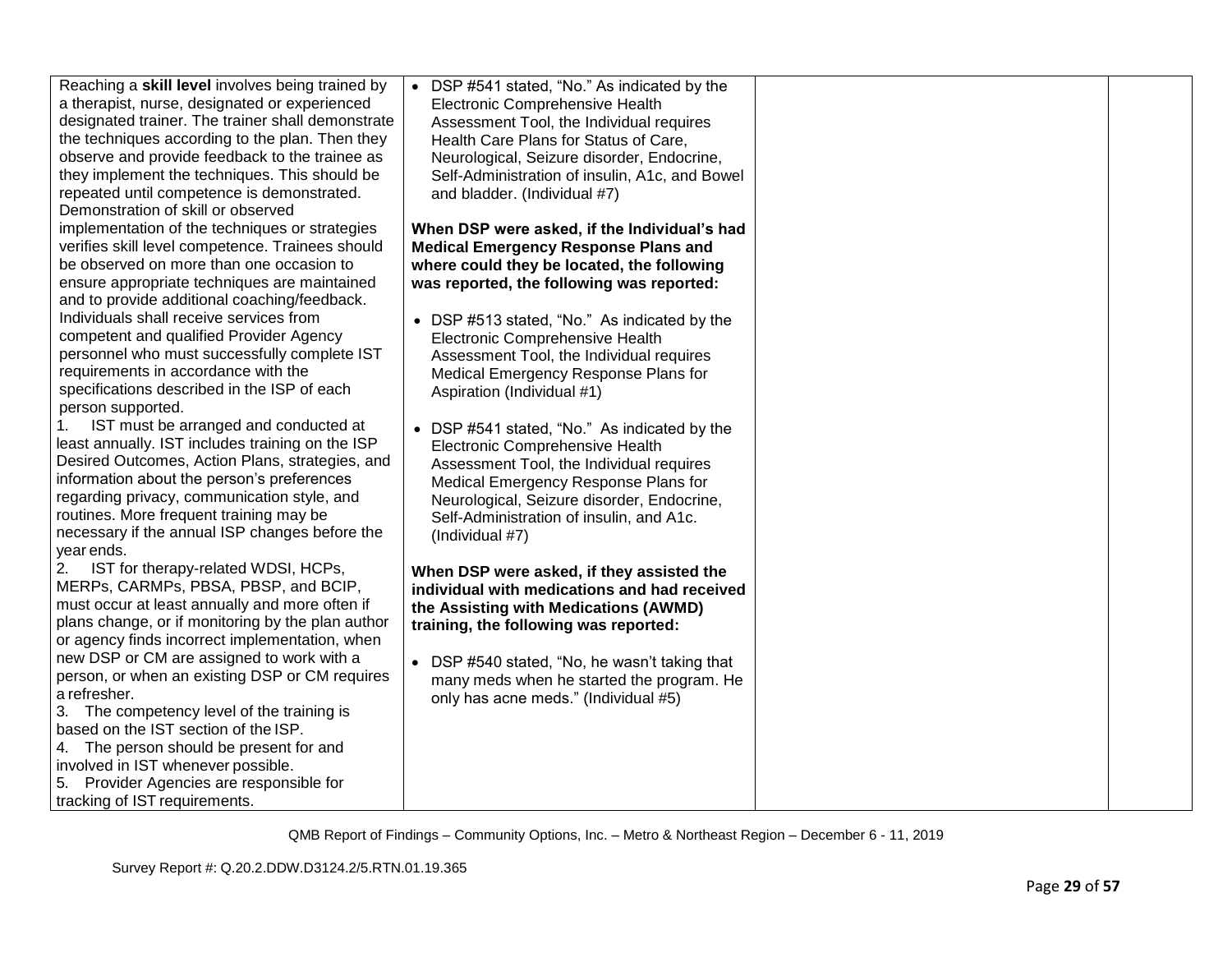| 6. Provider Agencies must arrange and ensure        |  |  |
|-----------------------------------------------------|--|--|
| that DSP's are trained on the contents of the       |  |  |
| plans in accordance with timelines indicated in     |  |  |
| the Individual-Specific Training Requirements:      |  |  |
| Support Plans section of the ISP and notify the     |  |  |
| plan authors when new DSP are hired to arrange      |  |  |
| for trainings.                                      |  |  |
| 7. If a therapist, BSC, nurse, or other author of a |  |  |
| plan, healthcare or otherwise, chooses to           |  |  |
| designate a trainer, that person is still           |  |  |
| responsible for providing the curriculum to the     |  |  |
| designated trainer. The author of the plan is also  |  |  |
| responsible for ensuring the designated trainer     |  |  |
| is verifying competency in alignment with their     |  |  |
| curriculum, doing periodic quality assurance        |  |  |
| checks with their designated trainer, and re-       |  |  |
| certifying the designated trainer at least annually |  |  |
| and/or when there is a change to a person's         |  |  |
| plan.                                               |  |  |
|                                                     |  |  |
|                                                     |  |  |
|                                                     |  |  |
|                                                     |  |  |
|                                                     |  |  |
|                                                     |  |  |
|                                                     |  |  |
|                                                     |  |  |
|                                                     |  |  |
|                                                     |  |  |
|                                                     |  |  |
|                                                     |  |  |
|                                                     |  |  |
|                                                     |  |  |
|                                                     |  |  |
|                                                     |  |  |
|                                                     |  |  |
|                                                     |  |  |
|                                                     |  |  |
|                                                     |  |  |
|                                                     |  |  |
|                                                     |  |  |
|                                                     |  |  |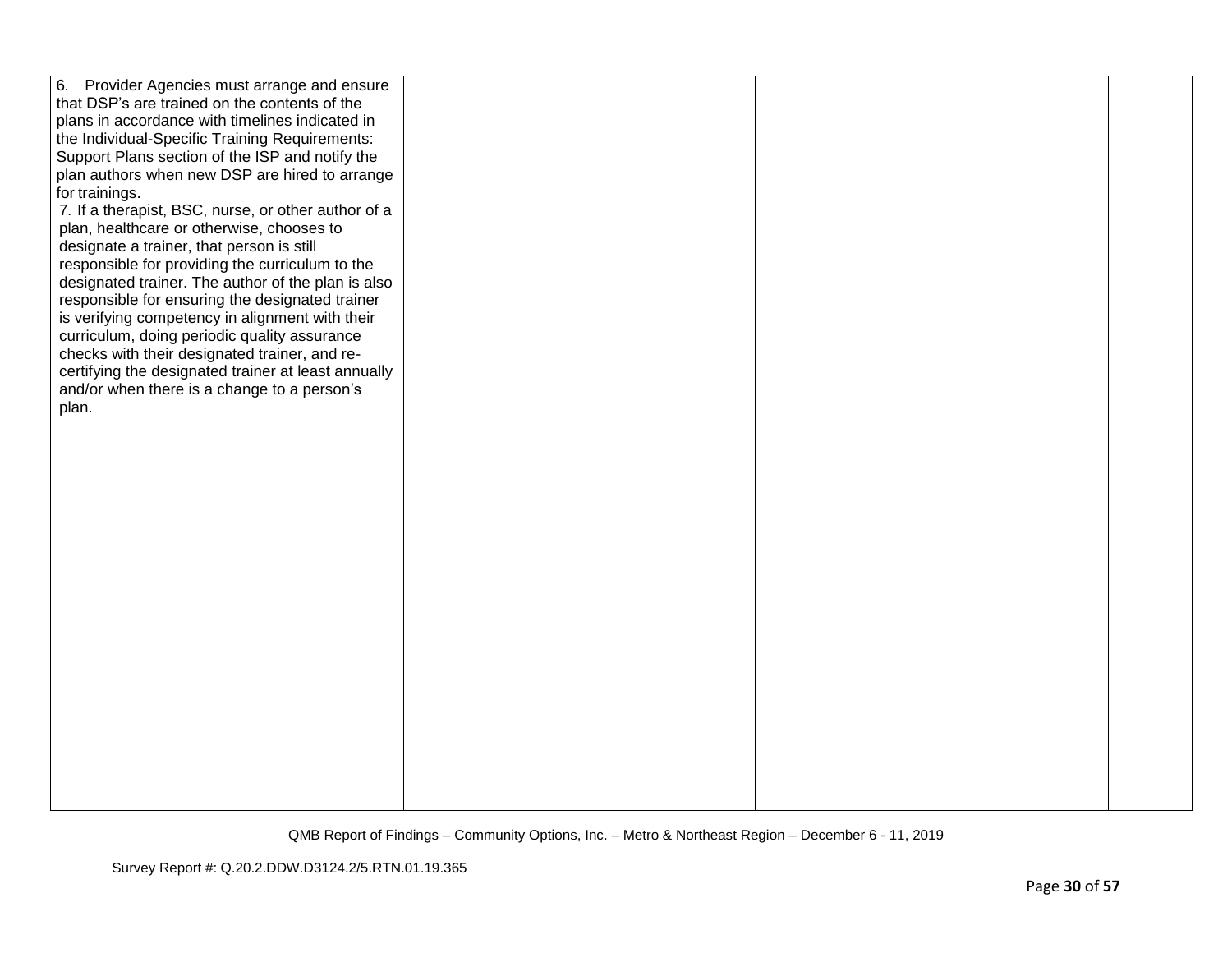| Tag #1A37 Individual Specific Training             | <b>Standard Level Deficiency</b>                |                                                                                      |  |
|----------------------------------------------------|-------------------------------------------------|--------------------------------------------------------------------------------------|--|
| Developmental Disabilities (DD) Waiver Service     | Based on record review, the Agency did not      | Provider:                                                                            |  |
| Standards 2/26/2018; Re-Issue: 12/28/2018; Eff     | ensure that Individual Specific Training        | <b>State your Plan of Correction for the</b>                                         |  |
| 1/1/2019                                           | requirements were met for 3 of 42 Agency        | deficiencies cited in this tag here (How is the                                      |  |
| <b>Chapter 17: Training Requirements: The</b>      | Personnel.                                      | deficiency going to be corrected? This can be                                        |  |
| purpose of this chapter is to outline              |                                                 | specific to each deficiency cited or if possible an                                  |  |
| requirements for completing, reporting and         | Review of personnel records found no evidence   | overall correction?): $\rightarrow$                                                  |  |
| documenting DDSD training requirements for         | of the following:                               |                                                                                      |  |
| DD Waiver Provider Agencies as well as             |                                                 |                                                                                      |  |
| requirements for certified trainers or mentors of  | <b>Direct Support Personnel (DSP):</b>          |                                                                                      |  |
| DDSD Core curriculum training.                     | • Individual Specific Training (#539, 540, 541) |                                                                                      |  |
| 17.1 Training Requirements for Direct              |                                                 |                                                                                      |  |
| <b>Support Personnel and Direct Support</b>        |                                                 |                                                                                      |  |
| <b>Supervisors:</b> Direct Support Personnel (DSP) |                                                 | <b>Provider:</b>                                                                     |  |
| and Direct Support Supervisors (DSS) include       |                                                 | <b>Enter your ongoing Quality</b>                                                    |  |
| staff and contractors from agencies providing      |                                                 | <b>Assurance/Quality Improvement processes</b>                                       |  |
| the following services: Supported Living, Family   |                                                 | as it related to this tag number here (What is                                       |  |
| Living, CIHS, IMLS, CCS, CIE and Crisis            |                                                 | going to be done? How many individuals is this                                       |  |
| Supports.                                          |                                                 | going to affect? How often will this be completed?                                   |  |
| 1. DSP/DSS must successfully:                      |                                                 | Who is responsible? What steps will be taken if<br>issues are found?): $\rightarrow$ |  |
| a. Complete IST requirements in accordance         |                                                 |                                                                                      |  |
| with the specifications described in the ISP       |                                                 |                                                                                      |  |
| of each person supported and as outlined in        |                                                 |                                                                                      |  |
| 17.10 Individual-Specific Training below.          |                                                 |                                                                                      |  |
| b. Complete training on DOH-approved ANE           |                                                 |                                                                                      |  |
| reporting procedures in accordance with            |                                                 |                                                                                      |  |
| NMAC 7.1.14                                        |                                                 |                                                                                      |  |
| c. Complete training in universal precautions.     |                                                 |                                                                                      |  |
| The training materials shall meet                  |                                                 |                                                                                      |  |
| Occupational Safety and Health                     |                                                 |                                                                                      |  |
| Administration (OSHA) requirements                 |                                                 |                                                                                      |  |
| d. Complete and maintain certification in First    |                                                 |                                                                                      |  |
| Aid and CPR. The training materials shall          |                                                 |                                                                                      |  |
| meet OSHA requirements/guidelines.                 |                                                 |                                                                                      |  |
| e. Complete relevant training in accordance        |                                                 |                                                                                      |  |
| with OSHA requirements (if job involves            |                                                 |                                                                                      |  |
| exposure to hazardous chemicals).                  |                                                 |                                                                                      |  |
| f. Become certified in a DDSD-approved             |                                                 |                                                                                      |  |
| system of crisis prevention and intervention       |                                                 |                                                                                      |  |
| (e.g., MANDT, Handle with Care, CPI)               |                                                 |                                                                                      |  |
| before using EPR. Agency DSP and DSS               |                                                 |                                                                                      |  |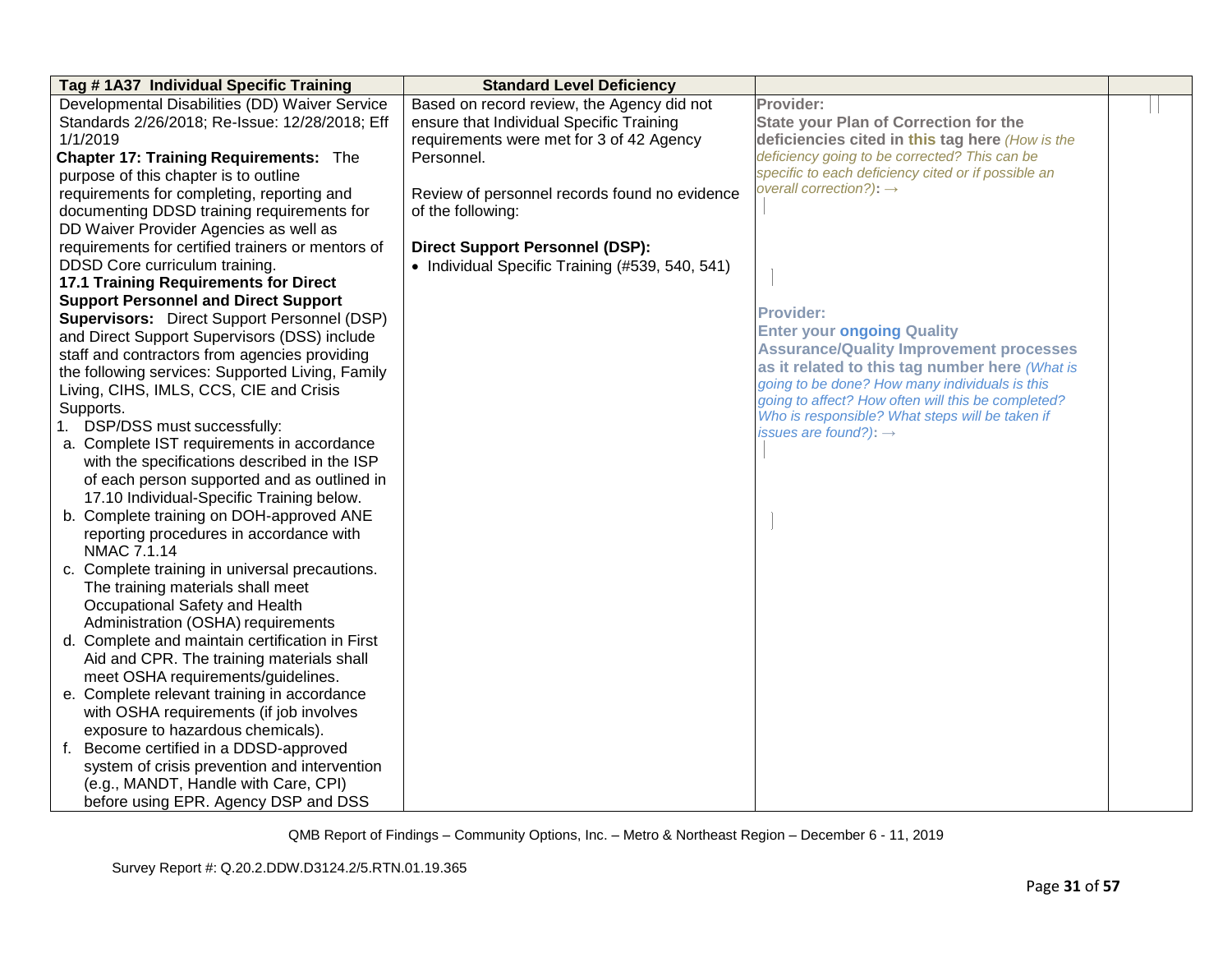| shall maintain certification in a DDSD-<br>approved system if any person they support<br>has a BCIP that includes the use of EPR.<br>g. Complete and maintain certification in a<br>DDSD-approved medication course if<br>required to assist with medication delivery.<br>h. Complete training regarding the HIPAA.<br>2. Any staff being used in an emergency to<br>fill in or cover a shift must have at a minimum<br>the DDSD required core trainings and be on<br>shift with a DSP who has completed the<br>relevant IST. |  |  |
|-------------------------------------------------------------------------------------------------------------------------------------------------------------------------------------------------------------------------------------------------------------------------------------------------------------------------------------------------------------------------------------------------------------------------------------------------------------------------------------------------------------------------------|--|--|
|                                                                                                                                                                                                                                                                                                                                                                                                                                                                                                                               |  |  |
| 17.10 Individual-Specific Training: The                                                                                                                                                                                                                                                                                                                                                                                                                                                                                       |  |  |
| following are elements of IST: defined                                                                                                                                                                                                                                                                                                                                                                                                                                                                                        |  |  |
| standards of performance, curriculum tailored to                                                                                                                                                                                                                                                                                                                                                                                                                                                                              |  |  |
| teach skills and knowledge necessary to meet                                                                                                                                                                                                                                                                                                                                                                                                                                                                                  |  |  |
| those standards of performance, and formal<br>examination or demonstration to verify                                                                                                                                                                                                                                                                                                                                                                                                                                          |  |  |
|                                                                                                                                                                                                                                                                                                                                                                                                                                                                                                                               |  |  |
| standards of performance, using the established                                                                                                                                                                                                                                                                                                                                                                                                                                                                               |  |  |
| DDSD training levels of awareness, knowledge,<br>and skill.                                                                                                                                                                                                                                                                                                                                                                                                                                                                   |  |  |
| Reaching an awareness level may be                                                                                                                                                                                                                                                                                                                                                                                                                                                                                            |  |  |
| accomplished by reading plans or other                                                                                                                                                                                                                                                                                                                                                                                                                                                                                        |  |  |
| information. The trainee is cognizant of                                                                                                                                                                                                                                                                                                                                                                                                                                                                                      |  |  |
| information related to a person's specific                                                                                                                                                                                                                                                                                                                                                                                                                                                                                    |  |  |
| condition. Verbal or written recall of basic                                                                                                                                                                                                                                                                                                                                                                                                                                                                                  |  |  |
| information or knowing where to access the                                                                                                                                                                                                                                                                                                                                                                                                                                                                                    |  |  |
| information can verify awareness.                                                                                                                                                                                                                                                                                                                                                                                                                                                                                             |  |  |
| Reaching a knowledge level may take the form                                                                                                                                                                                                                                                                                                                                                                                                                                                                                  |  |  |
| of observing a plan in action, reading a plan                                                                                                                                                                                                                                                                                                                                                                                                                                                                                 |  |  |
| more thoroughly, or having a plan described by                                                                                                                                                                                                                                                                                                                                                                                                                                                                                |  |  |
| the author or their designee. Verbal or written                                                                                                                                                                                                                                                                                                                                                                                                                                                                               |  |  |
| recall or demonstration may verify this level of                                                                                                                                                                                                                                                                                                                                                                                                                                                                              |  |  |
| competence.                                                                                                                                                                                                                                                                                                                                                                                                                                                                                                                   |  |  |
| Reaching a skill level involves being trained by                                                                                                                                                                                                                                                                                                                                                                                                                                                                              |  |  |
| a therapist, nurse, designated or experienced                                                                                                                                                                                                                                                                                                                                                                                                                                                                                 |  |  |
| designated trainer. The trainer shall                                                                                                                                                                                                                                                                                                                                                                                                                                                                                         |  |  |
| demonstrate the techniques according to the                                                                                                                                                                                                                                                                                                                                                                                                                                                                                   |  |  |
| plan. Then they observe and provide feedback                                                                                                                                                                                                                                                                                                                                                                                                                                                                                  |  |  |
| to the trainee as they implement the techniques.                                                                                                                                                                                                                                                                                                                                                                                                                                                                              |  |  |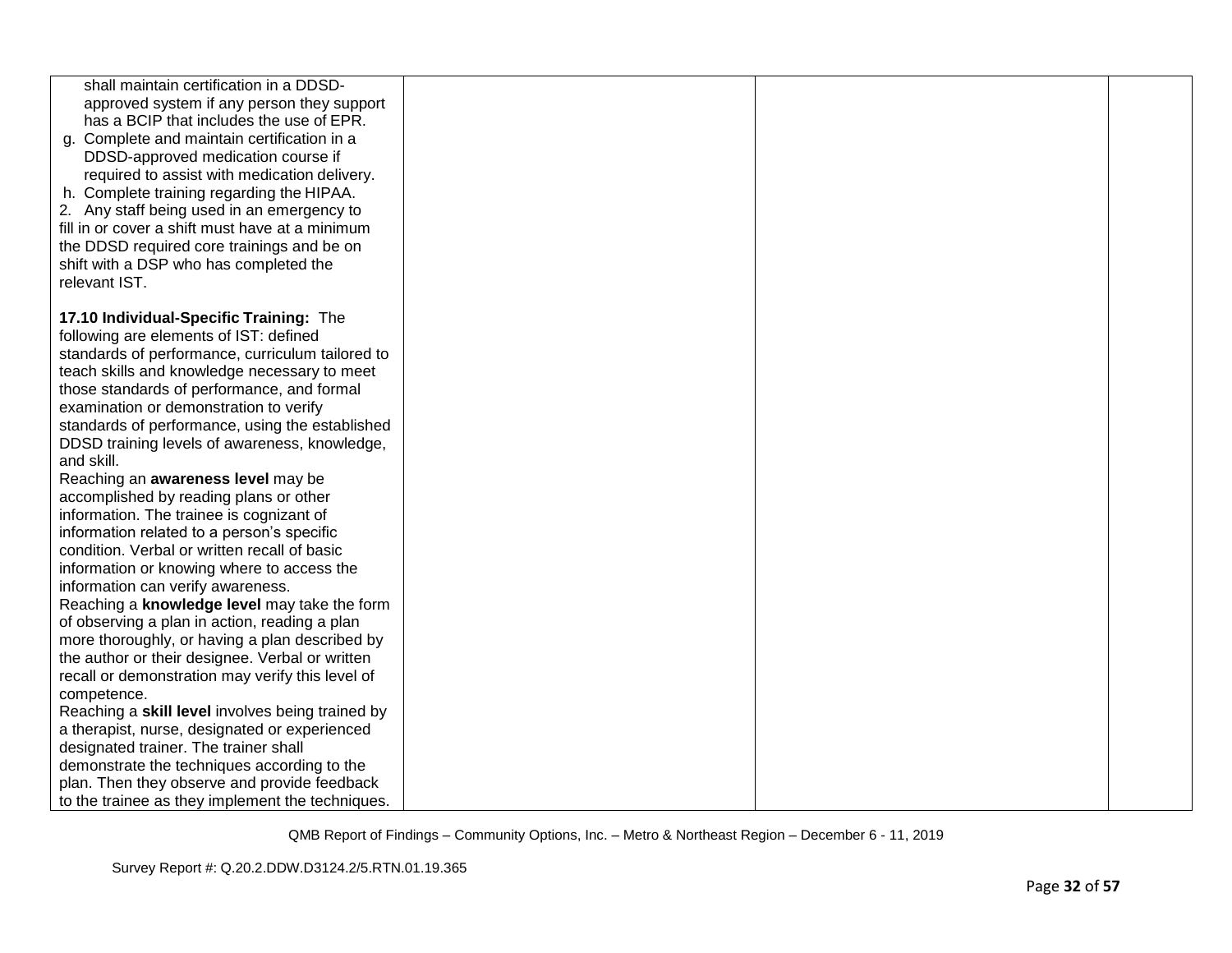| This should be repeated until competence is       |  |  |
|---------------------------------------------------|--|--|
| demonstrated. Demonstration of skill or           |  |  |
| observed implementation of the techniques or      |  |  |
| strategies verifies skill level competence.       |  |  |
| Trainees should be observed on more than one      |  |  |
| occasion to ensure appropriate techniques are     |  |  |
| maintained and to provide additional              |  |  |
| coaching/feedback.                                |  |  |
| Individuals shall receive services from competent |  |  |
| and qualified Provider Agency personnel who       |  |  |
| must successfully complete IST requirements in    |  |  |
| accordance with the specifications described in   |  |  |
| the ISP of each person supported.                 |  |  |
| 1. IST must be arranged and conducted at          |  |  |
| least annually. IST includes training on the ISP  |  |  |
| Desired Outcomes, Action Plans, strategies,       |  |  |
| and information about the person's preferences    |  |  |
| regarding privacy, communication style, and       |  |  |
| routines. More frequent training may be           |  |  |
| necessary if the annual ISP changes before the    |  |  |
| year ends.                                        |  |  |
| 2. IST for therapy-related WDSI, HCPs,            |  |  |
| MERPs, CARMPs, PBSA, PBSP, and BCIP,              |  |  |
| must occur at least annually and more often if    |  |  |
| plans change, or if monitoring by the plan        |  |  |
| author or agency finds incorrect implementation,  |  |  |
| when new DSP or CM are assigned to work           |  |  |
| with a person, or when an existing DSP or CM      |  |  |
| requires a refresher.                             |  |  |
| 3. The competency level of the training is        |  |  |
| based on the IST section of the ISP.              |  |  |
| 4. The person should be present for and           |  |  |
| involved in IST whenever possible.                |  |  |
| 5. Provider Agencies are responsible for          |  |  |
| tracking of IST requirements.                     |  |  |
| 6. Provider Agencies must arrange and             |  |  |
| ensure that DSP's are trained on the contents of  |  |  |
| the plans in accordance with timelines indicated  |  |  |
| in the Individual-Specific Training               |  |  |
| Requirements: Support Plans section of the ISP    |  |  |
| and notify the plan authors when new DSP are      |  |  |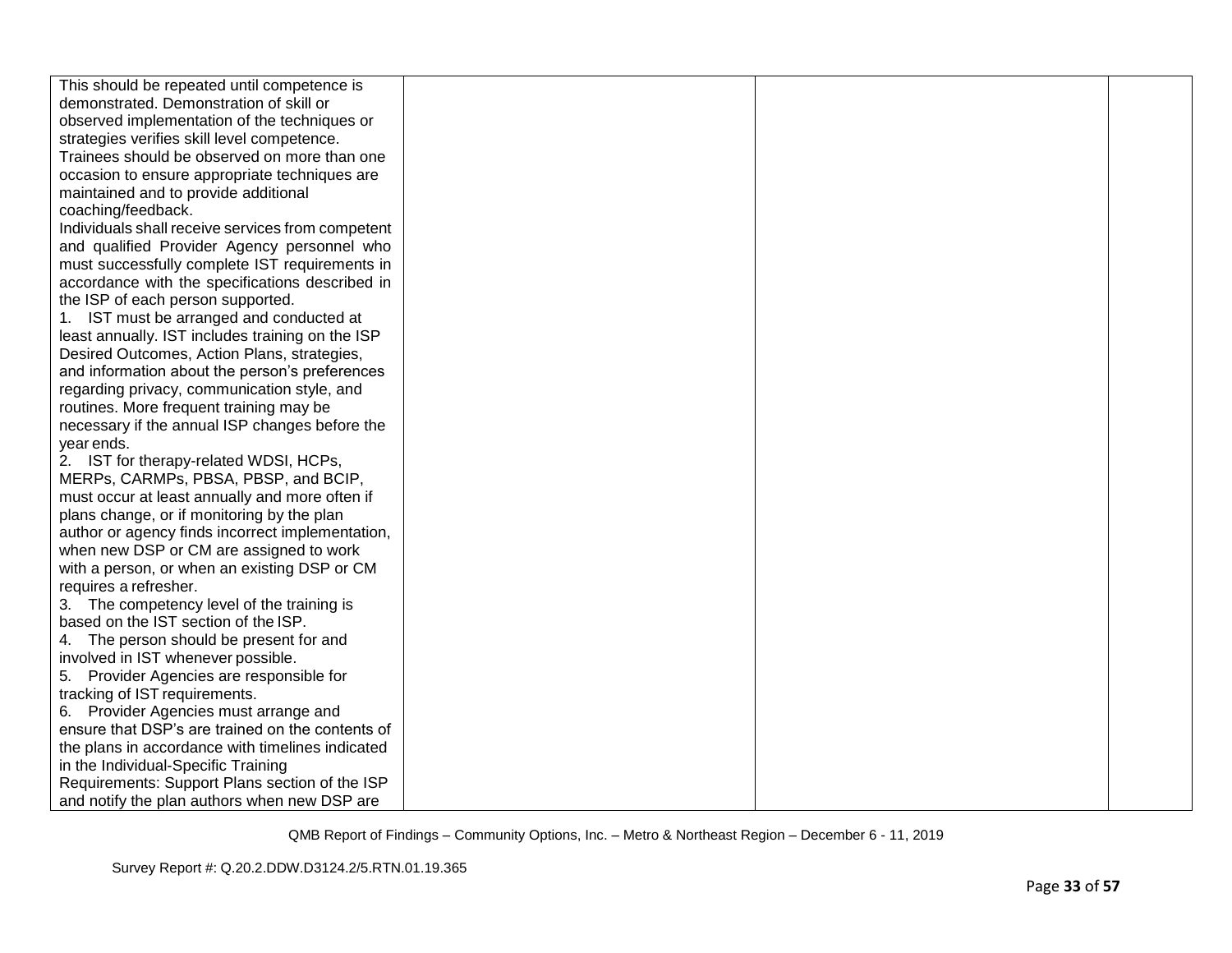| hired to arrange for trainings.<br>7. If a therapist, BSC, nurse, or other author of<br>a plan, healthcare or otherwise, chooses to<br>designate a trainer, that person is still<br>responsible for providing the curriculum to the<br>designated trainer. The author of the plan is<br>also responsible for ensuring the designated<br>trainer is verifying competency in alignment with<br>their curriculum, doing periodic quality<br>assurance checks with their designated trainer,<br>and re-certifying the designated trainer at least<br>annually and/or when there is a change to a<br>person's plan.<br>17.10.1 IST Training Rosters: IST Training<br>Rosters are required for all IST trainings: |  |  |
|-------------------------------------------------------------------------------------------------------------------------------------------------------------------------------------------------------------------------------------------------------------------------------------------------------------------------------------------------------------------------------------------------------------------------------------------------------------------------------------------------------------------------------------------------------------------------------------------------------------------------------------------------------------------------------------------------------------|--|--|
| 1. IST Training Rosters must include:<br>a. the name of the person receiving DD<br>Waiver services;<br>b. the date of the training;<br>c. IST topic for the training;<br>d. the signature of each trainee;<br>e. the role of each trainee (e.g., CIHS staff,<br>CIE staff, family, etc.); and<br>f. the signature and title or role of the<br>trainer.<br>2. A competency based training roster                                                                                                                                                                                                                                                                                                             |  |  |
| (required for CARMPs) includes all information<br>above but also includes the level of training<br>(awareness, knowledge, or skilled) the trainee<br>has attained. (See Chapter 5.5 Aspiration Risk<br>Management for more details about CARMPs.)<br>3. A copy of the training roster is submitted to<br>the agency employing the staff trained within<br>seven calendar days of the training date. The<br>original is retained by the trainer.                                                                                                                                                                                                                                                             |  |  |
|                                                                                                                                                                                                                                                                                                                                                                                                                                                                                                                                                                                                                                                                                                             |  |  |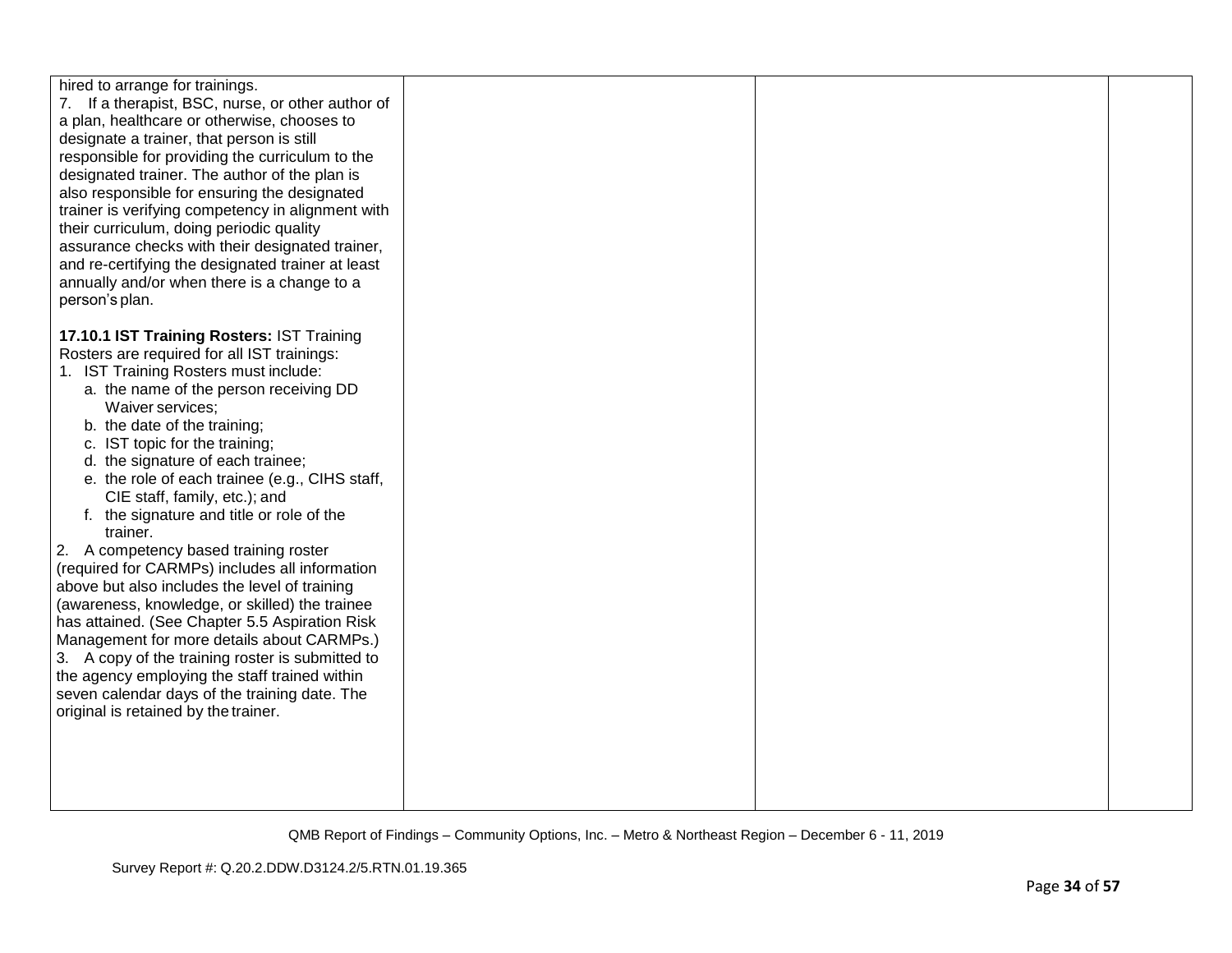| <b>Standard of Care</b>                                                                                                                                                                                                                                                                                               | <b>Deficiencies</b>                                                             | Agency Plan of Correction, On-going QA/QI<br>and Responsible Party                               | <b>Date</b><br><b>Due</b> |
|-----------------------------------------------------------------------------------------------------------------------------------------------------------------------------------------------------------------------------------------------------------------------------------------------------------------------|---------------------------------------------------------------------------------|--------------------------------------------------------------------------------------------------|---------------------------|
| Service Domain: Health and Welfare - The state, on an ongoing basis, identifies, addresses and seeks to prevent occurrences of abuse, neglect and<br>exploitation. Individuals shall be afforded their basic human rights. The provider supports individuals to access needed healthcare services in a timely manner. |                                                                                 |                                                                                                  |                           |
| Tag #1A08.2 Administrative Case File:                                                                                                                                                                                                                                                                                 | <b>Condition of Participation Level Deficiency</b>                              |                                                                                                  |                           |
| <b>Healthcare Requirements &amp; Follow-up</b>                                                                                                                                                                                                                                                                        |                                                                                 |                                                                                                  |                           |
| Developmental Disabilities (DD) Waiver Service                                                                                                                                                                                                                                                                        | After an analysis of the evidence it has been                                   | Provider:                                                                                        |                           |
| Standards 2/26/2018; Re-Issue: 12/28/2018; Eff                                                                                                                                                                                                                                                                        | determined there is a significant potential for a                               | <b>State your Plan of Correction for the</b>                                                     |                           |
| 1/1/2019                                                                                                                                                                                                                                                                                                              | negative outcome to occur.                                                      | deficiencies cited in this tag here (How is the                                                  |                           |
| <b>Chapter 3 Safeguards: 3.1.1 Decision</b>                                                                                                                                                                                                                                                                           |                                                                                 | deficiency going to be corrected? This can be                                                    |                           |
| <b>Consultation Process (DCP): Health decisions</b>                                                                                                                                                                                                                                                                   | Based on record review and interview, the                                       | specific to each deficiency cited or if possible an                                              |                           |
| are the sole domain of waiver participants, their                                                                                                                                                                                                                                                                     | Agency did not provide documentation of annual                                  | overall correction?): $\rightarrow$                                                              |                           |
| guardians or healthcare decision makers.                                                                                                                                                                                                                                                                              | physical examinations and/or other                                              |                                                                                                  |                           |
| Participants and their healthcare decision                                                                                                                                                                                                                                                                            | examinations as specified by a licensed                                         |                                                                                                  |                           |
| makers can confidently make decisions that are                                                                                                                                                                                                                                                                        | physician for 2 of 8 individuals receiving Living                               |                                                                                                  |                           |
| compatible with their personal and cultural                                                                                                                                                                                                                                                                           | Care Arrangements and Community Inclusion.                                      |                                                                                                  |                           |
| values. Provider Agencies are required to                                                                                                                                                                                                                                                                             |                                                                                 |                                                                                                  |                           |
| support the informed decision making of waiver                                                                                                                                                                                                                                                                        | Review of the administrative individual case files                              |                                                                                                  |                           |
| participants by supporting access to medical                                                                                                                                                                                                                                                                          | revealed the following items were not found,                                    | <b>Provider:</b>                                                                                 |                           |
| consultation, information, and other available                                                                                                                                                                                                                                                                        | incomplete, and/or not current:                                                 | <b>Enter your ongoing Quality</b>                                                                |                           |
| resources according to the following:                                                                                                                                                                                                                                                                                 |                                                                                 | <b>Assurance/Quality Improvement processes</b><br>as it related to this tag number here (What is |                           |
| The DCP is used when a person or his/her<br>1.                                                                                                                                                                                                                                                                        | <b>Living Care Arrangements / Community</b>                                     | going to be done? How many individuals is this                                                   |                           |
| guardian/healthcare decision maker has                                                                                                                                                                                                                                                                                | <b>Inclusion (Individuals Receiving Multiple</b>                                | going to affect? How often will this be completed?                                               |                           |
| concerns, needs more information about health-                                                                                                                                                                                                                                                                        | Services):                                                                      | Who is responsible? What steps will be taken if                                                  |                           |
| related issues, or has decided not to follow all or                                                                                                                                                                                                                                                                   |                                                                                 | issues are found?): $\rightarrow$                                                                |                           |
| part of an order, recommendation, or                                                                                                                                                                                                                                                                                  | <b>Annual Physical:</b>                                                         |                                                                                                  |                           |
| suggestion. This includes, but is not limited to:                                                                                                                                                                                                                                                                     | • Not Found $(H2)$                                                              |                                                                                                  |                           |
| a. medical orders or recommendations from<br>the Primary Care Practitioner, Specialists                                                                                                                                                                                                                               | <b>Dental Exam:</b>                                                             |                                                                                                  |                           |
| or other licensed medical or healthcare                                                                                                                                                                                                                                                                               |                                                                                 |                                                                                                  |                           |
| practitioners such as a Nurse Practitioner                                                                                                                                                                                                                                                                            | • Individual #8 - As indicated by collateral                                    |                                                                                                  |                           |
| (NP or CNP), Physician Assistant (PA) or                                                                                                                                                                                                                                                                              | documentation reviewed, exam was<br>completed on 5/21/2019. Follow-up was to be |                                                                                                  |                           |
| Dentist;                                                                                                                                                                                                                                                                                                              | completed on 11/27/19. No evidence of                                           |                                                                                                  |                           |
| b. clinical recommendations made by                                                                                                                                                                                                                                                                                   | follow-up found.                                                                |                                                                                                  |                           |
| registered/licensed clinicians who are                                                                                                                                                                                                                                                                                |                                                                                 |                                                                                                  |                           |
| either members of the IDT or clinicians who                                                                                                                                                                                                                                                                           |                                                                                 |                                                                                                  |                           |
| have performed an evaluation such as a                                                                                                                                                                                                                                                                                |                                                                                 |                                                                                                  |                           |
| video-fluoroscopy;                                                                                                                                                                                                                                                                                                    |                                                                                 |                                                                                                  |                           |
| c. health related recommendations or                                                                                                                                                                                                                                                                                  |                                                                                 |                                                                                                  |                           |
| suggestions from oversight activities such                                                                                                                                                                                                                                                                            |                                                                                 |                                                                                                  |                           |
| as the Individual Quality Review (IQR) or                                                                                                                                                                                                                                                                             |                                                                                 |                                                                                                  |                           |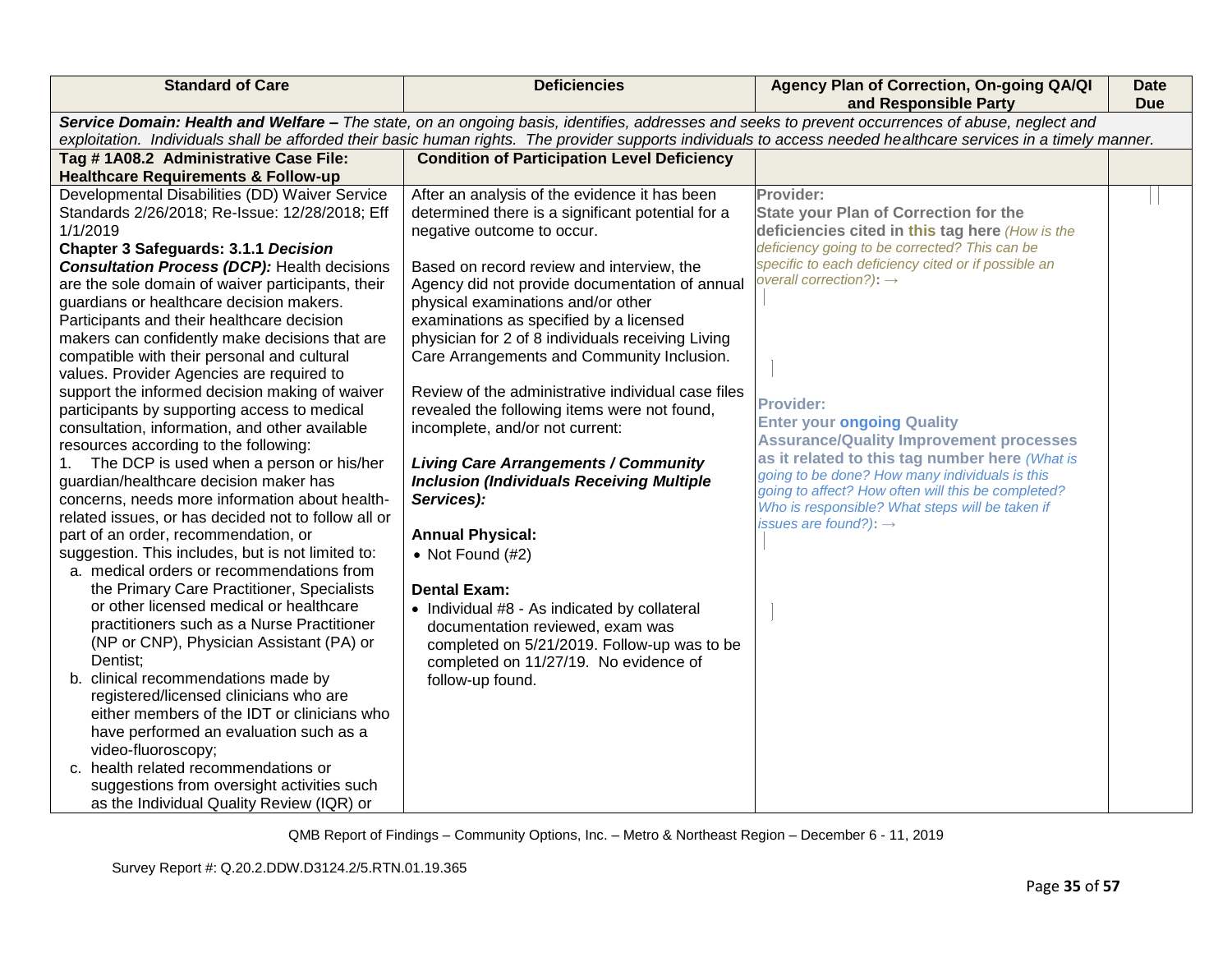| other DOH review or oversight activities;<br>and<br>d. recommendations made through a<br>Healthcare Plan (HCP), including a<br><b>Comprehensive Aspiration Risk</b><br>Management Plan (CARMP), or another<br>plan.                                                                                                                                                                                                                                                                                                                                                                                                                                                                                                                                                                                                                                                                                                                                                                                                                                                                         |  |  |
|---------------------------------------------------------------------------------------------------------------------------------------------------------------------------------------------------------------------------------------------------------------------------------------------------------------------------------------------------------------------------------------------------------------------------------------------------------------------------------------------------------------------------------------------------------------------------------------------------------------------------------------------------------------------------------------------------------------------------------------------------------------------------------------------------------------------------------------------------------------------------------------------------------------------------------------------------------------------------------------------------------------------------------------------------------------------------------------------|--|--|
| 2. When the person/guardian disagrees<br>with a recommendation or does not agree<br>with the implementation of that<br>recommendation, Provider Agencies follow<br>the DCP and attend the meeting<br>coordinated by the CM. During this<br>meeting:<br>a. Providers inform the person/guardian of<br>the rationale for that recommendation,<br>so that the benefit is made clear. This<br>will be done in layman's terms and will<br>include basic sharing of information<br>designed to assist the person/guardian<br>with understanding the risks and benefits<br>of the recommendation.<br>The information will be focused on the<br>specific area of concern by the<br>person/guardian. Alternatives should be<br>presented, when available, if the guardian<br>is interested in considering other options<br>for implementation.<br>c. Providers support the person/guardian to<br>make an informed decision.<br>d. The decision made by the<br>person/guardian during the meeting is<br>accepted; plans are modified; and the<br>IDT honors this health decision in every<br>setting. |  |  |
| <b>Chapter 20: Provider Documentation and</b><br><b>Client Records: 20.2 Client Records</b><br>Requirements: All DD Waiver Provider<br>Agencies are required to create and maintain                                                                                                                                                                                                                                                                                                                                                                                                                                                                                                                                                                                                                                                                                                                                                                                                                                                                                                         |  |  |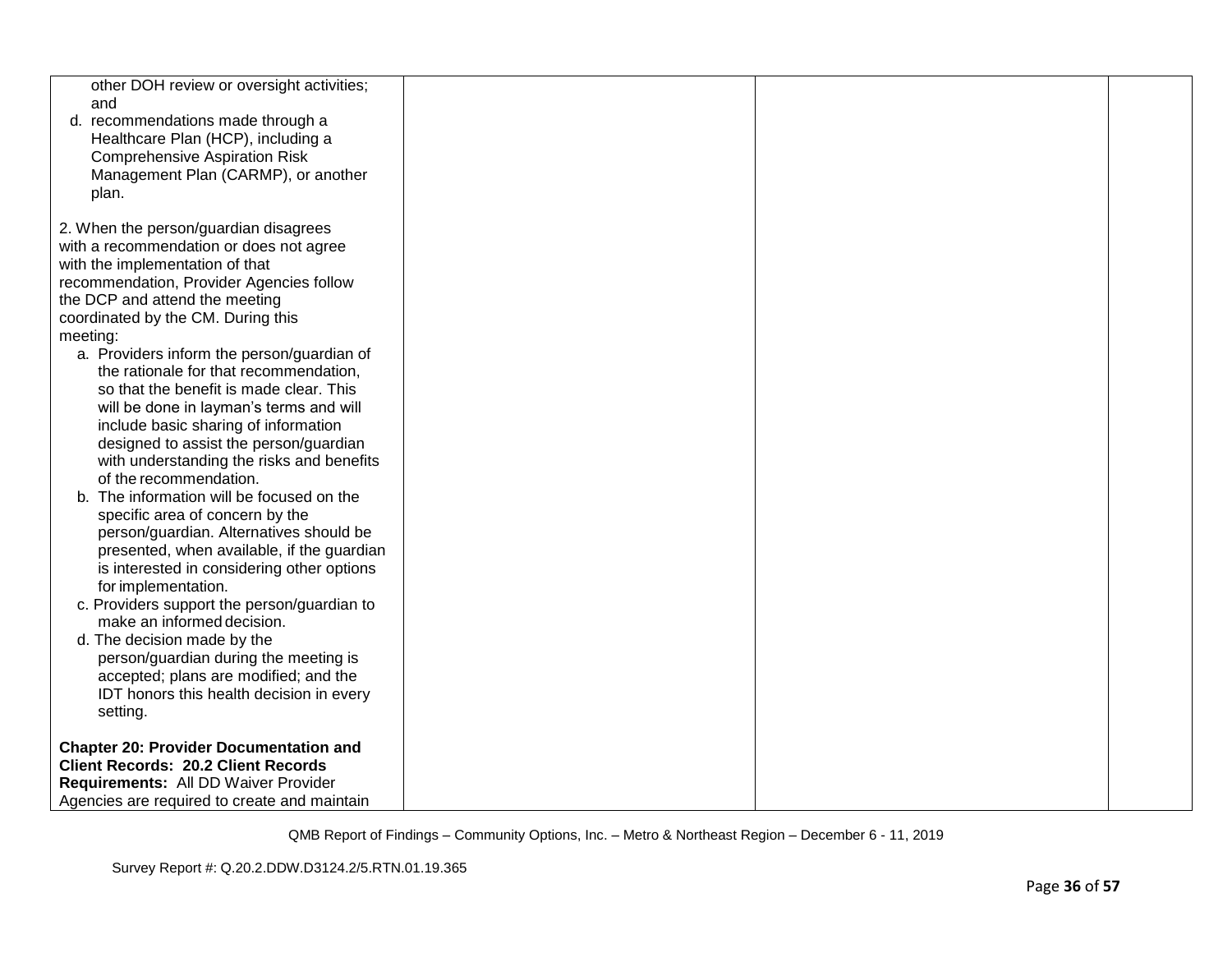| individual client records. The contents of client  |  |  |
|----------------------------------------------------|--|--|
| records vary depending on the unique needs of      |  |  |
| the person receiving services and the resultant    |  |  |
| information produced. The extent of                |  |  |
| documentation required for individual client       |  |  |
| records per service type depends on the location   |  |  |
| of the file, the type of service being provided,   |  |  |
| and the information necessary.                     |  |  |
| DD Waiver Provider Agencies are required to        |  |  |
| adhere to the following:                           |  |  |
| Client records must contain all documents<br>1.    |  |  |
| essential to the service being provided and        |  |  |
| essential to ensuring the health and safety of     |  |  |
| the person during the provision of the service.    |  |  |
| 2. Provider Agencies must have readily             |  |  |
| accessible records in home and community           |  |  |
| settings in paper or electronic form. Secure       |  |  |
| access to electronic records through the Therap    |  |  |
| web based system using computers or mobile         |  |  |
| devices is acceptable.                             |  |  |
| 3. Provider Agencies are responsible for           |  |  |
| ensuring that all plans created by nurses, RDs,    |  |  |
| therapists or BSCs are present in all needed       |  |  |
| settings.                                          |  |  |
| 4. Provider Agencies must maintain records         |  |  |
| of all documents produced by agency personnel      |  |  |
| or contractors on behalf of each person,           |  |  |
| including any routine notes or data, annual        |  |  |
| assessments, semi-annual reports, evidence of      |  |  |
| training provided/received, progress notes, and    |  |  |
| any other interactions for which billing is        |  |  |
| generated.                                         |  |  |
| 5. Each Provider Agency is responsible for         |  |  |
| maintaining the daily or other contact notes       |  |  |
| documenting the nature and frequency of            |  |  |
| service delivery, as well as data tracking only    |  |  |
| for the services provided by their agency.         |  |  |
| The current Client File Matrix found in<br>6.      |  |  |
| Appendix A Client File Matrix details the          |  |  |
| minimum requirements for records to be stored      |  |  |
| in agency office files, the delivery site, or with |  |  |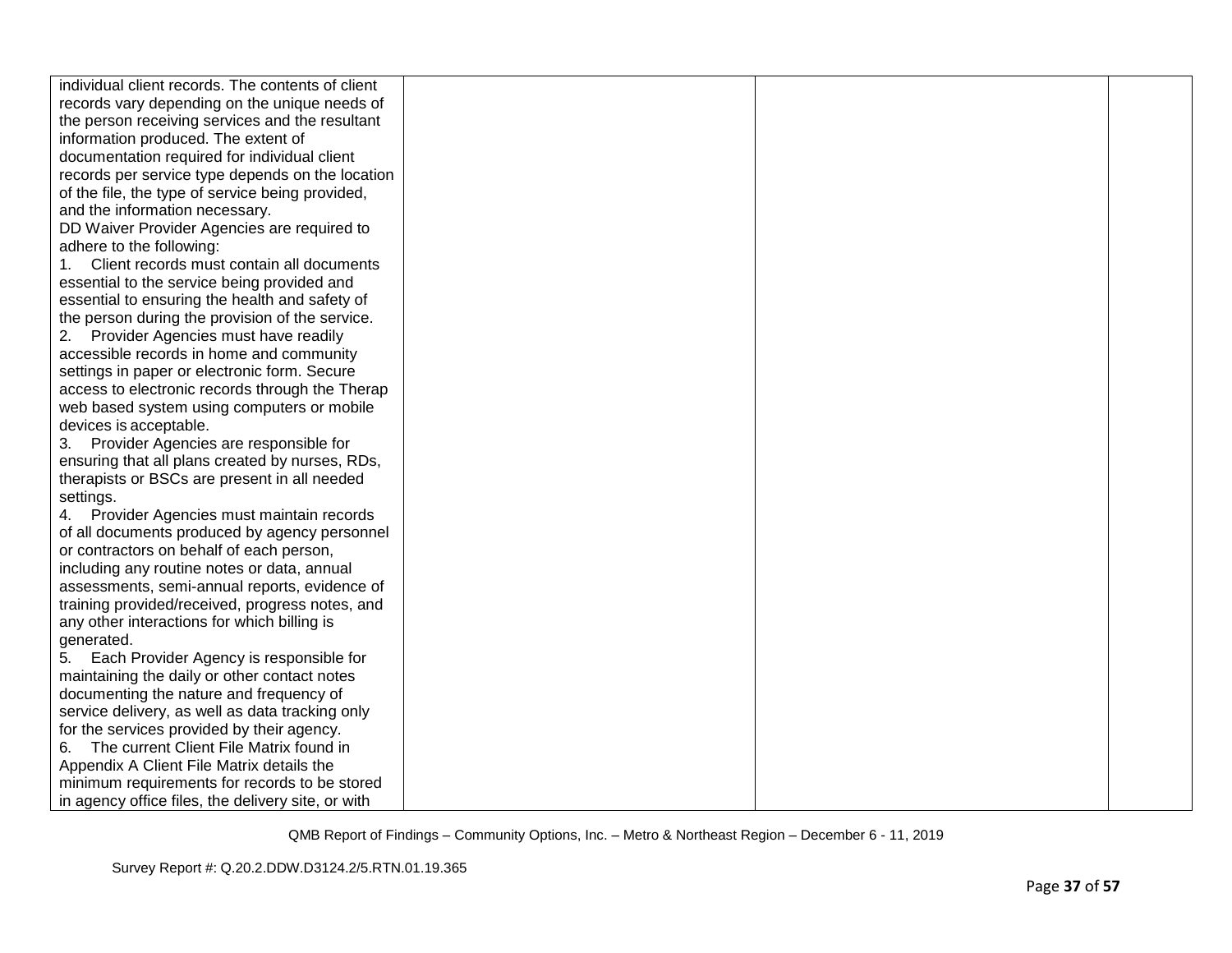| DSP while providing services in the community.<br>7. All records pertaining to JCMs must be<br>retained permanently and must be made<br>available to DDSD upon request, upon the<br>termination or expiration of a provider<br>agreement, or upon provider withdrawal from<br>services.                                                                                                                                                                                                                                                                                                                                                                                                                             |  |  |
|---------------------------------------------------------------------------------------------------------------------------------------------------------------------------------------------------------------------------------------------------------------------------------------------------------------------------------------------------------------------------------------------------------------------------------------------------------------------------------------------------------------------------------------------------------------------------------------------------------------------------------------------------------------------------------------------------------------------|--|--|
| 20.5.3 Health Passport and Physician<br><b>Consultation Form:</b> All Primary and Secondary<br>Provider Agencies must use the Health Passport<br>and Physician Consultation form from the<br>Therap system. This standardized document<br>contains individual, physician and emergency<br>contact information, a complete list of current<br>medical diagnoses, health and safety risk<br>factors, allergies, and information regarding<br>insurance, guardianship, and advance<br>directives. The Health Passport also includes a<br>standardized form to use at medical<br>appointments called the Physician Consultation<br>form. The Physician Consultation form contains<br>a list of all current medications. |  |  |
| <b>Chapter 10: Living Care Arrangements (LCA)</b><br>Living Supports-Supported Living: 10.3.9.6.1<br><b>Monitoring and Supervision</b><br>4. Ensure and document the following:<br>a. The person has a Primary Care<br>Practitioner.<br>b. The person receives an annual<br>physical examination and other<br>examinations as recommended by a<br>Primary Care Practitioner or specialist.<br>c. The person receives<br>annual dental check-ups<br>and other check-ups as<br>recommended by a<br>licensed dentist.                                                                                                                                                                                                  |  |  |
| d. The person receives a hearing test as<br>recommended by a licensed audiologist.                                                                                                                                                                                                                                                                                                                                                                                                                                                                                                                                                                                                                                  |  |  |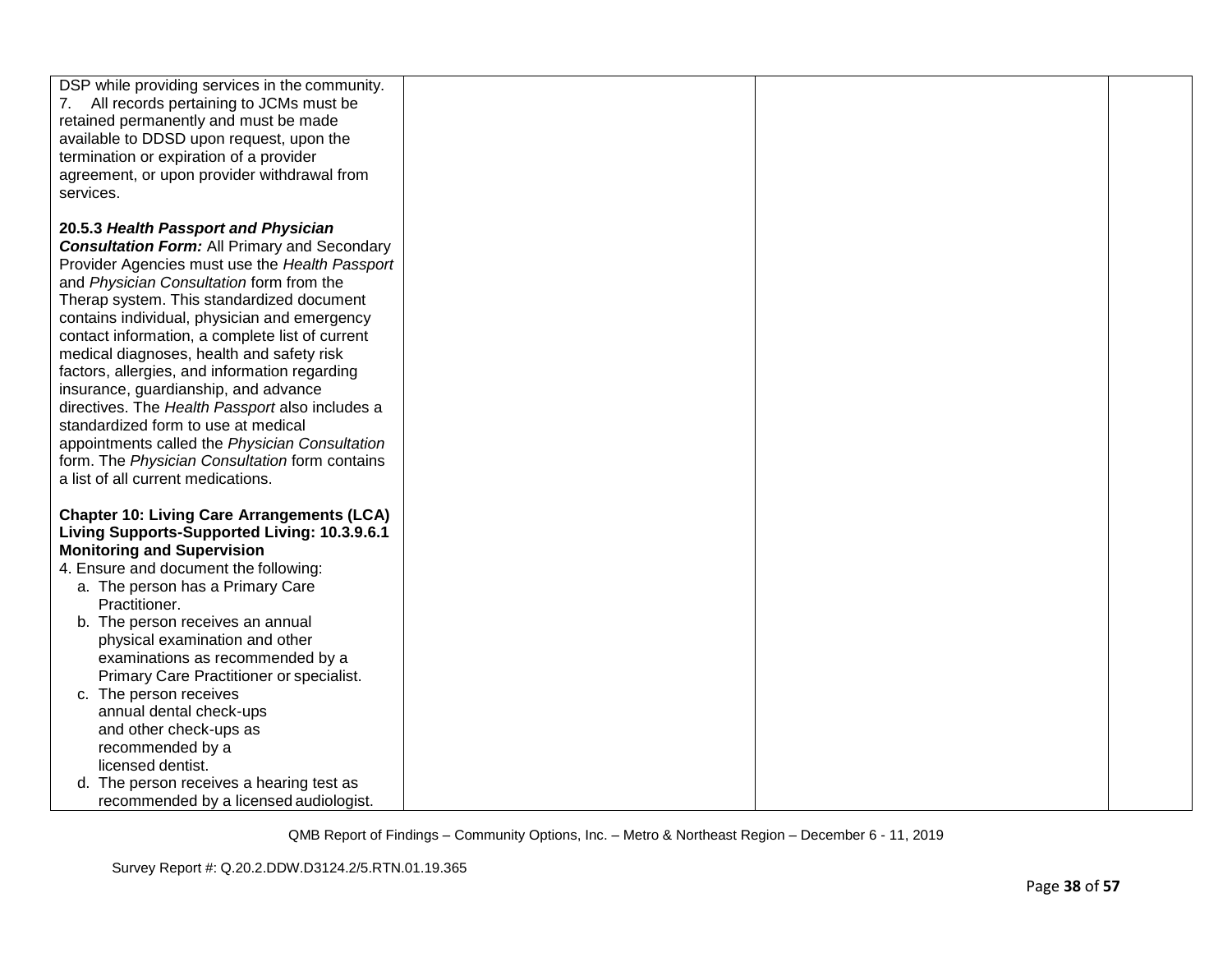| e. The person receives eye                                               |  |  |
|--------------------------------------------------------------------------|--|--|
| examinations as                                                          |  |  |
| recommended by a licensed                                                |  |  |
| optometrist or                                                           |  |  |
| ophthalmologist.                                                         |  |  |
| 5. Agency activities occur as required for                               |  |  |
| follow-up activities to medical appointments                             |  |  |
| (e.g. treatment, visits to specialists, and                              |  |  |
| changes in medication or daily routine).                                 |  |  |
|                                                                          |  |  |
| 10.3.10.1 Living Care Arrangements (LCA)                                 |  |  |
| Living Supports-IMLS: 10.3.10.2 General                                  |  |  |
| Requirements: 9 . Medical services must be                               |  |  |
| ensured (i.e., ensure each person has a                                  |  |  |
| licensed Primary Care Practitioner and                                   |  |  |
| receives an annual physical examination,                                 |  |  |
| specialty medical care as needed, and annual                             |  |  |
| dental checkup by a licensed dentist).                                   |  |  |
|                                                                          |  |  |
| <b>Chapter 13 Nursing Services: 13.2.3 General</b>                       |  |  |
| <b>Requirements:</b>                                                     |  |  |
| 1. Each person has a licensed primary                                    |  |  |
| care practitioner and receives an annual                                 |  |  |
| physical examination and specialty                                       |  |  |
| medical/dental care as needed. Nurses                                    |  |  |
|                                                                          |  |  |
| communicate with these providers to share<br>current health information. |  |  |
|                                                                          |  |  |
|                                                                          |  |  |
|                                                                          |  |  |
|                                                                          |  |  |
|                                                                          |  |  |
|                                                                          |  |  |
|                                                                          |  |  |
|                                                                          |  |  |
|                                                                          |  |  |
|                                                                          |  |  |
|                                                                          |  |  |
|                                                                          |  |  |
|                                                                          |  |  |
|                                                                          |  |  |
|                                                                          |  |  |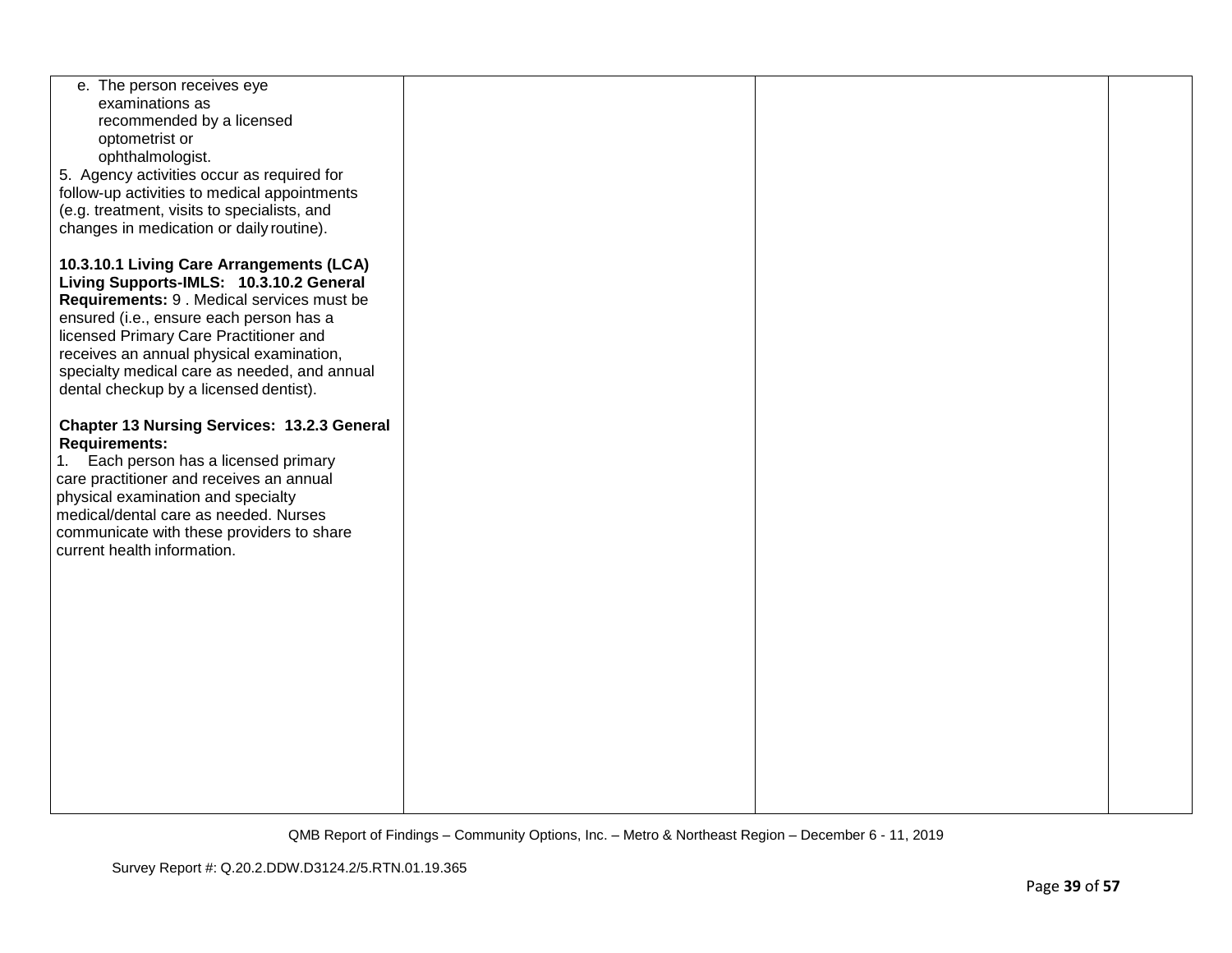| Tag #1A09 Medication Delivery Routine<br><b>Medication Administration</b>                                                                                                                                                                                                                                                                                                                                                                                                                                                                                                                                                                                                                                                                                                                                                                                                                                                                                                                                                                                                                                                                                                                                                                                                                                                                                                                                                                                                                                                                                                                                                                  | <b>Standard Level Deficiency</b>                                                                                                                                                                                                                                                                                                                                                                                                                                                                                                                                                          |                                                                                                                                                                                                                                                                                                                                                                                                                                                                                                                                                                                                                          |  |
|--------------------------------------------------------------------------------------------------------------------------------------------------------------------------------------------------------------------------------------------------------------------------------------------------------------------------------------------------------------------------------------------------------------------------------------------------------------------------------------------------------------------------------------------------------------------------------------------------------------------------------------------------------------------------------------------------------------------------------------------------------------------------------------------------------------------------------------------------------------------------------------------------------------------------------------------------------------------------------------------------------------------------------------------------------------------------------------------------------------------------------------------------------------------------------------------------------------------------------------------------------------------------------------------------------------------------------------------------------------------------------------------------------------------------------------------------------------------------------------------------------------------------------------------------------------------------------------------------------------------------------------------|-------------------------------------------------------------------------------------------------------------------------------------------------------------------------------------------------------------------------------------------------------------------------------------------------------------------------------------------------------------------------------------------------------------------------------------------------------------------------------------------------------------------------------------------------------------------------------------------|--------------------------------------------------------------------------------------------------------------------------------------------------------------------------------------------------------------------------------------------------------------------------------------------------------------------------------------------------------------------------------------------------------------------------------------------------------------------------------------------------------------------------------------------------------------------------------------------------------------------------|--|
| Developmental Disabilities (DD) Waiver Service<br>Standards 2/26/2018; Re-Issue: 12/28/2018; Eff<br>1/1/2019<br><b>Chapter 20: Provider Documentation and</b><br><b>Client Records 20.6 Medication</b><br><b>Administration Record (MAR):</b> A current<br>Medication Administration Record (MAR) must<br>be maintained in all settings where medications<br>or treatments are delivered. Family Living<br>Providers may opt not to use MARs if they are<br>the sole provider who supports the person with<br>medications or treatments. However, if there are<br>services provided by unrelated DSP, ANS for<br>Medication Oversight must be budgeted, and a<br>MAR must be created and used by the DSP.<br>Primary and Secondary Provider Agencies are<br>responsible for:<br>1. Creating and maintaining either an<br>electronic or paper MAR in their service<br>setting. Provider Agencies may use the<br>MAR in Therap, but are not mandated to<br>do so.<br>2. Continually communicating any<br>changes about medications and treatments<br>between Provider Agencies to assure<br>health and safety.<br>7. Including the following on the MAR:<br>a. The name of the person, a transcription<br>of the physician's or licensed health<br>care provider's orders including the<br>brand and generic names for all ordered<br>routine and PRN medications or<br>treatments, and the diagnoses for which<br>the medications or treatments are<br>prescribed;<br>b. The prescribed dosage, frequency and<br>method or route of administration;<br>times and dates of administration for all<br>ordered routine or PRN prescriptions or | Medication Administration Records (MAR) were<br>reviewed for the months of November and<br>December 2019.<br>Based on record review, 1 of 8 individuals had<br>Medication Administration Records (MAR),<br>which contained missing medications entries<br>and/or other errors:<br>Individual #8<br>November 2019<br>Medication Administration Records contain the<br>following medications. No Physician's Orders<br>were found for the following medications:<br>• Ketocanazole 2% (every other day)<br>• Womens 50 Plus Multivitamin (1 time daily)<br>• Loratadine 10mg (1 time daily) | Provider:<br><b>State your Plan of Correction for the</b><br>deficiencies cited in this tag here (How is the<br>deficiency going to be corrected? This can be<br>specific to each deficiency cited or if possible an<br>overall correction?): $\rightarrow$<br><b>Provider:</b><br><b>Enter your ongoing Quality</b><br><b>Assurance/Quality Improvement processes</b><br>as it related to this tag number here (What is<br>going to be done? How many individuals is this<br>going to affect? How often will this be completed?<br>Who is responsible? What steps will be taken if<br>issues are found?): $\rightarrow$ |  |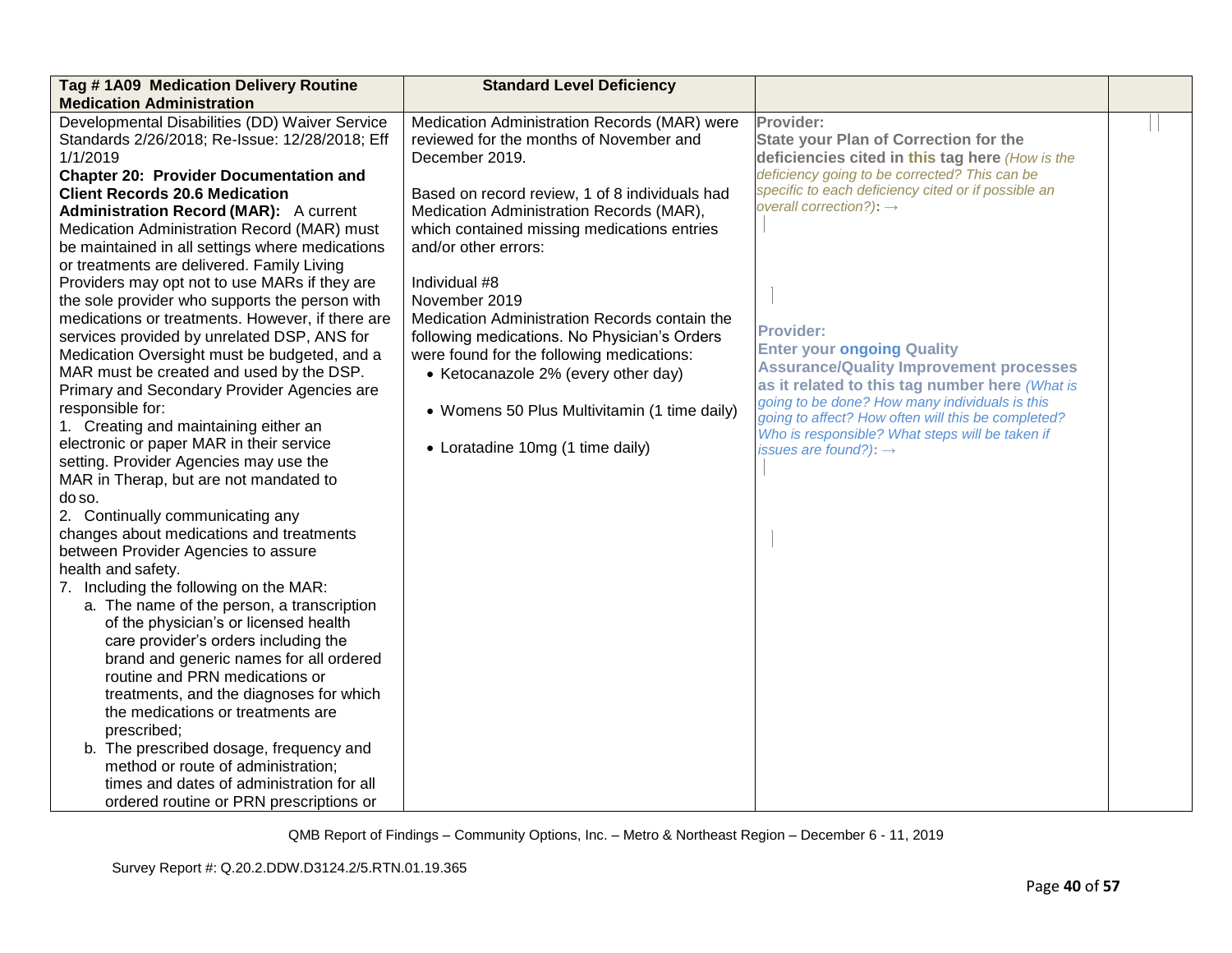|           | treatments; over the counter (OTC) or          |  |  |
|-----------|------------------------------------------------|--|--|
|           | "comfort" medications or treatments            |  |  |
|           | and all self-selected herbal or vitamin        |  |  |
|           | therapy;                                       |  |  |
|           | c. Documentation of all time limited or        |  |  |
|           | discontinued medications or treatments;        |  |  |
|           | d. The initials of the individual              |  |  |
|           | administering or assisting with the            |  |  |
|           | medication delivery and a signature            |  |  |
|           | page or electronic record that                 |  |  |
|           | designates the full name                       |  |  |
|           | corresponding to the initials;                 |  |  |
|           | e. Documentation of refused, missed, or        |  |  |
|           | held medications or treatments;                |  |  |
|           | f. Documentation of any allergic               |  |  |
|           | reaction that occurred due to                  |  |  |
|           | medication or treatments; and                  |  |  |
|           | g. For PRN medications or treatments:          |  |  |
|           | i. instructions for the use of the PRN         |  |  |
|           | medication or treatment which must             |  |  |
|           | include observable signs/symptoms or           |  |  |
|           | circumstances in which the medication          |  |  |
|           | or treatment is to be used and the             |  |  |
|           | number of doses that may be used in a          |  |  |
|           | 24-hour period;                                |  |  |
|           | ii. clear documentation that the               |  |  |
|           | DSP contacted the agency nurse                 |  |  |
|           | prior to assisting with the medication         |  |  |
|           | or treatment, unless the DSP is a              |  |  |
|           | Family Living Provider related by              |  |  |
|           | affinity of consanguinity; and                 |  |  |
|           | iii. documentation of the                      |  |  |
|           | effectiveness of the PRN medication            |  |  |
|           | or treatment.                                  |  |  |
|           |                                                |  |  |
|           | <b>Chapter 10 Living Care Arrangements</b>     |  |  |
|           | 10.3.4 Medication Assessment and Delivery:     |  |  |
|           | Living Supports Provider Agencies must support |  |  |
|           | and comply with:                               |  |  |
|           | 1. the processes identified in the DDSD AWMD   |  |  |
| training; |                                                |  |  |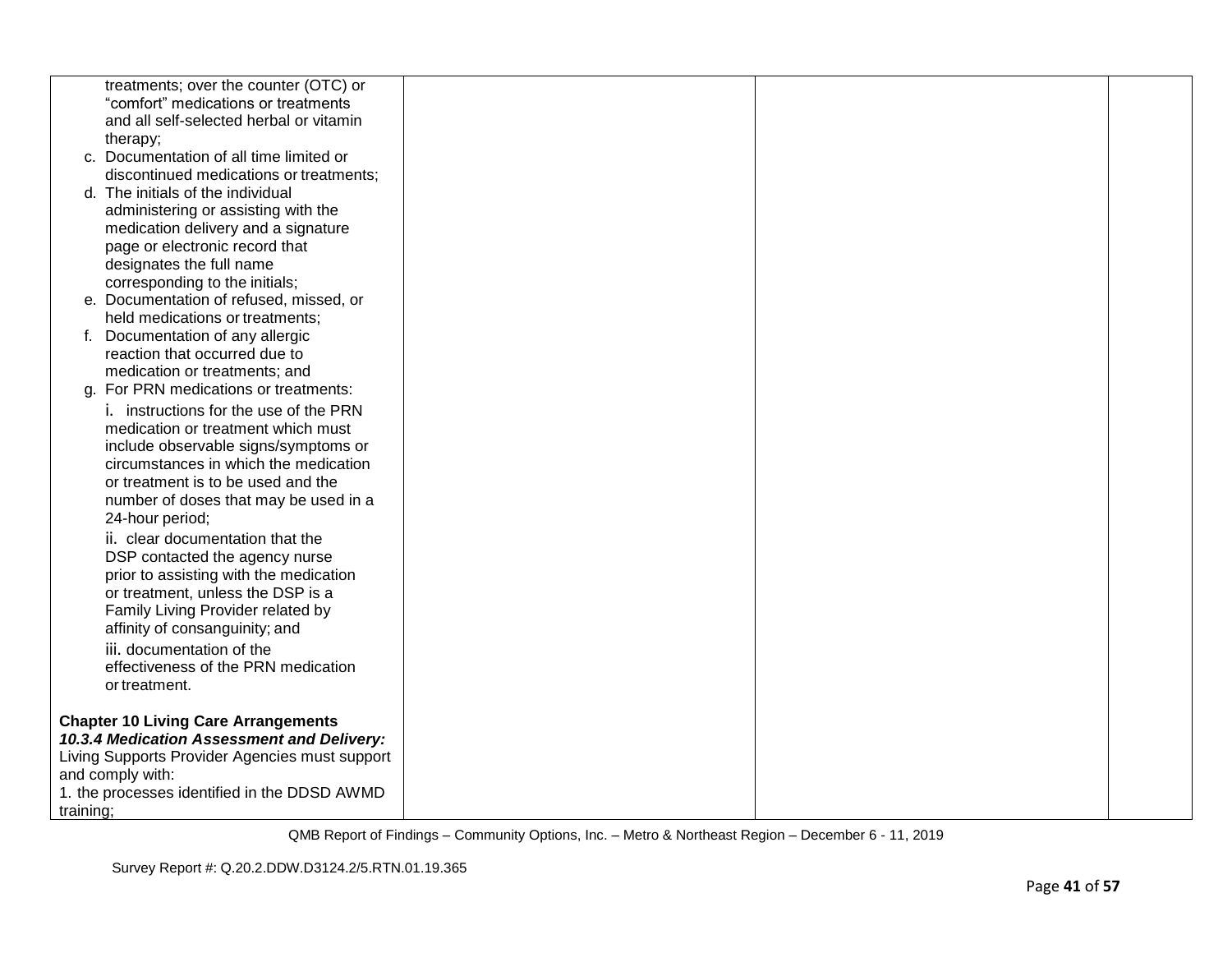| 2. the nursing and DSP functions identified<br>in the Chapter 13.3 Part 2- Adult Nursing<br>Services;<br>3. all Board of Pharmacy regulations as noted in<br>Chapter 16.5 Board of Pharmacy; and<br>4. documentation requirements in a<br><b>Medication Administration Record</b><br>(MAR) as described in Chapter 20.6<br><b>Medication Administration Record</b><br>$(MAR)$ . |  |  |
|---------------------------------------------------------------------------------------------------------------------------------------------------------------------------------------------------------------------------------------------------------------------------------------------------------------------------------------------------------------------------------|--|--|
| NMAC 16.19.11.8 MINIMUM STANDARDS:                                                                                                                                                                                                                                                                                                                                              |  |  |
| A. MINIMUM STANDARDS FOR THE                                                                                                                                                                                                                                                                                                                                                    |  |  |
| DISTRIBUTION, STORAGE, HANDLING AND                                                                                                                                                                                                                                                                                                                                             |  |  |
| <b>RECORD KEEPING OF DRUGS:</b>                                                                                                                                                                                                                                                                                                                                                 |  |  |
| (d) The facility shall have a Medication                                                                                                                                                                                                                                                                                                                                        |  |  |
| Administration Record (MAR) documenting<br>medication administered to residents,                                                                                                                                                                                                                                                                                                |  |  |
| including over-the-counter medications.                                                                                                                                                                                                                                                                                                                                         |  |  |
| This documentation shall include:                                                                                                                                                                                                                                                                                                                                               |  |  |
| (i)<br>Name of resident;                                                                                                                                                                                                                                                                                                                                                        |  |  |
| (ii)<br>Date given;                                                                                                                                                                                                                                                                                                                                                             |  |  |
| Drug product name;<br>(iii)                                                                                                                                                                                                                                                                                                                                                     |  |  |
| Dosage and form;<br>(iv)                                                                                                                                                                                                                                                                                                                                                        |  |  |
| Strength of drug;<br>(V)<br>Route of administration;<br>(vi)                                                                                                                                                                                                                                                                                                                    |  |  |
| (vii) How often medication is to be taken;                                                                                                                                                                                                                                                                                                                                      |  |  |
| (viii) Time taken and staff initials;                                                                                                                                                                                                                                                                                                                                           |  |  |
| (ix) Dates when the medication is                                                                                                                                                                                                                                                                                                                                               |  |  |
| discontinued or changed;                                                                                                                                                                                                                                                                                                                                                        |  |  |
| The name and initials of all staff<br>(x)                                                                                                                                                                                                                                                                                                                                       |  |  |
| administering medications.                                                                                                                                                                                                                                                                                                                                                      |  |  |
| <b>Model Custodial Procedure Manual</b>                                                                                                                                                                                                                                                                                                                                         |  |  |
| <b>D. Administration of Drugs</b>                                                                                                                                                                                                                                                                                                                                               |  |  |
| Unless otherwise stated by practitioner,                                                                                                                                                                                                                                                                                                                                        |  |  |
| patients will not be allowed to administer their                                                                                                                                                                                                                                                                                                                                |  |  |
| own medications.                                                                                                                                                                                                                                                                                                                                                                |  |  |
| Document the practitioner's order authorizing                                                                                                                                                                                                                                                                                                                                   |  |  |
| the self-administration of medications.                                                                                                                                                                                                                                                                                                                                         |  |  |
|                                                                                                                                                                                                                                                                                                                                                                                 |  |  |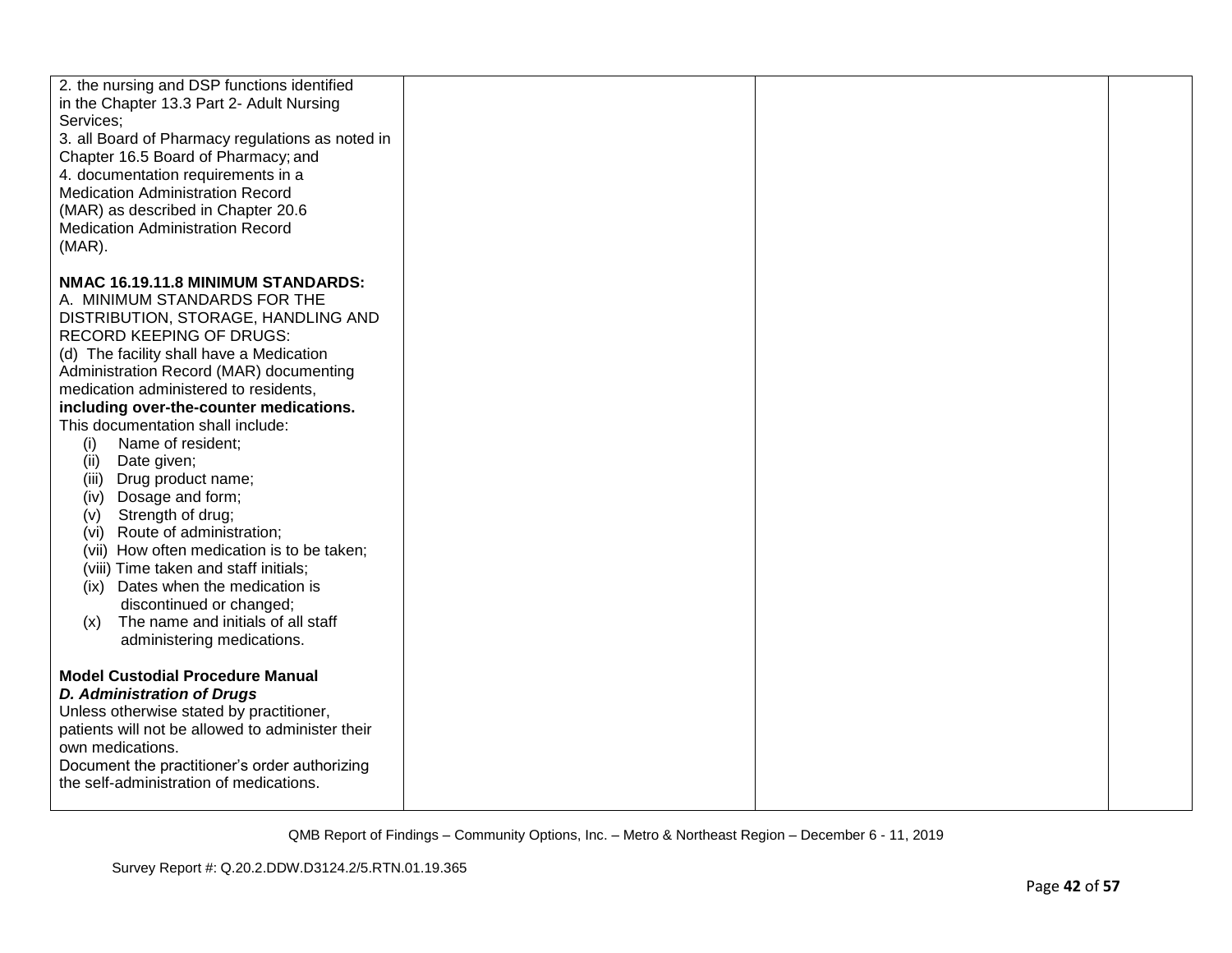| All PRN (As needed) medications shall have<br>complete detail instructions regarding the<br>administering of the medication. This shall<br>include:<br>$\triangleright$ symptoms that indicate the use of the<br>medication,<br>$\triangleright$ exact dosage to be used, and<br>$\triangleright$ the exact amount to be used in a 24-<br>hour period. |  |  |
|--------------------------------------------------------------------------------------------------------------------------------------------------------------------------------------------------------------------------------------------------------------------------------------------------------------------------------------------------------|--|--|
|                                                                                                                                                                                                                                                                                                                                                        |  |  |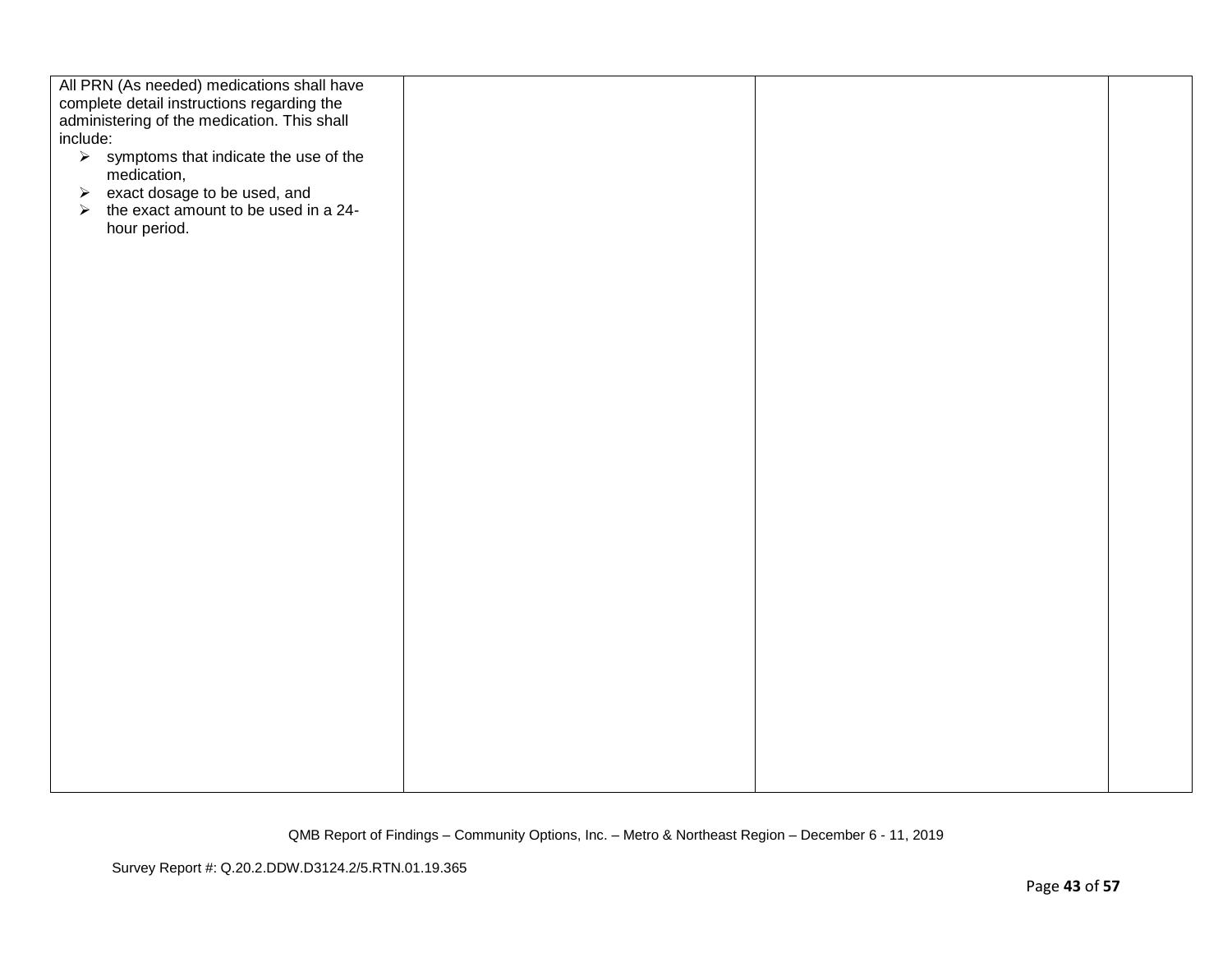| Tag #1A09.1 Medication Delivery PRN<br><b>Standard Level Deficiency</b>                             |                                                                                            |
|-----------------------------------------------------------------------------------------------------|--------------------------------------------------------------------------------------------|
| <b>Medication Administration</b>                                                                    |                                                                                            |
| Developmental Disabilities (DD) Waiver Service<br>After an analysis of the evidence it has been     | Provider:                                                                                  |
| Standards 2/26/2018; Re-Issue: 12/28/2018; Eff<br>determined there is a significant potential for a | <b>State your Plan of Correction for the</b>                                               |
| 1/1/2019<br>negative outcome to occur.                                                              | deficiencies cited in this tag here (How is the                                            |
| <b>Chapter 20: Provider Documentation and</b>                                                       | deficiency going to be corrected? This can be                                              |
| <b>Client Records 20.6 Medication</b><br>Medication Administration Records (MAR) were               | specific to each deficiency cited or if possible an<br>overall correction?): $\rightarrow$ |
| reviewed for the months of November and<br><b>Administration Record (MAR):</b> A current            |                                                                                            |
| Medication Administration Record (MAR) must<br>December 2019.                                       |                                                                                            |
| be maintained in all settings where medications                                                     |                                                                                            |
| or treatments are delivered. Family Living<br>Based on record review, 1 of 8 individuals had        |                                                                                            |
| PRN Medication Administration Records (MAR),<br>Providers may opt not to use MARs if they are       |                                                                                            |
| the sole provider who supports the person with<br>which contained missing elements as required      |                                                                                            |
| medications or treatments. However, if there are<br>by standard:                                    | <b>Provider:</b>                                                                           |
| services provided by unrelated DSP, ANS for                                                         | <b>Enter your ongoing Quality</b>                                                          |
| Medication Oversight must be budgeted, and a<br>Individual #8                                       | <b>Assurance/Quality Improvement processes</b>                                             |
| MAR must be created and used by the DSP.<br>November 2019                                           | as it related to this tag number here (What is                                             |
| Primary and Secondary Provider Agencies are<br>Medication Administration Records contain            | going to be done? How many individuals is this                                             |
| responsible for:<br>the following medications. No Physician's                                       | going to affect? How often will this be completed?                                         |
| 1. Creating and maintaining either an<br>Orders were found for the following                        | Who is responsible? What steps will be taken if                                            |
| electronic or paper MAR in their service<br>medications:                                            | issues are found?): $\rightarrow$                                                          |
| setting. Provider Agencies may use the<br>• Docusate Sodium 100mg (PRN)                             |                                                                                            |
| MAR in Therap, but are not mandated to                                                              |                                                                                            |
| do so.<br>• Loratadine 10mg (PRN)                                                                   |                                                                                            |
| 2. Continually communicating any                                                                    |                                                                                            |
| changes about medications and treatments<br>between Provider Agencies to assure                     |                                                                                            |
| health and safety.                                                                                  |                                                                                            |
| 7. Including the following on the MAR:                                                              |                                                                                            |
| a. The name of the person, a transcription                                                          |                                                                                            |
| of the physician's or licensed health                                                               |                                                                                            |
| care provider's orders including the                                                                |                                                                                            |
| brand and generic names for all ordered                                                             |                                                                                            |
| routine and PRN medications or                                                                      |                                                                                            |
| treatments, and the diagnoses for which                                                             |                                                                                            |
| the medications or treatments are                                                                   |                                                                                            |
| prescribed;                                                                                         |                                                                                            |
| b. The prescribed dosage, frequency and                                                             |                                                                                            |
| method or route of administration;                                                                  |                                                                                            |
| times and dates of administration for all                                                           |                                                                                            |
| ordered routine or PRN prescriptions or                                                             |                                                                                            |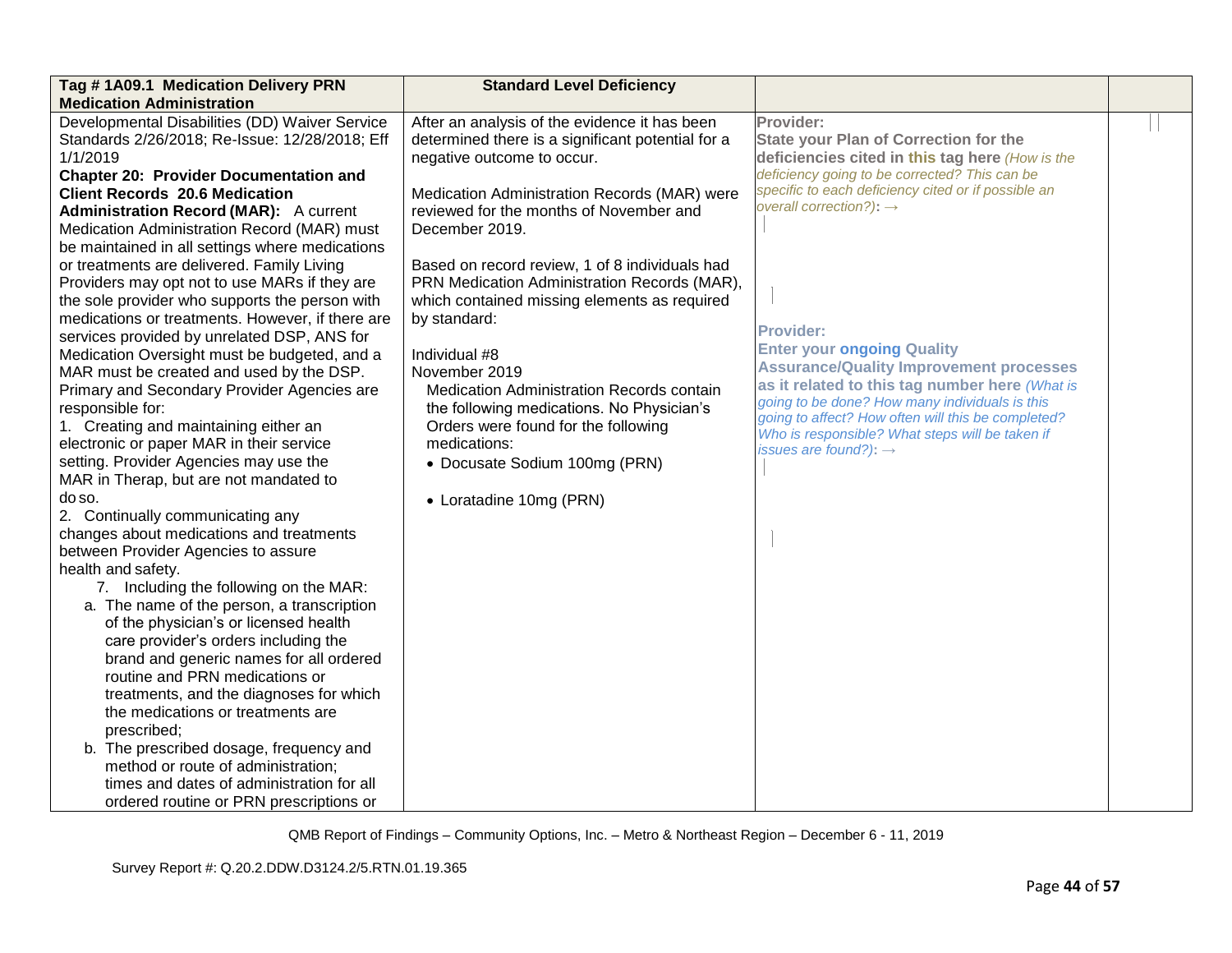| treatments; over the counter (OTC) or          |  |  |
|------------------------------------------------|--|--|
| "comfort" medications or treatments            |  |  |
| and all self-selected herbal or vitamin        |  |  |
| therapy;                                       |  |  |
| c. Documentation of all time limited or        |  |  |
| discontinued medications or treatments;        |  |  |
| d. The initials of the individual              |  |  |
| administering or assisting with the            |  |  |
| medication delivery and a signature            |  |  |
| page or electronic record that                 |  |  |
| designates the full name                       |  |  |
| corresponding to the initials;                 |  |  |
| e. Documentation of refused, missed, or        |  |  |
| held medications or treatments;                |  |  |
| f. Documentation of any allergic               |  |  |
| reaction that occurred due to                  |  |  |
| medication or treatments; and                  |  |  |
| g. For PRN medications or treatments:          |  |  |
| i. instructions for the use of the PRN         |  |  |
| medication or treatment which must             |  |  |
|                                                |  |  |
| include observable signs/symptoms or           |  |  |
| circumstances in which the medication          |  |  |
| or treatment is to be used and the             |  |  |
| number of doses that may be used in a          |  |  |
| 24-hour period;                                |  |  |
| ii. clear documentation that the               |  |  |
| DSP contacted the agency nurse                 |  |  |
| prior to assisting with the medication         |  |  |
| or treatment, unless the DSP is a              |  |  |
| Family Living Provider related by              |  |  |
| affinity of consanguinity; and                 |  |  |
| iii. documentation of the                      |  |  |
| effectiveness of the PRN medication            |  |  |
| or treatment.                                  |  |  |
|                                                |  |  |
| <b>Chapter 10 Living Care Arrangements</b>     |  |  |
| 10.3.4 Medication Assessment and Delivery:     |  |  |
| Living Supports Provider Agencies must support |  |  |
| and comply with:                               |  |  |
| 1. the processes identified in the DDSD        |  |  |
| AWMD training;                                 |  |  |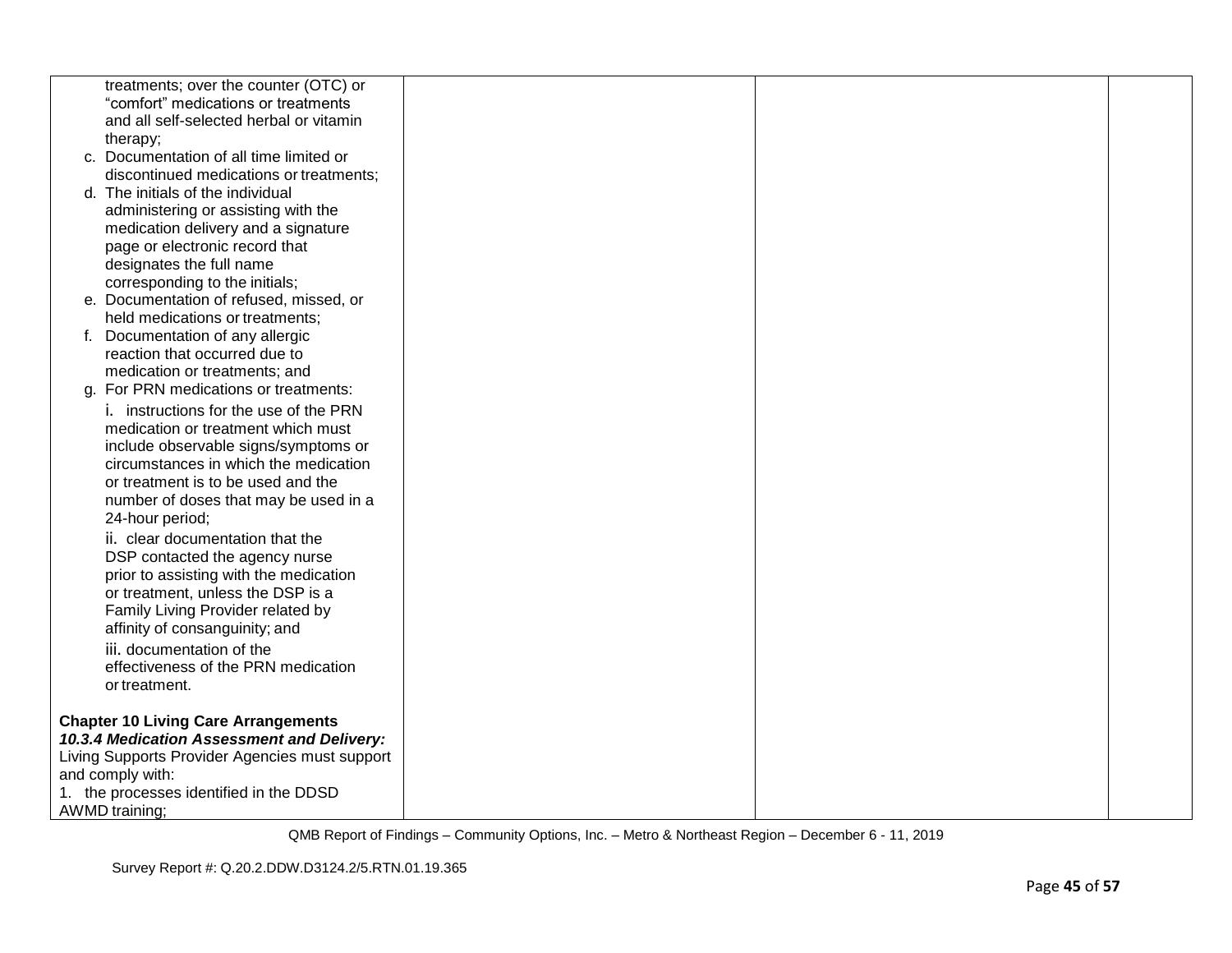| 2. the nursing and DSP functions<br>identified in the Chapter 13.3 Part 2- Adult<br><b>Nursing Services;</b><br>3. all Board of Pharmacy regulations as noted<br>in Chapter 16.5 Board of Pharmacy; and<br>4. documentation requirements in a<br>Medication Administration Record<br>(MAR) as described in Chapter 20.6<br>Medication Administration Record<br>(MAR). |  |  |
|-----------------------------------------------------------------------------------------------------------------------------------------------------------------------------------------------------------------------------------------------------------------------------------------------------------------------------------------------------------------------|--|--|
|                                                                                                                                                                                                                                                                                                                                                                       |  |  |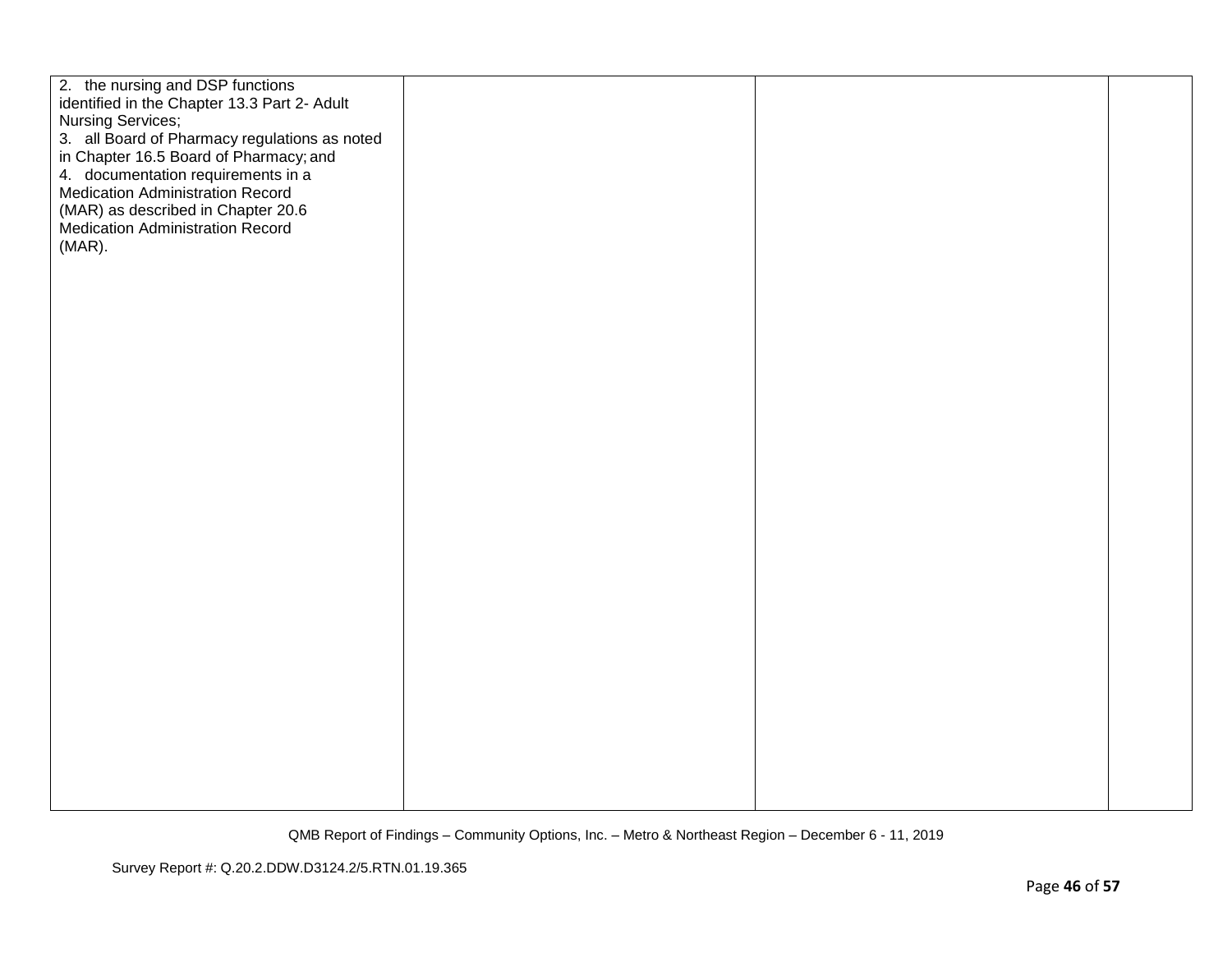| <b>Standard of Care</b>                                                                        | <b>Deficiencies</b>                                                | Agency Plan of Correction, On-going QA/QI<br>and Responsible Party                                                                                    | <b>Date</b><br><b>Due</b> |
|------------------------------------------------------------------------------------------------|--------------------------------------------------------------------|-------------------------------------------------------------------------------------------------------------------------------------------------------|---------------------------|
|                                                                                                |                                                                    | Service Domain: Medicaid Billing/Reimbursement - State financial oversight exists to assure that claims are coded and paid for in accordance with the |                           |
| reimbursement methodology specified in the approved waiver.<br>Tag # IS30 Customized Community | <b>Standard Level Deficiency</b>                                   |                                                                                                                                                       |                           |
| <b>Supports Reimbursement</b>                                                                  |                                                                    |                                                                                                                                                       |                           |
| Developmental Disabilities (DD) Waiver Service                                                 | Based on record review, the Agency did not                         | Provider:                                                                                                                                             |                           |
| Standards 2/26/2018; Re-Issue: 12/28/2018; Eff                                                 | provide written or electronic documentation as                     | <b>State your Plan of Correction for the</b>                                                                                                          |                           |
| 1/1/2019                                                                                       | evidence for each unit billed for Customized                       | deficiencies cited in this tag here (How is the                                                                                                       |                           |
| <b>Chapter 21: Billing Requirements: 21.4</b>                                                  | Community Supports for 2 of 8 individuals.                         | deficiency going to be corrected? This can be                                                                                                         |                           |
| <b>Recording Keeping and Documentation</b>                                                     |                                                                    | specific to each deficiency cited or if possible an                                                                                                   |                           |
| <b>Requirements: DD Waiver Provider Agencies</b>                                               | Individual #6                                                      | overall correction?): $\rightarrow$                                                                                                                   |                           |
| must maintain all records necessary to                                                         | • The Agency billed 71 units of Customized                         |                                                                                                                                                       |                           |
| demonstrate proper provision of services for                                                   | Community Supports Group (T2021 HB U7)                             |                                                                                                                                                       |                           |
| Medicaid billing. At a minimum, Provider                                                       | from 9/16/2019 through 9/22/2019.                                  |                                                                                                                                                       |                           |
| Agencies must adhere to the following:                                                         | Documentation received accounted for 70                            |                                                                                                                                                       |                           |
| The level and type of service                                                                  | units. (Note: Void/Adjust provided on-site                         |                                                                                                                                                       |                           |
| provided must be supported in the                                                              | during survey. Provider please complete POC                        | <b>Provider:</b>                                                                                                                                      |                           |
| ISP and have an approved budget                                                                | for ongoing QA/QI.)                                                | <b>Enter your ongoing Quality</b>                                                                                                                     |                           |
| prior to service delivery and billing.                                                         |                                                                    | <b>Assurance/Quality Improvement processes</b>                                                                                                        |                           |
| Comprehensive documentation of direct<br>2.                                                    | • The Agency billed 69 units of Customized                         | as it related to this tag number here (What is                                                                                                        |                           |
| service delivery must include, at a minimum:                                                   | Community Supports Group (T2021 HB U7)                             | going to be done? How many individuals is this                                                                                                        |                           |
| a. the agency name;<br>the name of the recipient of the service;                               | from 9/23/2019 through 9/29/2019.                                  | going to affect? How often will this be completed?                                                                                                    |                           |
| b.<br>the location of theservice;<br>c.                                                        | Documentation received accounted for 67                            | Who is responsible? What steps will be taken if                                                                                                       |                           |
| the date of the service;<br>d.                                                                 | units. (Note: Void/Adjust provided on-site                         | issues are found?): $\rightarrow$                                                                                                                     |                           |
| the type of service;<br>е.                                                                     | during survey. Provider please complete POC<br>for ongoing QA/QI.) |                                                                                                                                                       |                           |
| the start and end times of theservice;<br>f.                                                   |                                                                    |                                                                                                                                                       |                           |
| the signature and title of each staff<br>g.                                                    | • The Agency billed 60 units of Customized                         |                                                                                                                                                       |                           |
| member who documents their time; and                                                           | Community Supports Group (T2021 HB U7)                             |                                                                                                                                                       |                           |
| h. the nature of services.                                                                     | from 10/7/2019 through 10/13/2019.                                 |                                                                                                                                                       |                           |
| 3. A Provider Agency that receives payment                                                     | Documentation received accounted for 59                            |                                                                                                                                                       |                           |
| for treatment, services, or goods must retain all                                              | units. (Note: Void/Adjust provided on-site                         |                                                                                                                                                       |                           |
| medical and business records for a period of at                                                | during survey. Provider please complete POC                        |                                                                                                                                                       |                           |
| least six years from the last payment date, until                                              | for ongoing QA/QI.)                                                |                                                                                                                                                       |                           |
| ongoing audits are settled, or until involvement                                               |                                                                    |                                                                                                                                                       |                           |
| of the state Attorney General is completed                                                     | Individual #8                                                      |                                                                                                                                                       |                           |
| regarding settlement of any claim, whichever is                                                | August 2019                                                        |                                                                                                                                                       |                           |
| longer.                                                                                        | • The Agency billed 4 units of Customized                          |                                                                                                                                                       |                           |
| 4. A Provider Agency that receives payment for                                                 | Community Supports Individual (H2021 HB-                           |                                                                                                                                                       |                           |
| treatment, services or goods must retain all                                                   | U1) from 8/12/2019 through 8/18/2019. No                           |                                                                                                                                                       |                           |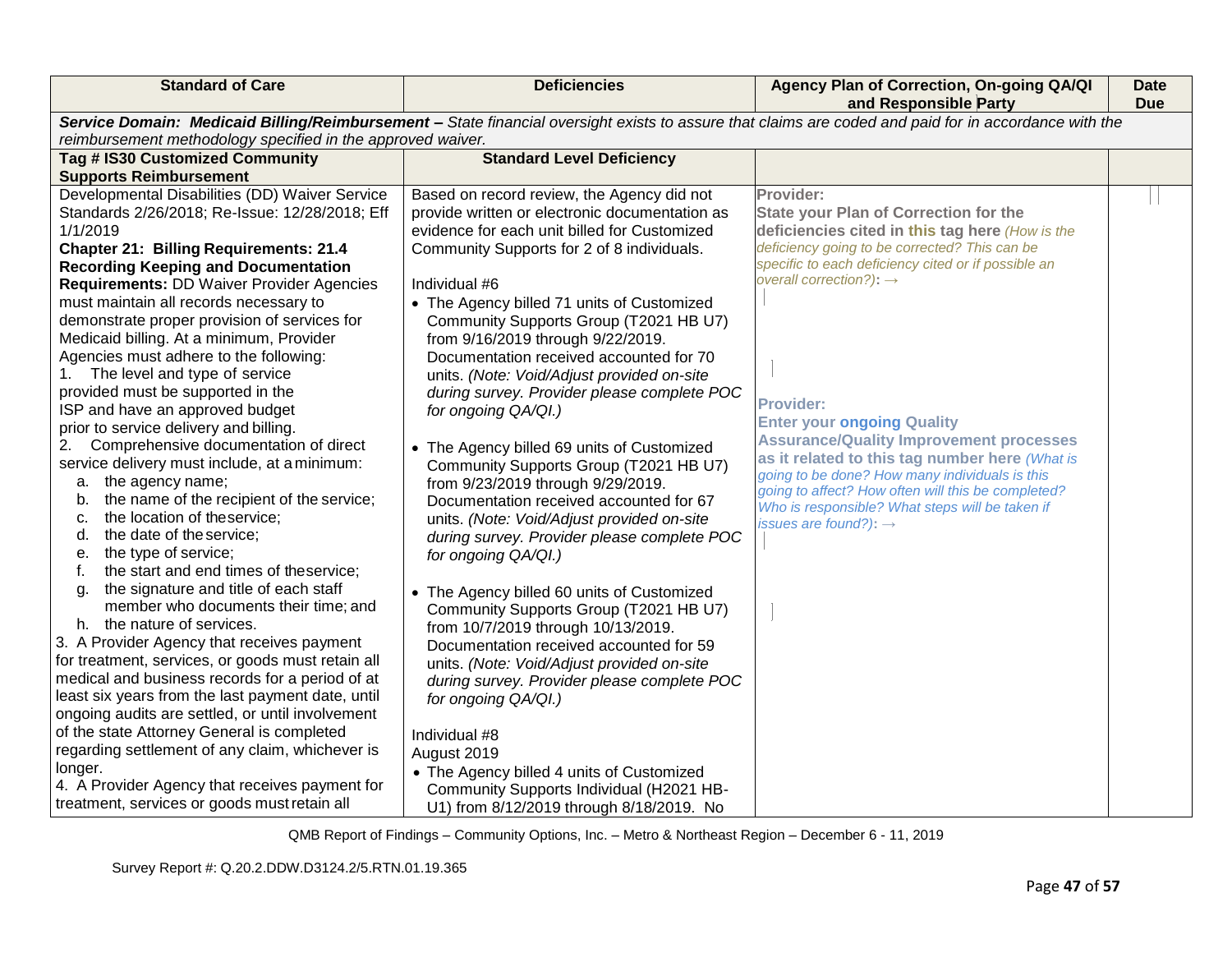| medical and business records relating to any of     | documentation was found for 8/12/2019            |  |
|-----------------------------------------------------|--------------------------------------------------|--|
| the following for a period of at least six years    | through 8/18/2019 to justify the 4 units billed. |  |
| from the payment date:                              |                                                  |  |
| a. treatment or care of any eligible recipient;     |                                                  |  |
| services or goods provided to any eligible<br>b.    |                                                  |  |
| recipient;                                          |                                                  |  |
| c. amounts paid by MAD on behalf of any             |                                                  |  |
| eligible recipient; and                             |                                                  |  |
| any records required by MAD for the<br>d.           |                                                  |  |
| administration of Medicaid.                         |                                                  |  |
|                                                     |                                                  |  |
| 21.9 Billable Units: The unit of billing depends    |                                                  |  |
| on the service type. The unit may be a 15-          |                                                  |  |
| minute interval, a daily unit, a monthly unit or a  |                                                  |  |
| dollar amount. The unit of billing is identified in |                                                  |  |
| the current DD Waiver Rate Table. Provider          |                                                  |  |
| Agencies must correctly report service units.       |                                                  |  |
|                                                     |                                                  |  |
| 21.9.1 Requirements for Daily Units: For            |                                                  |  |
| services billed in daily units, Provider Agencies   |                                                  |  |
| must adhere to the following:                       |                                                  |  |
| 1. A day is considered 24 hours from midnight       |                                                  |  |
| to midnight.                                        |                                                  |  |
| 2. If 12 or fewer hours of service are              |                                                  |  |
| provided, then one-half unit shall be billed. A     |                                                  |  |
| whole unit can be billed if more than 12            |                                                  |  |
| hours of service is provided during a 24-hour       |                                                  |  |
| period.                                             |                                                  |  |
| 3. The maximum allowable billable units             |                                                  |  |
| cannot exceed 340 calendar days per ISP             |                                                  |  |
| year or 170 calendar days per six months.           |                                                  |  |
| 4. When a person transitions from one               |                                                  |  |
| Provider Agency to another during the ISP           |                                                  |  |
| year, a standard formula to calculate the units     |                                                  |  |
| billed by each Provider Agency must be              |                                                  |  |
| applied as follows:                                 |                                                  |  |
| a. The discharging Provider Agency bills            |                                                  |  |
| the number of calendar days that                    |                                                  |  |
| services were provided multiplied by                |                                                  |  |
| $.93(93\%)$ .                                       |                                                  |  |
| b. The receiving Provider Agency bills the          |                                                  |  |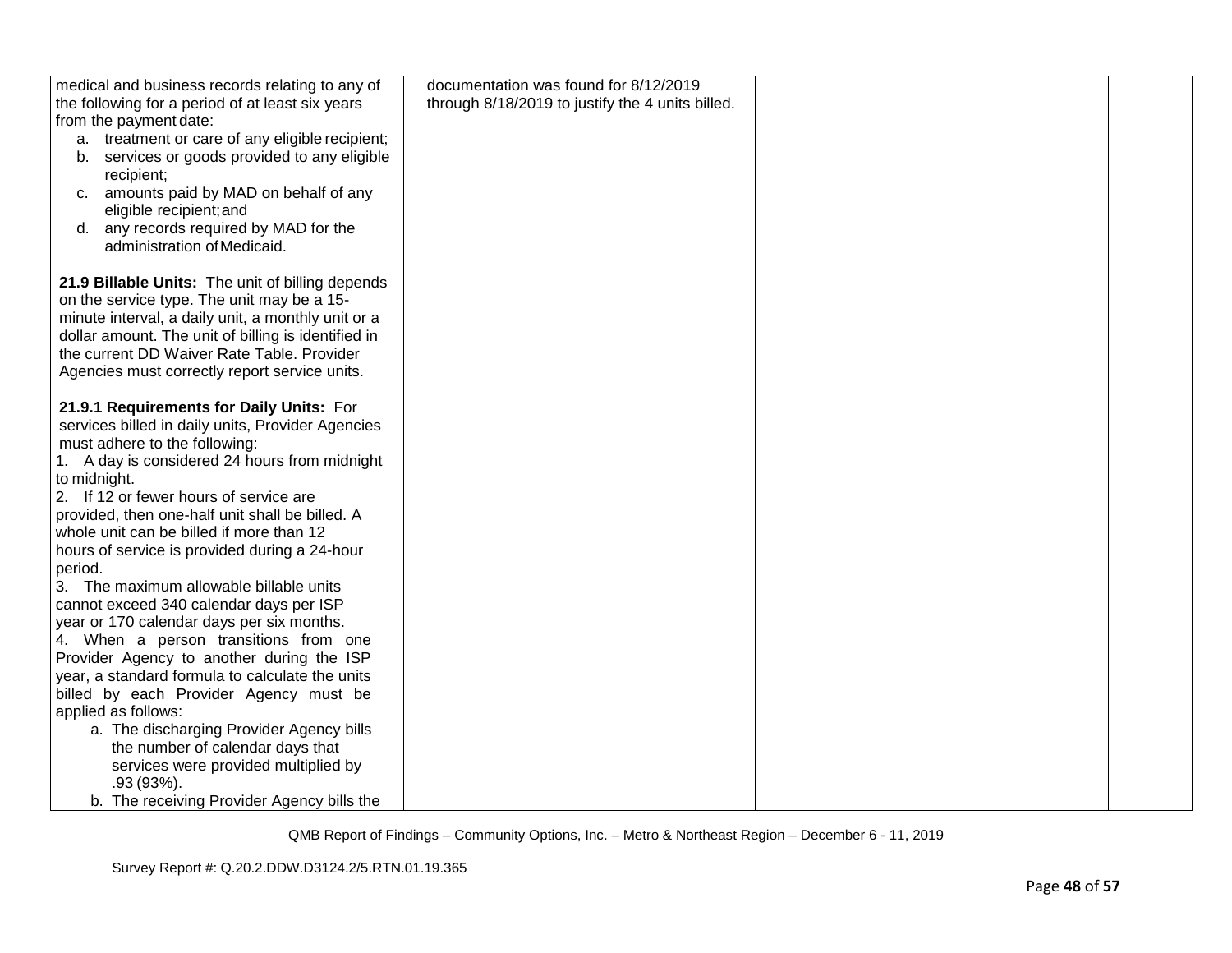| remaining days up to 340 for the ISP              |  |  |
|---------------------------------------------------|--|--|
| year.                                             |  |  |
|                                                   |  |  |
|                                                   |  |  |
| 21.9.2 Requirements for Monthly Units: For        |  |  |
| services billed in monthly units, a Provider      |  |  |
| Agency must adhere to the following:              |  |  |
|                                                   |  |  |
| 1. A month is considered a period of 30           |  |  |
| calendar days.                                    |  |  |
| 2. At least one hour of face-to-face              |  |  |
| billable services shall be provided during a      |  |  |
|                                                   |  |  |
| calendar month where any portion of a             |  |  |
| monthly unit is billed.                           |  |  |
| 3. Monthly units can be prorated by a half unit.  |  |  |
| 4. Agency transfers not occurring at the          |  |  |
|                                                   |  |  |
| beginning of the 30-day interval are required to  |  |  |
| be coordinated in the middle of the 30-day        |  |  |
| interval so that the discharging and receiving    |  |  |
| agency receive a half unit.                       |  |  |
|                                                   |  |  |
|                                                   |  |  |
| 21.9.3 Requirements for 15-minute and hourly      |  |  |
| units: For services billed in 15-minute or hourly |  |  |
| intervals, Provider Agencies must adhere to the   |  |  |
| following:                                        |  |  |
| 1. When time spent providing the service is       |  |  |
|                                                   |  |  |
| not exactly 15 minutes or one hour, Provider      |  |  |
| Agencies are responsible for reporting time       |  |  |
| correctly following NMAC 8.302.2.                 |  |  |
| 2. Services that last in their entirety less than |  |  |
|                                                   |  |  |
| eight minutes cannot be billed.                   |  |  |
|                                                   |  |  |
|                                                   |  |  |
|                                                   |  |  |
|                                                   |  |  |
|                                                   |  |  |
|                                                   |  |  |
|                                                   |  |  |
|                                                   |  |  |
|                                                   |  |  |
|                                                   |  |  |
|                                                   |  |  |
|                                                   |  |  |
|                                                   |  |  |
|                                                   |  |  |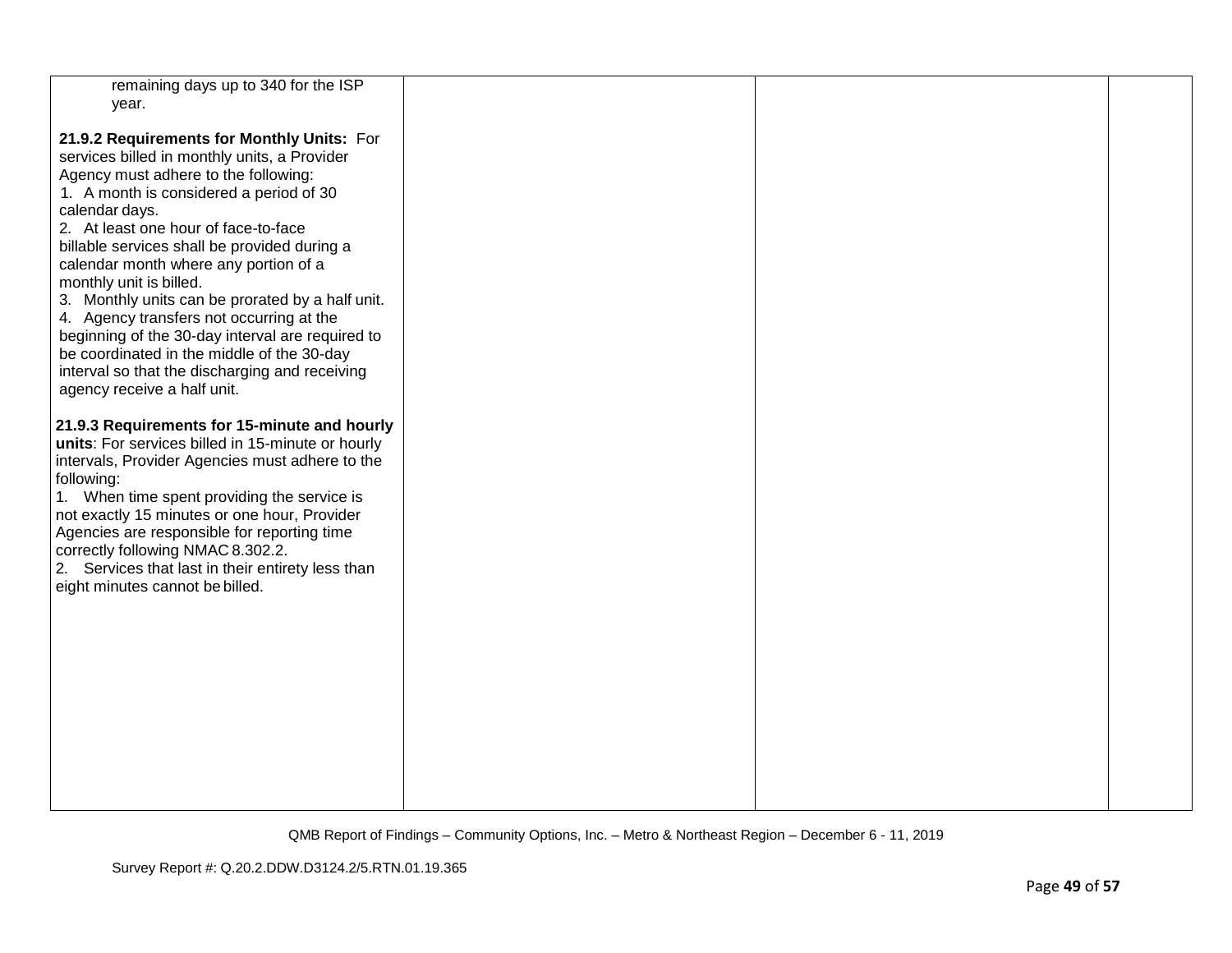| Tag # LS26 Supported Living<br>Reimbursement                                                                                                                                                                                                                                                                                                                                                                                                                                                                                                                                                                                                                                                                                                                                                                                                                                                                                                                                                                                                                                                                                                                                                                                                                                                                                                                                                                                                                                                                                                                                                                                                                                                                                 | <b>Standard Level Deficiency</b>                                                                                                                                                                                                                                                                                                                                                                                                                                                                                                                                                                                                                                                                                                                                                                                                                                                                                                                                                                                                                                                                                                                                                                                                                                                            |                                                                                                                                                                                                                                                                                                                                                                                                                                                                                                                                                                                                                   |  |
|------------------------------------------------------------------------------------------------------------------------------------------------------------------------------------------------------------------------------------------------------------------------------------------------------------------------------------------------------------------------------------------------------------------------------------------------------------------------------------------------------------------------------------------------------------------------------------------------------------------------------------------------------------------------------------------------------------------------------------------------------------------------------------------------------------------------------------------------------------------------------------------------------------------------------------------------------------------------------------------------------------------------------------------------------------------------------------------------------------------------------------------------------------------------------------------------------------------------------------------------------------------------------------------------------------------------------------------------------------------------------------------------------------------------------------------------------------------------------------------------------------------------------------------------------------------------------------------------------------------------------------------------------------------------------------------------------------------------------|---------------------------------------------------------------------------------------------------------------------------------------------------------------------------------------------------------------------------------------------------------------------------------------------------------------------------------------------------------------------------------------------------------------------------------------------------------------------------------------------------------------------------------------------------------------------------------------------------------------------------------------------------------------------------------------------------------------------------------------------------------------------------------------------------------------------------------------------------------------------------------------------------------------------------------------------------------------------------------------------------------------------------------------------------------------------------------------------------------------------------------------------------------------------------------------------------------------------------------------------------------------------------------------------|-------------------------------------------------------------------------------------------------------------------------------------------------------------------------------------------------------------------------------------------------------------------------------------------------------------------------------------------------------------------------------------------------------------------------------------------------------------------------------------------------------------------------------------------------------------------------------------------------------------------|--|
| Developmental Disabilities (DD) Waiver Service<br>Standards 2/26/2018; Re-Issue: 12/28/2018; Eff<br>1/1/2019<br><b>Chapter 21: Billing Requirements: 21.4</b><br><b>Recording Keeping and Documentation</b><br><b>Requirements: DD Waiver Provider Agencies</b><br>must maintain all records necessary to<br>demonstrate proper provision of services for<br>Medicaid billing. At a minimum, Provider<br>Agencies must adhere to the following:<br>1. The level and type of service<br>provided must be supported in the<br>ISP and have an approved budget<br>prior to service delivery and billing.<br>2.<br>Comprehensive documentation of direct<br>service delivery must include, at a minimum:<br>the agency name;<br>а.<br>the name of the recipient of the service;<br>b.<br>the location of theservice;<br>C.<br>the date of the service;<br>d.<br>the type of service;<br>е.<br>the start and end times of theservice;<br>f.<br>the signature and title of each staff<br>q.<br>member who documents their time; and<br>h. the nature of services.<br>3. A Provider Agency that receives payment<br>for treatment, services, or goods must retain all<br>medical and business records for a period of at<br>least six years from the last payment date, until<br>ongoing audits are settled, or until involvement<br>of the state Attorney General is completed<br>regarding settlement of any claim, whichever is<br>longer.<br>4. A Provider Agency that receives payment for<br>treatment, services or goods must retain all<br>medical and business records relating to any of<br>the following for a period of at least six years<br>from the payment date:<br>a. treatment or care of any eligible recipient; | Based on record review, the Agency did not<br>provide written or electronic documentation as<br>evidence for each unit billed for Supported<br>Living Services for 1 of 8 individuals.<br>Individual #8<br>August 2019<br>• The Agency billed 1 unit of Supported Living<br>(T2016 HB U6) on 8/2/2019. Documentation<br>received accounted for .5 units. As indicated<br>by the DDW Standards at least 12 hours in a<br>24 hour period must be provided in order to<br>bill a complete unit. Documentation received<br>accounted for 11 hours, which is less than<br>the required amount.<br>October 2019<br>• The Agency billed 1 unit of Supported Living<br>(T2016 HB U6) on 10/14/2019. No<br>documentation on 10/14/2019 to justify the 1<br>unit billed.<br>• The Agency billed 1 unit of Supported Living<br>(T2016 HB U6) on 10/15/2019. No<br>documentation on 10/15/2019 to justify the 1<br>unit billed.<br>• The Agency billed 1 unit of Supported Living<br>(T2016 HB U6) on 10/28/2019.<br>Documentation received accounted for .5<br>units. As indicated by the DDW Standards at<br>least 12 hours in a 24 hour period must be<br>provided in order to bill a<br>complete unit. Documentation received<br>accounted for 10 hours, which is less than<br>the required amount. | Provider:<br><b>State your Plan of Correction for the</b><br>deficiencies cited in this tag here (How is the<br>deficiency going to be corrected? This can be<br>specific to each deficiency cited or if possible an<br>overall correction?): $\rightarrow$<br>Provider:<br><b>Enter your ongoing Quality</b><br><b>Assurance/Quality Improvement processes</b><br>as it related to this tag number here (What is<br>going to be done? How many individuals is this<br>going to affect? How often will this be completed?<br>Who is responsible? What steps will be taken if<br>issues are found?): $\rightarrow$ |  |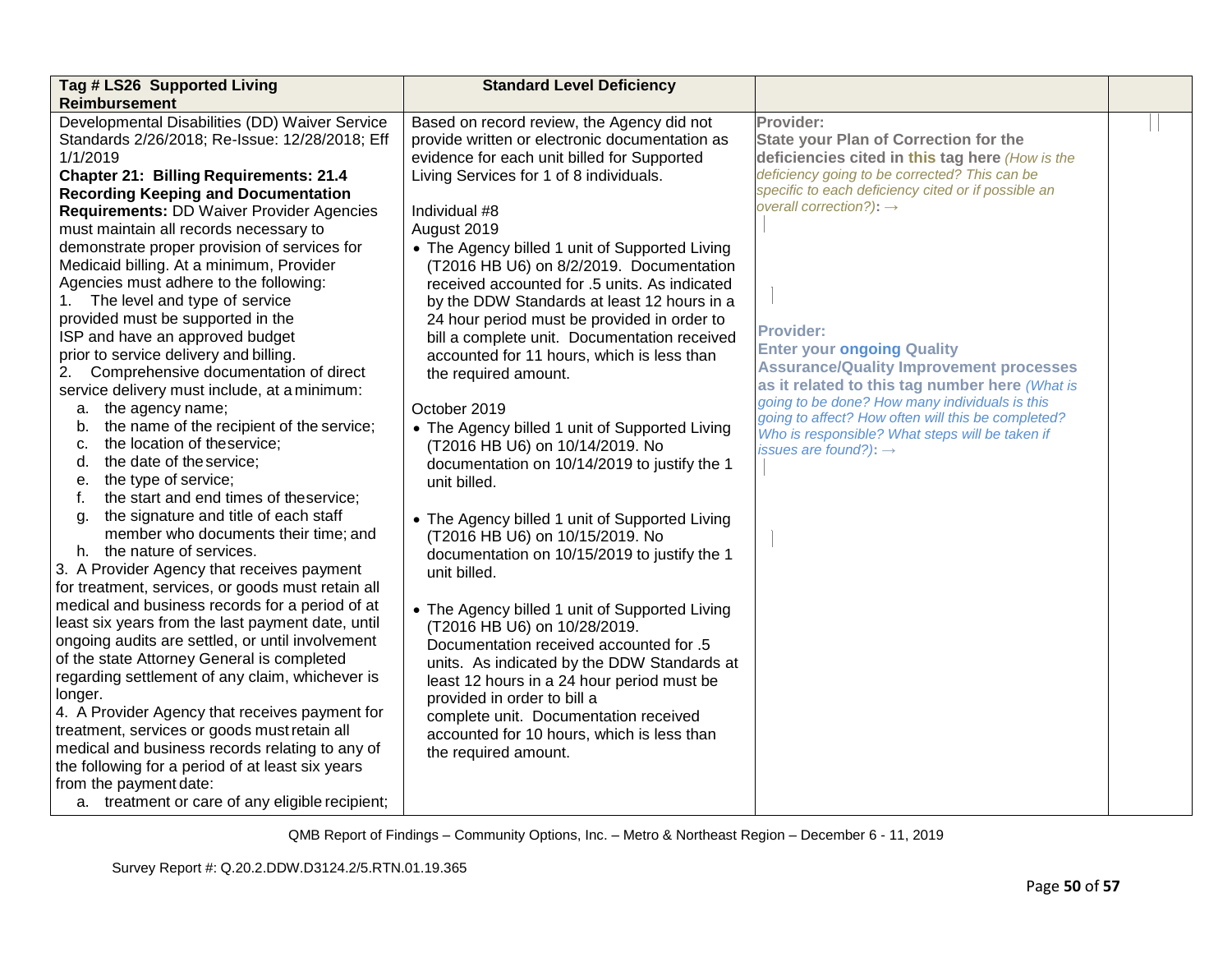| services or goods provided to any eligible<br>b.<br>recipient;                            |  |  |
|-------------------------------------------------------------------------------------------|--|--|
| amounts paid by MAD on behalf of any<br>C.                                                |  |  |
| eligible recipient; and                                                                   |  |  |
| d. any records required by MAD for the                                                    |  |  |
| administration of Medicaid.                                                               |  |  |
| 21.9 Billable Units: The unit of billing depends                                          |  |  |
| on the service type. The unit may be a 15-                                                |  |  |
| minute interval, a daily unit, a monthly unit or a                                        |  |  |
| dollar amount. The unit of billing is identified in                                       |  |  |
| the current DD Waiver Rate Table. Provider                                                |  |  |
| Agencies must correctly report service units.                                             |  |  |
| 21.9.1 Requirements for Daily Units: For                                                  |  |  |
| services billed in daily units, Provider Agencies                                         |  |  |
| must adhere to the following:                                                             |  |  |
| 1. A day is considered 24 hours from midnight                                             |  |  |
| to midnight.                                                                              |  |  |
| 2. If 12 or fewer hours of service are                                                    |  |  |
| provided, then one-half unit shall be billed. A                                           |  |  |
| whole unit can be billed if more than 12<br>hours of service is provided during a 24-hour |  |  |
| period.                                                                                   |  |  |
| 3. The maximum allowable billable units                                                   |  |  |
| cannot exceed 340 calendar days per ISP                                                   |  |  |
| year or 170 calendar days per six months.                                                 |  |  |
| 4. When a person transitions from one                                                     |  |  |
| Provider Agency to another during the ISP                                                 |  |  |
| year, a standard formula to calculate the units                                           |  |  |
| billed by each Provider Agency must be                                                    |  |  |
| applied as follows:                                                                       |  |  |
| a. The discharging Provider Agency bills                                                  |  |  |
| the number of calendar days that<br>services were provided multiplied by                  |  |  |
| $.93(93\%).$                                                                              |  |  |
| b. The receiving Provider Agency bills the                                                |  |  |
| remaining days up to 340 for the ISP                                                      |  |  |
| year.                                                                                     |  |  |
|                                                                                           |  |  |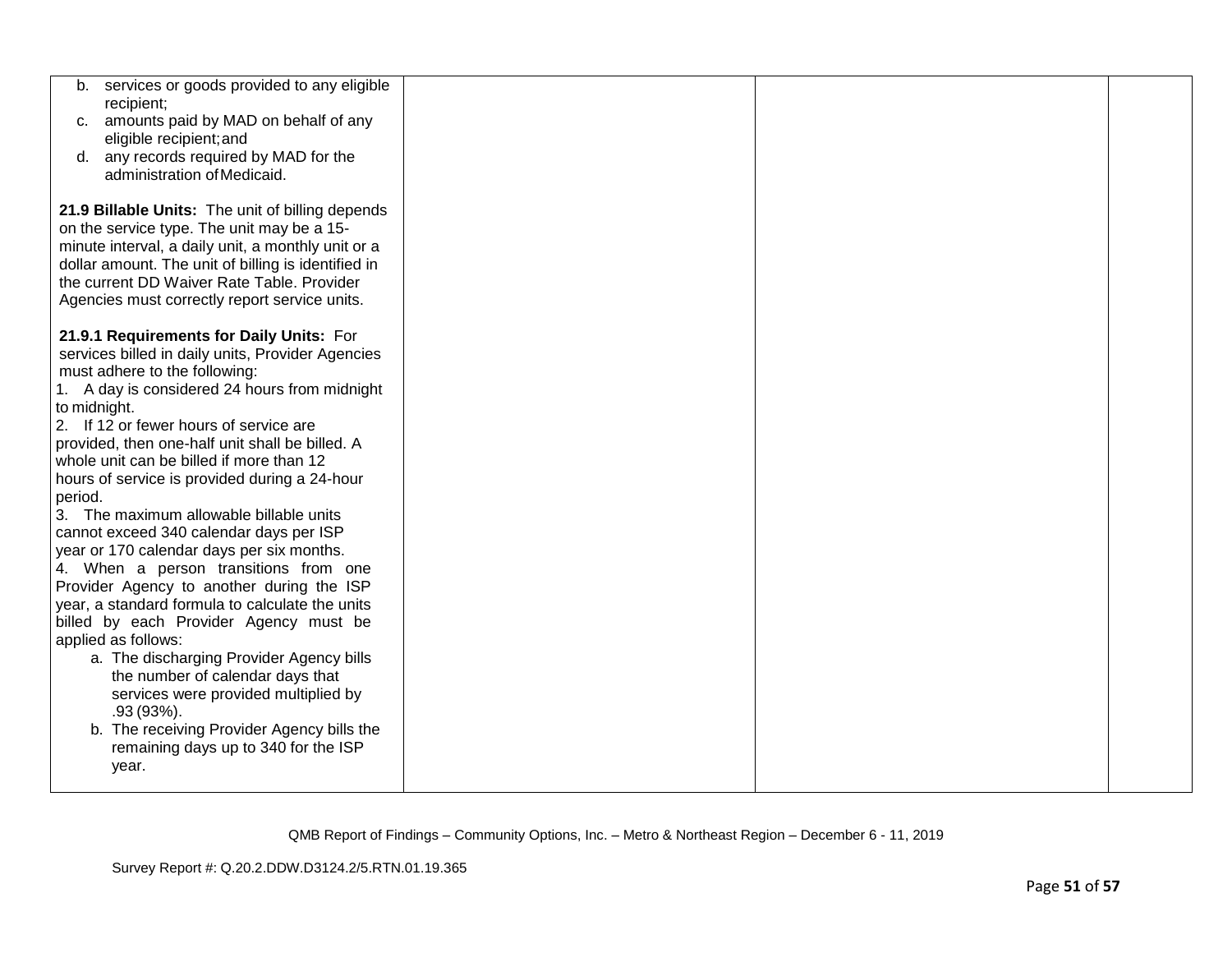| 21.9.2 Requirements for Monthly Units: For        |  |  |
|---------------------------------------------------|--|--|
| services billed in monthly units, a Provider      |  |  |
| Agency must adhere to the following:              |  |  |
| 1. A month is considered a period of 30           |  |  |
| calendar days.                                    |  |  |
| 2. At least one hour of face-to-face              |  |  |
| billable services shall be provided during a      |  |  |
| calendar month where any portion of a             |  |  |
| monthly unit is billed.                           |  |  |
| 3. Monthly units can be prorated by a half unit.  |  |  |
| 4. Agency transfers not occurring at the          |  |  |
| beginning of the 30-day interval are required to  |  |  |
| be coordinated in the middle of the 30-day        |  |  |
| interval so that the discharging and receiving    |  |  |
| agency receive a half unit.                       |  |  |
|                                                   |  |  |
| 21.9.3 Requirements for 15-minute and hourly      |  |  |
| units: For services billed in 15-minute or hourly |  |  |
| intervals, Provider Agencies must adhere to the   |  |  |
| following:                                        |  |  |
| 1. When time spent providing the service is       |  |  |
| not exactly 15 minutes or one hour, Provider      |  |  |
| Agencies are responsible for reporting time       |  |  |
| correctly following NMAC 8.302.2.                 |  |  |
| 2. Services that last in their entirety less than |  |  |
| eight minutes cannot be billed.                   |  |  |
|                                                   |  |  |
|                                                   |  |  |
|                                                   |  |  |
|                                                   |  |  |
|                                                   |  |  |
|                                                   |  |  |
|                                                   |  |  |
|                                                   |  |  |
|                                                   |  |  |
|                                                   |  |  |
|                                                   |  |  |
|                                                   |  |  |
|                                                   |  |  |
|                                                   |  |  |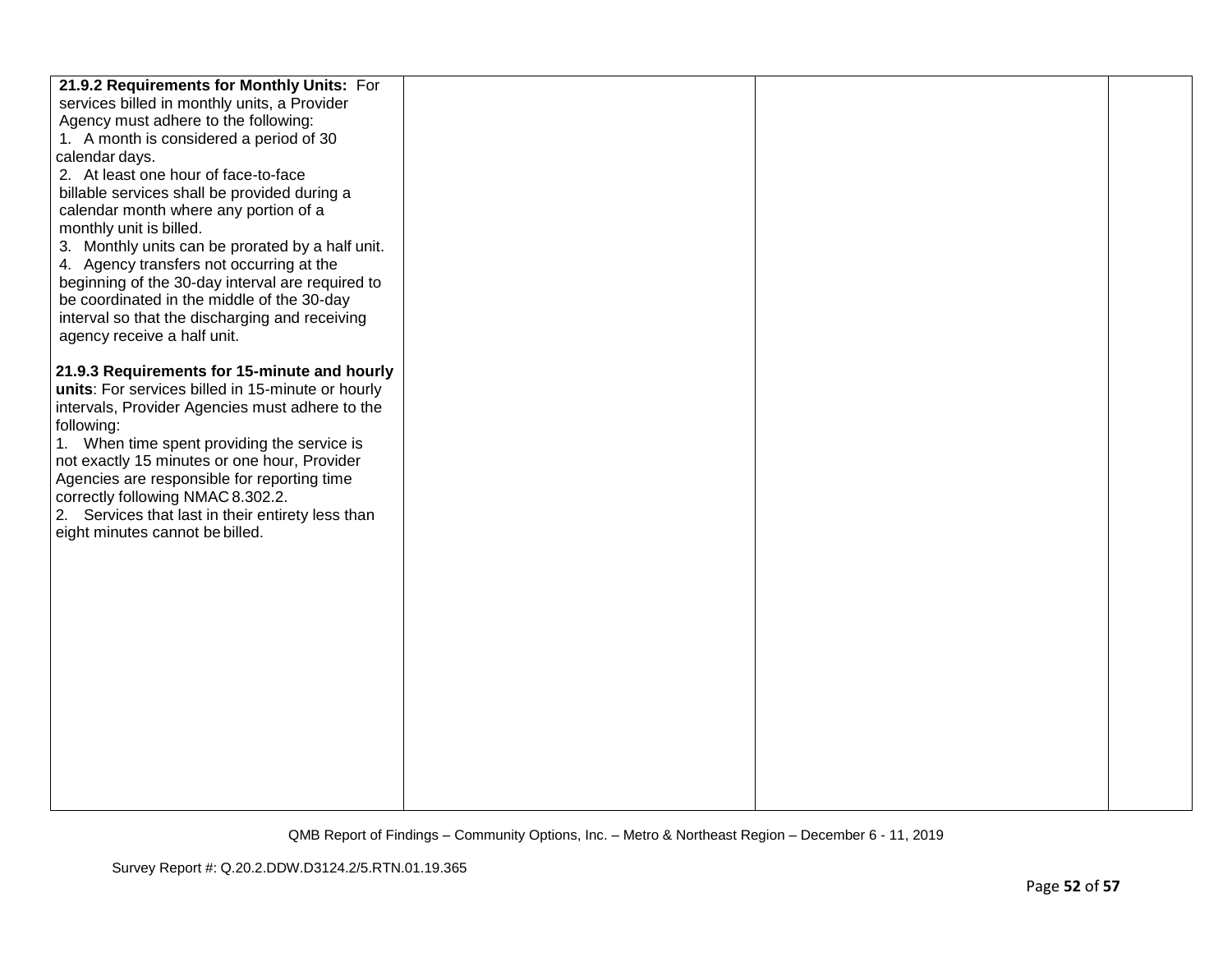| Reimbursement<br>Developmental Disabilities (DD) Waiver Service<br>Provider:<br>Based on record review, the Agency did not<br>Standards 2/26/2018; Re-Issue: 12/28/2018; Eff<br>provide written or electronic documentation as<br>evidence for each unit billed for Customized In-<br>1/1/2019<br>Home Supports Reimbursement for 1 of 8<br><b>Chapter 21: Billing Requirements: 21.4</b><br><b>Recording Keeping and Documentation</b><br>individuals.<br><b>Requirements: DD Waiver Provider Agencies</b><br>must maintain all records necessary to<br>Individual #2<br>October 2019<br>demonstrate proper provision of services for<br>Medicaid billing. At a minimum, Provider<br>• The Agency billed 592 units of Customized In-<br>Agencies must adhere to the following:<br>Home Supports (S5125 HB) from 10/1/2019<br>1. The level and type of service provided<br>through 10/24/2019. Documentation received<br>must be supported in the ISP and have an<br>accounted for 548 units. (Note: Void/Adjust<br><b>Provider:</b><br>approved budget prior to service delivery and<br>provided on-site during survey. Provider<br>billing.<br>please complete POC for ongoing QA/QI.)<br>Comprehensive documentation of direct<br>2.<br>service delivery must include, at a minimum:<br>the agency name;<br>а.<br>the name of the recipient of the service;<br>b.<br>the location of theservice;<br>C.<br>the date of the service;<br>d.<br>the type of service;<br>е.<br>the start and end times of theservice;<br>f.<br>the signature and title of each staff<br>g.<br>member who documents their time; and<br>h. the nature of services.<br>3. A Provider Agency that receives payment<br>for treatment, services, or goods must retain all<br>medical and business records for a period of at<br>least six years from the last payment date, until<br>ongoing audits are settled, or until involvement<br>of the state Attorney General is completed<br>regarding settlement of any claim, whichever is<br>longer.<br>4. A Provider Agency that receives payment for<br>treatment, services or goods must retain all<br>medical and business records relating to any of<br>the following for a period of at least six years<br>from the payment date:<br>a. treatment or care of any eligible recipient; | <b>State your Plan of Correction for the</b><br>deficiencies cited in this tag here (How is the<br>deficiency going to be corrected? This can be<br>specific to each deficiency cited or if possible an<br>overall correction?): $\rightarrow$<br><b>Enter your ongoing Quality</b><br><b>Assurance/Quality Improvement processes</b><br>as it related to this tag number here (What is<br>going to be done? How many individuals is this<br>going to affect? How often will this be completed?<br>Who is responsible? What steps will be taken if<br>issues are found?): $\rightarrow$ |
|-----------------------------------------------------------------------------------------------------------------------------------------------------------------------------------------------------------------------------------------------------------------------------------------------------------------------------------------------------------------------------------------------------------------------------------------------------------------------------------------------------------------------------------------------------------------------------------------------------------------------------------------------------------------------------------------------------------------------------------------------------------------------------------------------------------------------------------------------------------------------------------------------------------------------------------------------------------------------------------------------------------------------------------------------------------------------------------------------------------------------------------------------------------------------------------------------------------------------------------------------------------------------------------------------------------------------------------------------------------------------------------------------------------------------------------------------------------------------------------------------------------------------------------------------------------------------------------------------------------------------------------------------------------------------------------------------------------------------------------------------------------------------------------------------------------------------------------------------------------------------------------------------------------------------------------------------------------------------------------------------------------------------------------------------------------------------------------------------------------------------------------------------------------------------------------------------------------------------------------------------------------------------------------------------------------------|-----------------------------------------------------------------------------------------------------------------------------------------------------------------------------------------------------------------------------------------------------------------------------------------------------------------------------------------------------------------------------------------------------------------------------------------------------------------------------------------------------------------------------------------------------------------------------------------|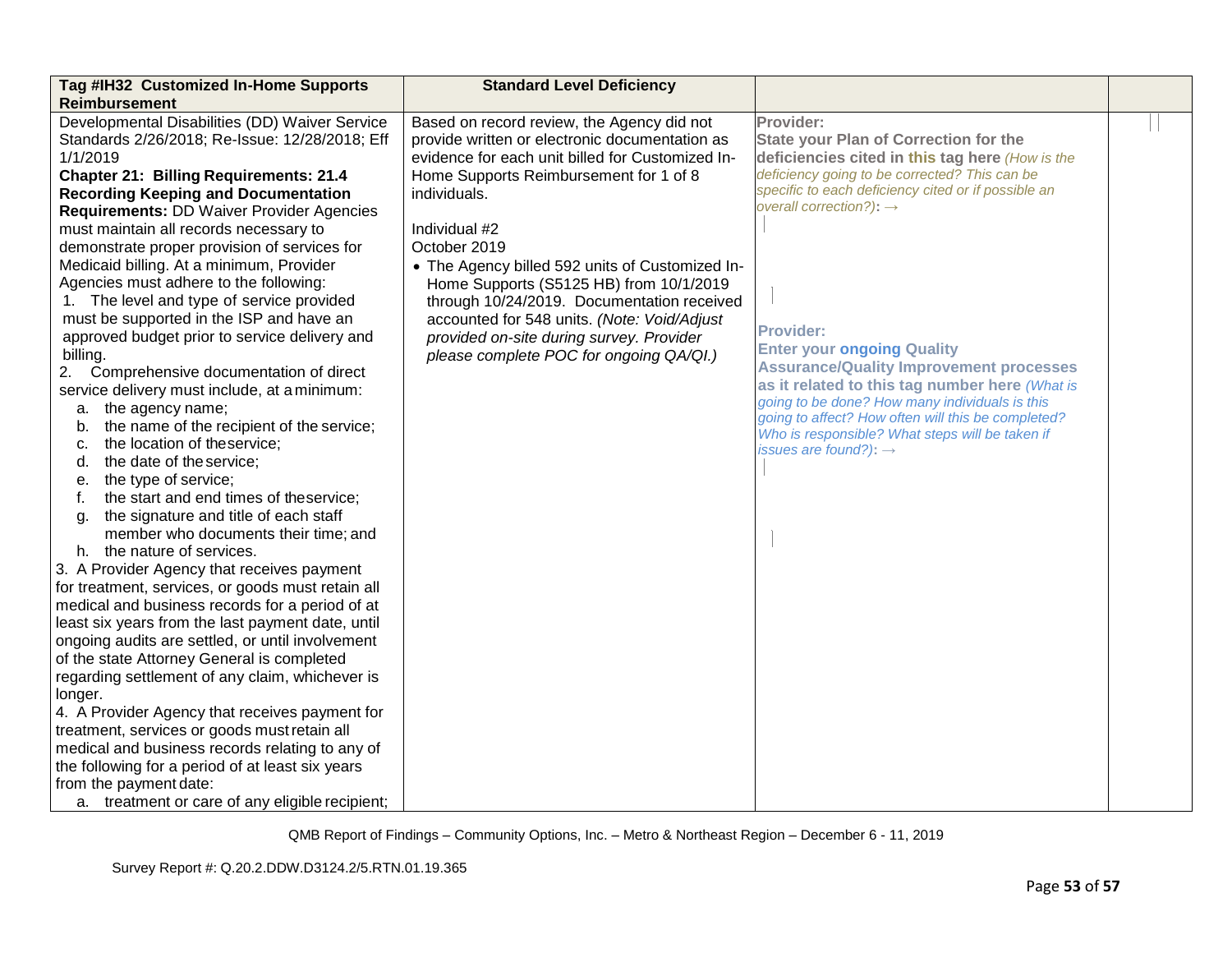| services or goods provided to any eligible<br>b.<br>recipient; |  |  |
|----------------------------------------------------------------|--|--|
| amounts paid by MAD on behalf of any<br>C.                     |  |  |
| eligible recipient; and                                        |  |  |
| d. any records required by MAD for the                         |  |  |
| administration of Medicaid.                                    |  |  |
| 21.9 Billable Units: The unit of billing depends               |  |  |
| on the service type. The unit may be a 15-                     |  |  |
| minute interval, a daily unit, a monthly unit or a             |  |  |
| dollar amount. The unit of billing is identified in            |  |  |
| the current DD Waiver Rate Table. Provider                     |  |  |
| Agencies must correctly report service units.                  |  |  |
| 21.9.1 Requirements for Daily Units: For                       |  |  |
| services billed in daily units, Provider Agencies              |  |  |
| must adhere to the following:                                  |  |  |
| 1. A day is considered 24 hours from midnight                  |  |  |
| to midnight.                                                   |  |  |
| 2. If 12 or fewer hours of service are                         |  |  |
| provided, then one-half unit shall be billed. A                |  |  |
| whole unit can be billed if more than 12                       |  |  |
| hours of service is provided during a 24-hour<br>period.       |  |  |
| 3. The maximum allowable billable units                        |  |  |
| cannot exceed 340 calendar days per ISP                        |  |  |
| year or 170 calendar days per six months.                      |  |  |
| 4. When a person transitions from one                          |  |  |
| Provider Agency to another during the ISP                      |  |  |
| year, a standard formula to calculate the units                |  |  |
| billed by each Provider Agency must be                         |  |  |
| applied as follows:                                            |  |  |
| a. The discharging Provider Agency bills                       |  |  |
| the number of calendar days that                               |  |  |
| services were provided multiplied by<br>$.93(93\%).$           |  |  |
| b. The receiving Provider Agency bills the                     |  |  |
| remaining days up to 340 for the ISP                           |  |  |
| year.                                                          |  |  |
|                                                                |  |  |
|                                                                |  |  |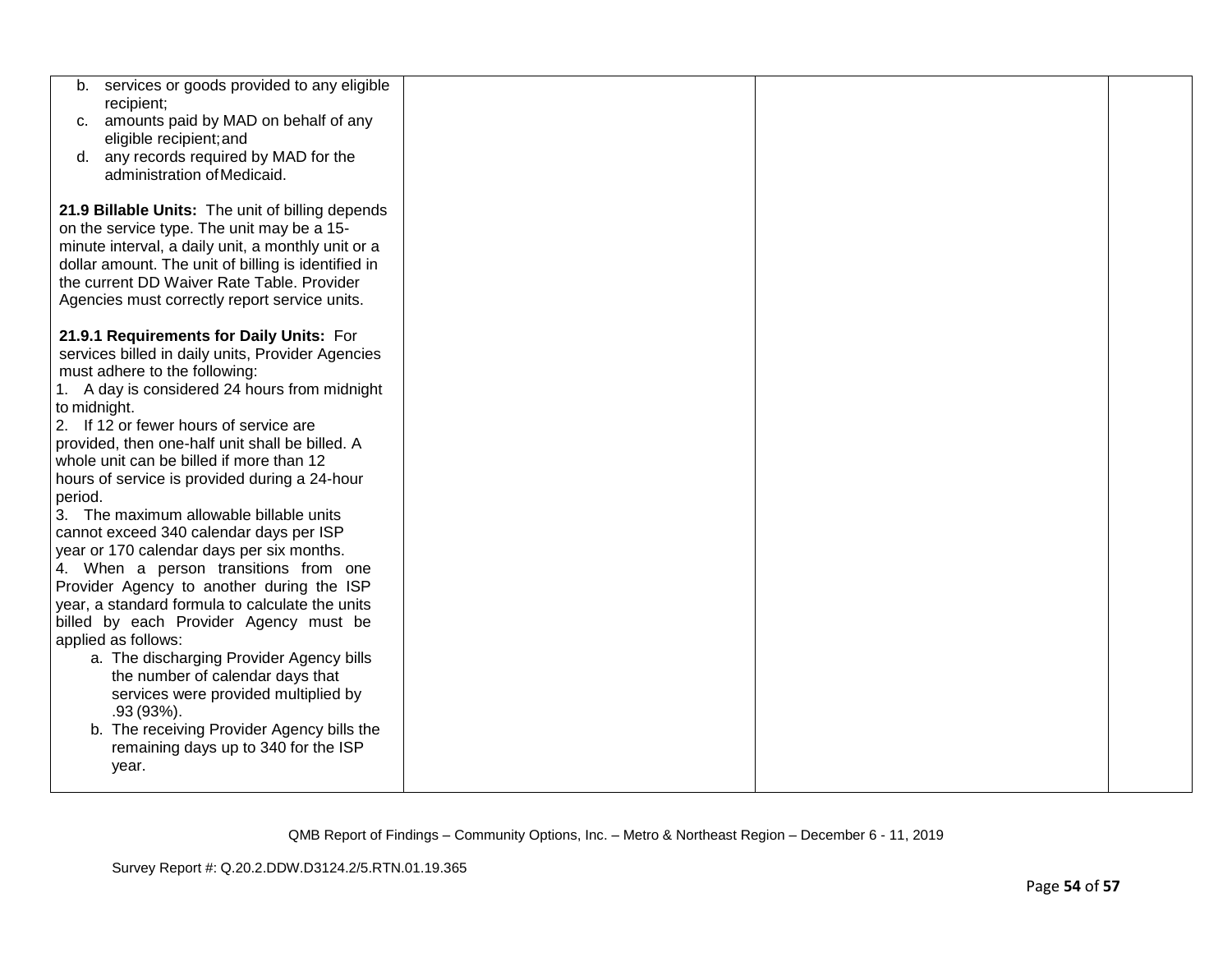| 21.9.2 Requirements for Monthly Units: For        |  |  |
|---------------------------------------------------|--|--|
| services billed in monthly units, a Provider      |  |  |
| Agency must adhere to the following:              |  |  |
| 1. A month is considered a period of 30           |  |  |
| calendar days.                                    |  |  |
| 2. At least one hour of face-to-face              |  |  |
| billable services shall be provided during a      |  |  |
| calendar month where any portion of a             |  |  |
| monthly unit is billed.                           |  |  |
| 3. Monthly units can be prorated by a half unit.  |  |  |
| 4. Agency transfers not occurring at the          |  |  |
| beginning of the 30-day interval are required to  |  |  |
| be coordinated in the middle of the 30-day        |  |  |
| interval so that the discharging and receiving    |  |  |
| agency receive a half unit.                       |  |  |
|                                                   |  |  |
| 21.9.3 Requirements for 15-minute and hourly      |  |  |
| units: For services billed in 15-minute or hourly |  |  |
| intervals, Provider Agencies must adhere to the   |  |  |
| following:                                        |  |  |
| 1. When time spent providing the service is       |  |  |
| not exactly 15 minutes or one hour, Provider      |  |  |
| Agencies are responsible for reporting time       |  |  |
| correctly following NMAC 8.302.2.                 |  |  |
| 2. Services that last in their entirety less than |  |  |
| eight minutes cannot be billed.                   |  |  |
|                                                   |  |  |
|                                                   |  |  |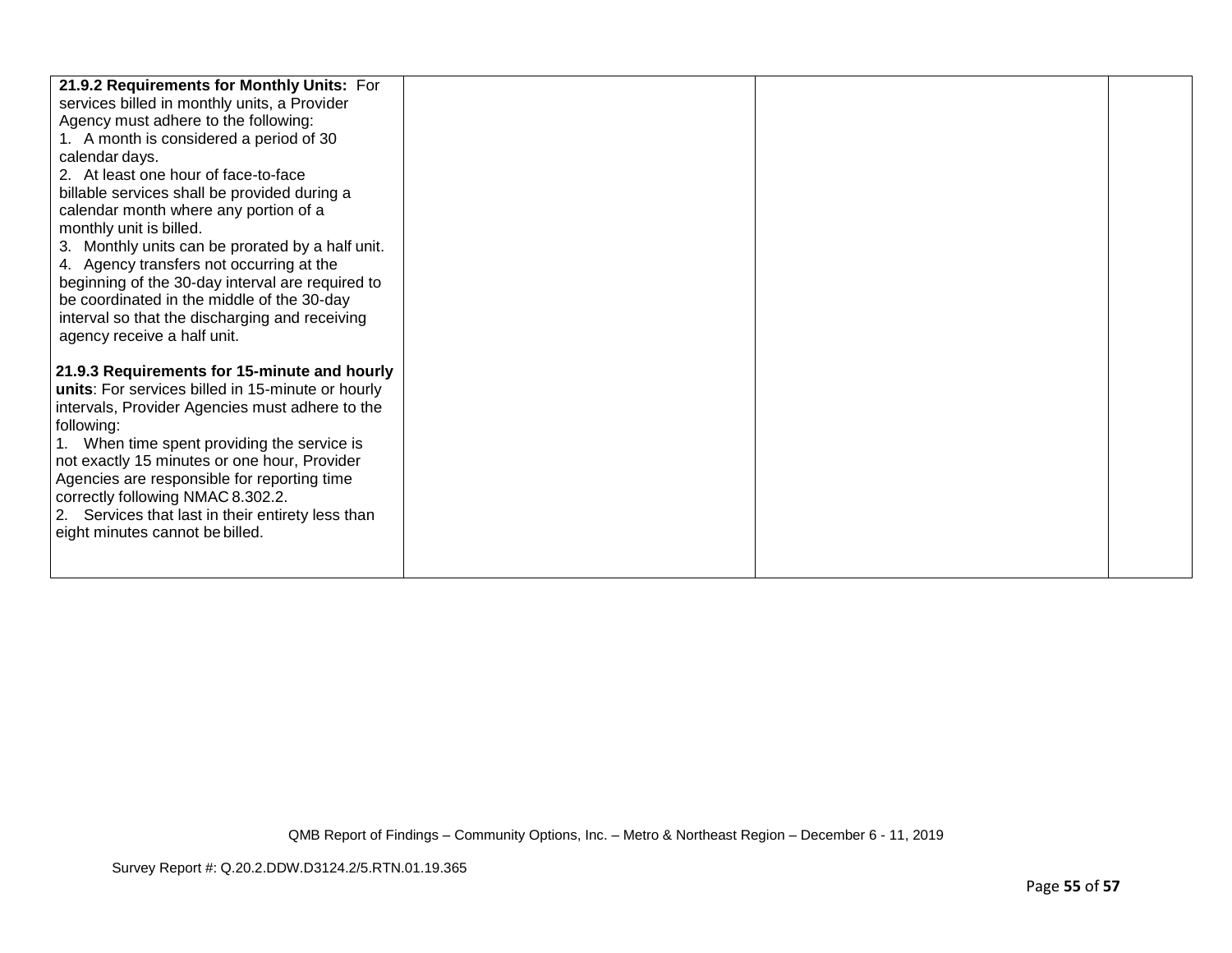#### MICHELLE LUJAN GRISHAM **GOVERNOR**



KATHYLEEN M. KUNKEL **CABINET SECRETARY** 

| Date:                                      | March 19, 2020                                                                                                                                               |
|--------------------------------------------|--------------------------------------------------------------------------------------------------------------------------------------------------------------|
| To:<br>Provider:<br>Address:<br>State/Zip: | Hector Johnson, State Director<br>Community Options, Inc.<br>2720 San Pedro NE<br>Albuquerque, New Mexico 87110                                              |
| E-mail Address:                            | hector.johnson@comop.org                                                                                                                                     |
| CC:<br>Address:<br>State/Zip:              | Kaydee Conticelli, Executive Director<br>2720 San Pedro NE<br>Albuquerque, New Mexico 87110                                                                  |
| E-mail Address:                            | kathryn.conticelli@comop.org                                                                                                                                 |
| Region:<br>Survey Date:                    | <b>Metro and Northeast</b><br>December 6 - 11, 2019                                                                                                          |
| Program Surveyed:                          | Developmental Disabilities Waiver                                                                                                                            |
| Service Surveyed:                          | 2018: Supported Living, Family Living, Customized In-Home Supports;<br>Customized Community Supports, and Community Integrated<br><b>Employment Services</b> |
| Survey Type:                               | Routine                                                                                                                                                      |

Dear Mr. Johnson and Ms. Conticelli:

The Division of Health Improvement/Quality Management Bureau has received, reviewed and approved the supporting documents you submitted for your Plan of Correction. The documents you provided verified that all previously cited survey Deficiencies have been corrected.

# **The Plan of Correction process is now complete.**

# **Furthermore, your agency is now determined to be in Compliance with all Conditions of Participation.**

To maintain ongoing compliance with standards and regulations, continue to use the Quality Assurance (self-auditing) processes you described in your Plan of Correction.

Consistent use of these Quality Assurance processes will enable you to identify and promptly respond to problems, enhance your service delivery, and result in fewer deficiencies cited in future QMB surveys.